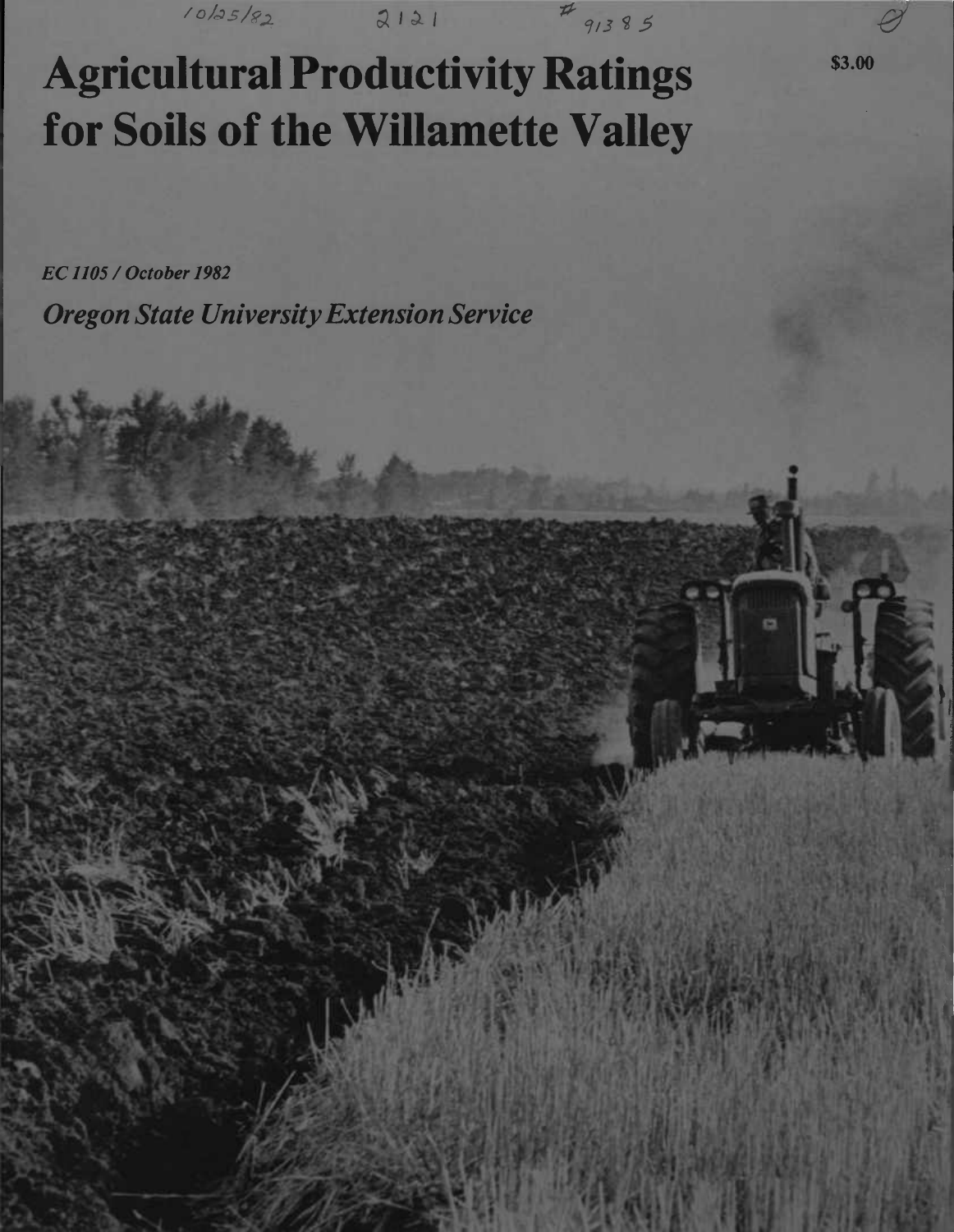### **Agricultural Productivity Ratings for Soils of the Willamette Valley**

by J. Herbert Huddleston Extension Soil Specialist Oregon State University

Development of productivity ratings for Oregon soils began in 1976 with the help of a small grant from the OSU Agricultural Research Foundation. Additional support has been provided since then by the OSU Extension Service.

We owe special thanks to Cheung Lau, who did much of the initial thinking, and to Bill Rogers and Michael Pauly, who worked on the project in its later phases.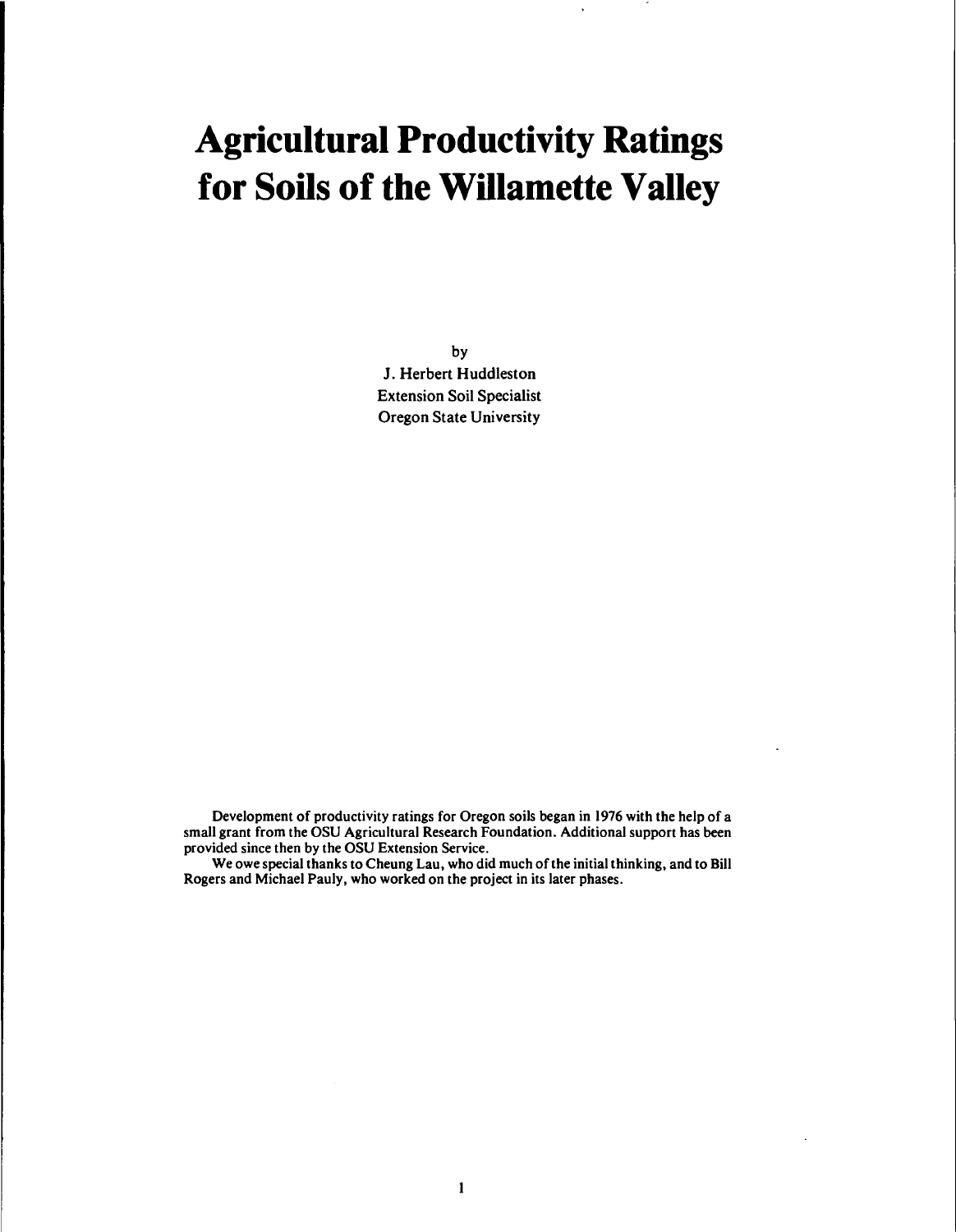### **Contents**

 $\mathbf{i}$ 

| -3 |
|----|
| ্ব |
| 3  |
| ્વ |
| 8  |
| 8  |
| 9  |
| 9  |
|    |
|    |
|    |
|    |
|    |
|    |
|    |
|    |
|    |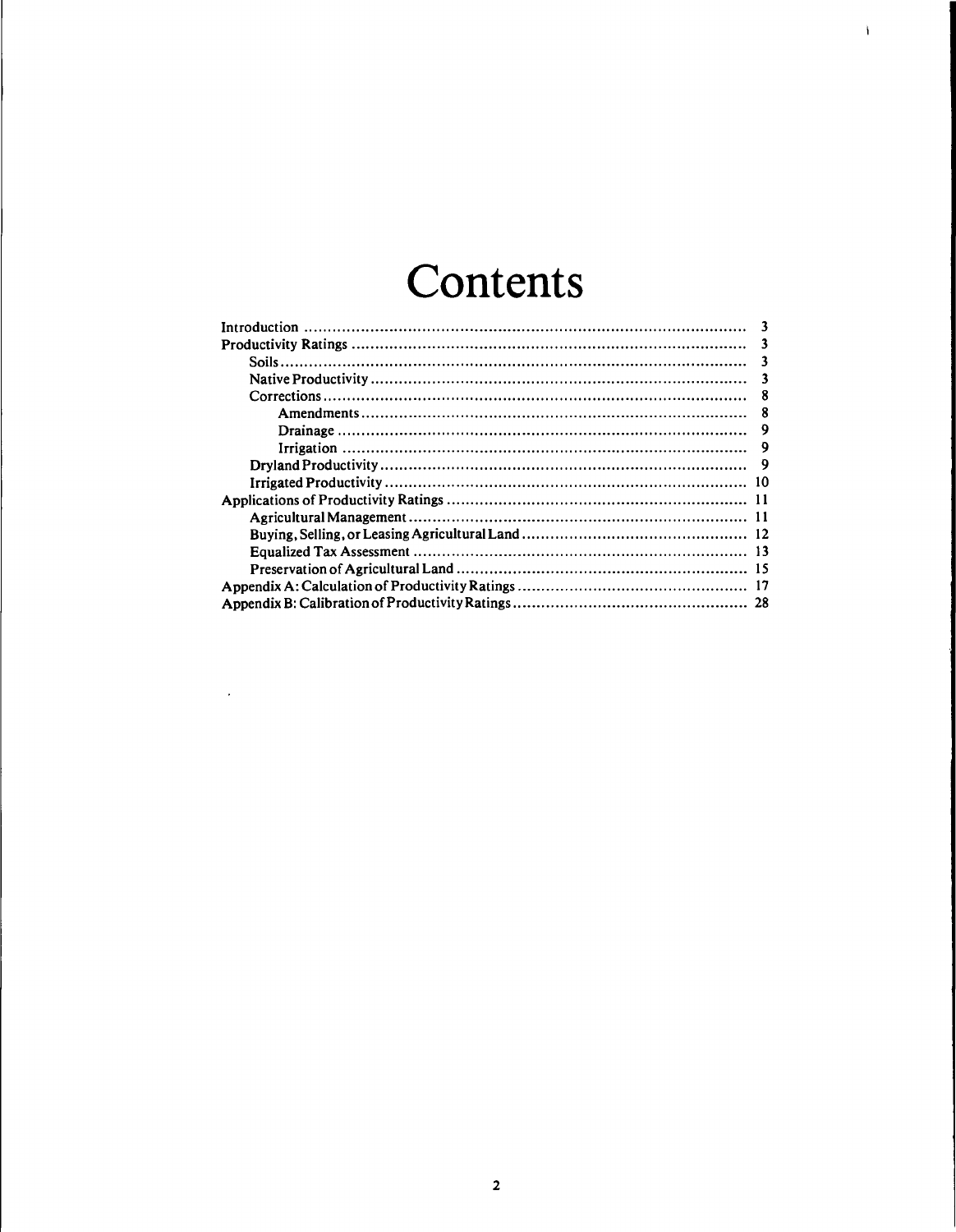*This circular is written for farmers*. *Extension agents, farmland appraisers, realtors, land use planners, and all citizens interested in wise land use. The ratings given in table <sup>1</sup> rank allsoils ofthe Willamette Valley in terms of their native productivity potential. They also indicate the relative extent to which fertilizers, drainage, and irrigation can improveproductivity.*

*The circular explains howproductivity*  $r_{\text{atings}}$  *can help farmers make* soil *management decisions tailored to the soilresources on their own farms. It tells how appraisers and realtors can use productivity ratings to establish fair sale prices or rental rates. Assessors can use the ratings to set equalized tax rates based on the actualresource quality ofa parcel ofland. The circular explains howplanners andcounty commissioners can use productivity ratings to help them make difficult decisions when choosing among competing uses for agricultural land.* 

*As a matter ofrecord, the circular also includes an explanation of the procedures used to derive the ratings and the mathematics used to check their accuracy. The ratings and their uses, however, can be easily understood without reference to the technical materialin the appendixes.*

# Introduction

Productivity ratings are numbers that indicate the relative value of a soil for agricultural use. The number scale runs from 0 to 100. High numbers indicate a combination of high yield potentials and wide diversity of adapted crops. Low numbers generally indicate lower yields and less diversity. A few soils, however, may have low ratings because they are suited for only one or two crops, yet the yields of those crops could be quite acceptable.

Productivity ratings are calculated by evaluating the effect of various soil properties like texture, depth, drainage, and fertility on the growth and yield of agricultural crops. If actual yield data were available for all crops grown (over 100) on all soils (over 80) in the valley, we wouldn't need to determine productivity ratings by any other method. There is very little yield information for specific soils, however, so productivity ratings are the next best thing.

The Soil Conservation Service does provide yield estimates for a few major crops on some of the more common soils. These estimates were used as targets for ratings determined from soil properties. By using the available data to calibrate the procedure, we can then use it with confidence to calculate productivity ratings for many other soils for which little or no yield information is availa-

ble. Details of the calculation and calibration of the ratings are spelled out in the appendixes.

Productivity ratings are useful tools for evaluating soil resource quality and planning for the best use of agricultural land. Most farms or parcels of land have several different kinds of soils. Productivity ratings provide an objective way of identifying the best soils, the worst soils, and the soils of intermediate value.

They can—and should—be used in conjunction with soil surveys to see how much good soil there is, or how much poor soil. In this way, they can be used to help determine a fair purchase price, or a fair rental fee, for a piece of agricultural land.

Similarly, they can be used to formulate equalized tax assessment rates, the better soils being taxed at higher rates than the poorer soils. The overall productivity of a parcel can also be used to help decide whether the parcel should be preserved for agricultural use or whether the productivity is low enough that it would be appropriate to subdivide into smaller lots.

Farmers can use the ratings to see how much gain in productivity they might achieve by draining wet soils or irrigating droughty ones. The applications are discussed more thoroughly in the chapter beginning on page 11.

### Productivity Ratings

Agricultural productivity ratings for soils of the Willamette Valley are given in table 1. Soils included and the meanings of the numbers listed are explained in the sections that follow.

#### **Soils**

The table lists virtually all soils on the flood plains and terraces of the main valley floor, as well as soils on the higher terraces and low foothills at the margins of the valley. It does not list soils of the Cascades, the Coast Range, or the interior valleys of either mountain range. It does not include organic soils, nor does it include miscellaneous land types like terrace escarpments or riverwash. Soils on slopes steeper than 30% are excluded also.

Soils are listed alphabetically by soil type. A soil type is a soil series (e.g., Willamette) plus the texture of the surface soil (e.g., silt loam). Soil types, along with the slope phases on which they occur, form the names of most of the mapping units used in soil surveys of the valley. The table includes ratings

for every single-phase soil mapping unit identified in the soil surveys of Benton, Clackamas, Lane, Linn, Marion, Polk, Washington, and Yamhill counties.

Only the mapping units of complexes (e.g., Ritner-Price complex, 12 to 30% slopes) and undifferentiated soils (e.g., Steiwer and Chehulpum soils, <sup>3</sup> to 40% slopes) are omitted. In both cases, it would be appropriate to use ratings for the more limiting soil to express the productivity of the mapping unit.

### **Native productivity**

. Highly productive soils are deep, fertile, well drained, medium-textured soils that receive adequate precipitation to support high yields of agricultural crops. Such soils are given the maximum productivity rating of 100. Penalty points are deducted from the maximum if the soil is shallow, acid, wet, gravelly, droughty, or if any other property adversely affects crop growth. The native productivity rating is the balance that remains after all penalty points have been subtracted from 100.

Native productivity ratings allow comparisons among soils before considering any kind of management inputs like fertilizer, lime, drainage, or irrigation. Note that the range of values runs from 0 to 75. The maximum value is for Willamette silt loam, 0 to 3% slopes. Willamette loses <sup>5</sup> points because it is a little too acid forsome crops, and it loses 20 points because of moisture stress caused by lack of rainfall during Oregon's dry summers.

Minimum values occur when a soil has so many things wrong with it that all the penalties add up to 100 points or more. Zero productivity does *not* mean that nothing will grow on the soil. Even soils like Camas, Helmick, and Witzel will support some grasses that could be used for native pasture or hay. Zero values do emphasize that the numbers in table <sup>1</sup> are *ratings,* not absolute values of yield potential. By comparison with other soils, however, these soils have the lowest productivity, whereas Willamette and Chehalis have the highest.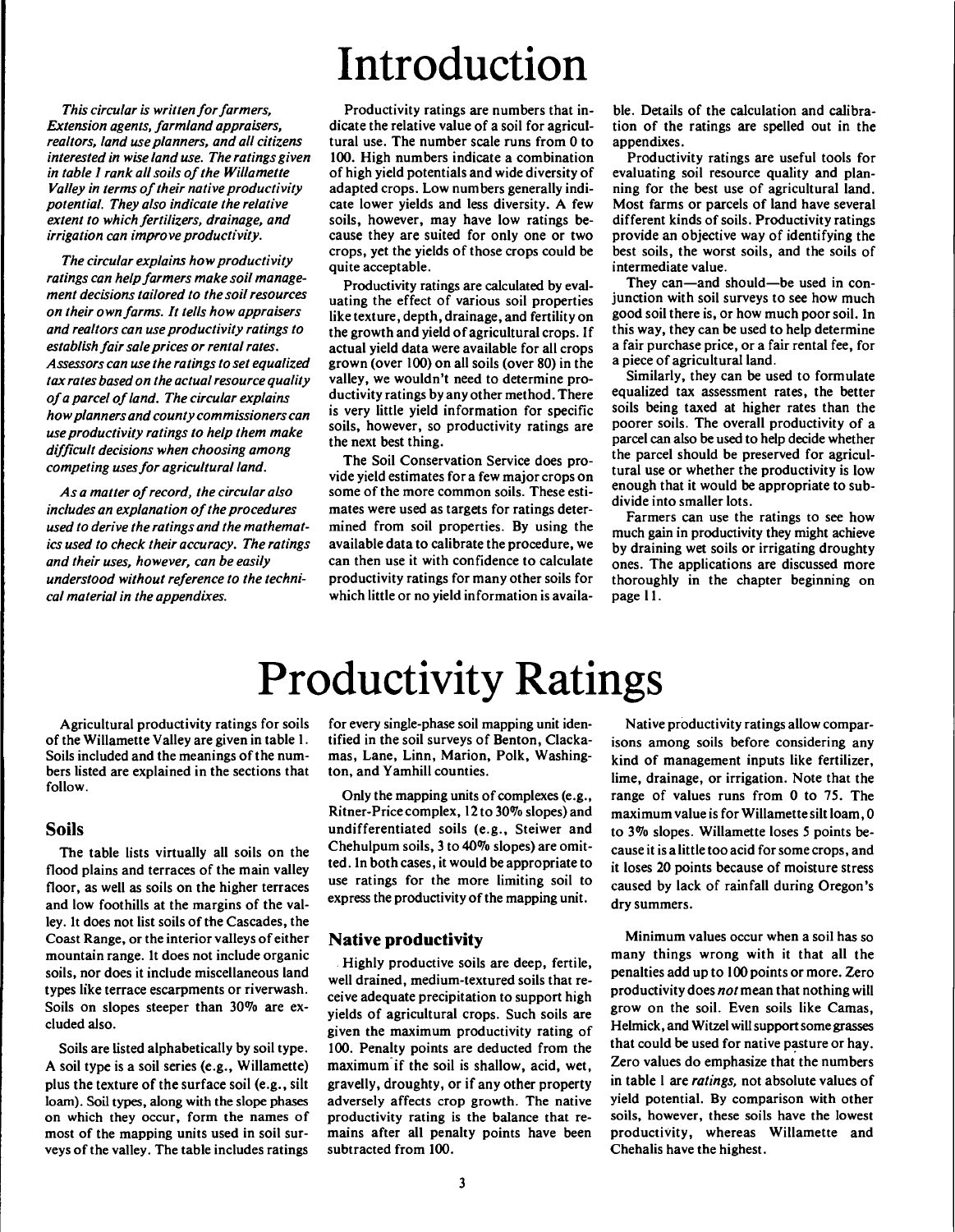|  | Table 1. Agricultural Productivity Ratings for Willamette Valley Soils |  |  |
|--|------------------------------------------------------------------------|--|--|
|  |                                                                        |  |  |

|                                                         |                        | <b>Native</b> |                         | Corrections for     |                 |          | Max. Productivity |
|---------------------------------------------------------|------------------------|---------------|-------------------------|---------------------|-----------------|----------|-------------------|
| Soil type                                               | Slope                  |               | productivity Amendments | Drainage            | Irrigation      | Dryland  | Irrigated         |
| Abiqua silty clay loam                                  | $0 - 3\%$              | 70            | $+5$                    | $\pmb{0}$           | $+20$           | 75       | 95                |
|                                                         | $3 - 5\%$              | 70            | $+5$                    | 0                   | $+20$           | 75       | 95                |
| Abiqua silty clay loam,                                 | $0 - 3\%$              | 67            | $+5$                    | $\bf{0}$            | $+20$           | 72       |                   |
| occasionally flooded<br>Aloha silt loam                 | $0 - 3\%$              | 42            | $+11$                   | $+18$               | $+22$           | 71       | 92<br>93          |
|                                                         | $3 - 7%$               | 39            | + 11                    | $+18$               | $+22$           | 68       | 90                |
|                                                         | $8 - 15%$              | 30            | $+11$                   | $+18$               | $+22$           | 59       | 81                |
| Amity silt loam                                         | $0 - 3\%$              | 55            | 0                       | $+18$               | $+20$           | 73       | 93                |
| Awbrig silty clay loam                                  | $0 - 3\%$              | 0             | $+19$                   | $+3$                | + 13            | 22       | 35                |
| Bashaw silty clay loam                                  | $0 - 3\%$              | 20<br>20      | $+11$                   | 0<br>0              | $+9$            | 31       | 40                |
| Bashaw clay and silty clay                              | $0 - 3\%$<br>$3 - 12%$ | 14            | $+11$<br>$+11$          | 0                   | $+9$<br>$+9$    | 31<br>25 | 40<br>34          |
| Bellpine silty clay loam                                | $3 - 12%$              | 30            | $+20$                   | 0                   | $+24$           | 50       | 74                |
|                                                         | 12-20%                 | 27            | $+20$                   | 0                   | $+15$           | 47       | 62                |
|                                                         | 20-30%                 | 21            | $+20$                   | 0                   | 0               | 41       | 41                |
| Bellpine cobbly silty clay loam                         | $2 - 30%$              | 11            | $+23$                   | 0                   | 0               | 34       | 34                |
| Borges silty clay loam                                  | $0 - 8\%$              | 22            | $+15$                   | $+11$               | $+6$            | 48       | 54                |
| Bornstedt silt loam                                     | $0 - 8\%$              | 40            | $+21$                   | $+8$                | $+25$           | 69       | 94                |
|                                                         | $8 - 15%$              | 34            | $+21$                   | $+8$                | $+16$           | 63       | 79                |
| Briedwell silt loam                                     | 15-30%<br>$0 - 3\%$    | 28<br>28      | $+21$<br>$+14$          | $+8$<br>0           | 0<br>$+46$      | 57<br>42 | 57                |
|                                                         | $0 - 7%$               | 28            | $+14$                   | 0                   | $+46$           | 42       | 88<br>88          |
|                                                         | $3 - 12%$              | 25            | + 14                    | 0                   | $+46$           | 39       | 85                |
|                                                         | $7 - 12%$              | 25            | $+14$                   | 0                   | + 46            | 39       | 85                |
|                                                         | 7-20%                  | 22            | $+14$                   | 0                   | $+46$           | 36       | 82                |
|                                                         | 12-20%                 | 22            | + 14                    | 0                   | $+46$           | 36       | 82                |
| Briedwell gravelly loam                                 | $0 - 7%$               | 28            | $+14$                   | 0                   | + 46            | 42       | 88                |
| Briedwell cobbly loam                                   | $0 - 7%$               | 26            | $+15$                   | 0                   | $+47$           | 41       | 88                |
| Briedwell stony silt loam                               | $0 - 7%$               | 22            | $+16$                   | 0                   | $+31$           | 38       | 69                |
|                                                         | $7 - 12%$<br>12-20%    | 19<br>16      | $+16$<br>$+16$          | 0<br>0              | $+31$<br>$+31$  | 35       | 66                |
| Briedwell extremely stony loam                          | $0 - 7%$               | 12            | $+18$                   | 0                   | $\bf{0}$        | 32<br>30 | 63<br>30          |
| Camas gravelly sandy loam                               | $0 - 3\%$              | $\bf{0}$      | + 19                    | $\bf{0}$            | $+39$           | 19       | 58                |
| Carlton silt loam                                       | $0 - 7%$               | 65            | $+5$                    | $+9$                | $+20$           | 79       | 99                |
|                                                         | $7 - 12%$              | 62            | $+5$                    | $+9$                | $+20$           | 76       | 96                |
|                                                         | 12-20%                 | 59            | $+5$                    | $+9$                | $+20$           | 73       | 93                |
| Cascade silt loam                                       | $3 - 8\%$              | 22            | $+19$                   | $+13$               | $+19$           | 54       | 73                |
|                                                         | $7 - 12%$              | 19            | $+19$                   | $+13$               | $+19$           | 51       | 70                |
|                                                         | $8 - 15%$<br>12-20%    | 13<br>13      | $+19$                   | $+13$               | $+19$           | 45       | 64                |
|                                                         | 15-30%                 | 5             | $+19$<br>$+19$          | $+13$<br>$+13$      | $+19$<br>0      | 45<br>37 | 64<br>37          |
|                                                         | 20-30%                 | 5             | + 19                    | $+13$               | $\pmb{0}$       | 37       | 37                |
| Cascade silt loam,                                      |                        |               |                         |                     |                 |          |                   |
| stony substratum                                        | $3 - 8\%$              | 22            | $+19$                   | $+13$               | $+19$           | 54       | 73                |
|                                                         | $8 - 15%$              | 13            | $+19$                   | $+13$               | $+19$           | 45       | 64                |
|                                                         | 15-30%                 | 5             | $+19$                   | $+13$               | $\bf{0}$        | 37       | 37                |
| Cazadero silty clay loam                                | $0 - 7%$               | 45            | $+16$                   | 0                   | $+12$           | 61       | 73                |
|                                                         | $7 - 12%$              | 42            | + 16                    | $\bf{0}$            | $+12$           | 58       | 70                |
| Chapman loam                                            | 12-20%<br>$0 - 3\%$    | 39<br>69      | $+16$<br>$+7$           | $\bf o$<br>$\bf{0}$ | $+12$<br>$+24$  | 55<br>76 | 67<br>100         |
| Chapman loam,                                           |                        |               |                         |                     |                 |          |                   |
| occasionally flooded                                    | $0 - 3\%$              | 66            | $+7$                    | $\bf{0}$            | $+24$           | 73       | 97                |
| Chehalem silt loam,                                     |                        |               |                         |                     |                 |          |                   |
| silty clay loam                                         | $3 - 12%$              | 44            | $+5$                    | $+10$               | $+24$           | 59       | 83                |
| Chehalis silt loam,                                     |                        |               |                         |                     |                 |          |                   |
| silty clay loam (non-flooded)                           | $0 - 3\%$              | 75            | $+5$                    | $\bf{0}$            | $+20$           | 80       | 100               |
| Chehalis silt loam,                                     |                        |               |                         |                     |                 |          |                   |
| silty clay loam (occ. overflow)                         | $0 - 3\%$              | 72            | $+5$                    | 0                   | $+20$           | 77       | 97                |
| Chehulpum silt loam                                     | $3 - 12%$<br>12-35%    | 42<br>33      | $+15$<br>$+15$          | $\bf{0}$<br>0       | $+8$<br>$\bf o$ | 57       | 65                |
|                                                         | $0 - 3\%$              | 26            | $+13$                   | $+10$               | $+37$           | 48<br>49 | 48<br>86          |
| Clackamas gravelly loam<br>Clackamas gravelly silt loam | $0 - 3\%$              | 26            | $+13$                   | $+10$               | $+37$           | 49       | 86                |
| Clackamas silt loam                                     | $0 - 3\%$              | 31            | $+11$                   | $+10$               | $+34$           | 52       | 86                |
| Cloquato silt loam                                      | $0 - 3\%$              | 69            | $+6$                    | $\bf{0}$            | $+22$           | 75       | 97                |
| Coburg silty clay loam                                  | $0 - 3\%$              | 60            | $+5$                    | $+8$                | $+20$           | 73       | 93                |
|                                                         |                        |               |                         |                     |                 |          |                   |

 $\mathbf{I}$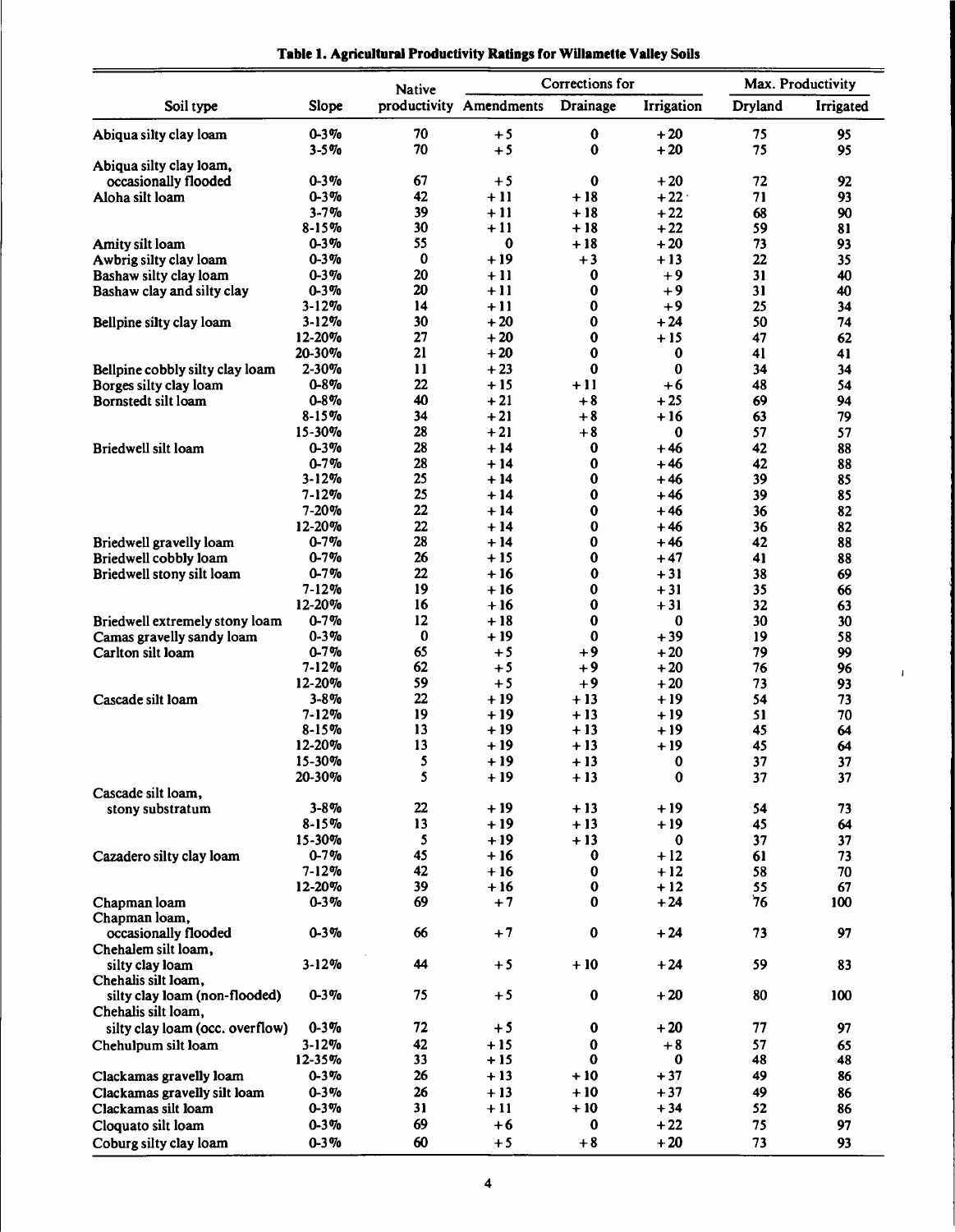|                                   |                        | <b>Native</b>  |                         | Corrections for |                                           |                | Max. Productivity |
|-----------------------------------|------------------------|----------------|-------------------------|-----------------|-------------------------------------------|----------------|-------------------|
| Soil type                         | Slope                  |                | productivity Amendments | Drainage        | Irrigation                                | <b>Dryland</b> | Irrigated         |
| Coburg silty clay loam,           |                        |                |                         |                 |                                           |                |                   |
| occasionally flooded              | $0 - 3\%$              | 57             | $+5$                    | $+8$            | $+20$                                     | 70             | 90                |
| Concord silt loam                 | $0 - 3\%$              | 25             | $+16$                   | $+8$            | $+21$                                     | 49             | 70                |
| Conser silty clay loam            | $0 - 3\%$              | 30             | $+11$                   | $+8$            | $+21$                                     | 49             | 70                |
| Cornelius silt loam               | $3 - 8\%$              | 40             | $+16$                   | $+8$            | $+25$                                     | 64             | 89                |
|                                   | $8 - 15%$              | 34             | + 16                    | $+8$            | + 16                                      | 58             | 74                |
| Cornelius variant silt loam       | 15-30%<br>$0 - 3\%$    | 28<br>30       | $+16$<br>$+12$          | $+8$<br>$+20$   | $\mathbf{o}$<br>$+17$                     | 52<br>62       | 52<br>79          |
|                                   | $3 - 7%$               | 27             | $+12$                   | $+20$           | $+17$                                     | 59             | 76                |
|                                   | $7 - 12%$              | 24             | $+12$                   | $+20$           | $+17$                                     | 56             | 73                |
| Cottrell silty clay loam          | $2 - 8%$               | 35             | + 16                    | $+7$            | + 12                                      | 58             | 70                |
|                                   | $8 - 15%$              | 29             | $+16$                   | $+7$            | $+12$                                     | 52             | 64                |
|                                   | 15-30%                 | 23             | $+16$                   | $+7$            | $\bf{0}$                                  | 46             | 46                |
| Courtney gravelly silty clay loam | $0 - 3\%$              | $\bf{0}$       | $+24$                   | +4              | $+30$                                     | 28             | 58                |
| Cove silty clay loam              | $0 - 3%$               | $\mathbf{2}$   | $+12$                   | $+4$            | $+13$                                     | 18             | 31                |
| Cove silty clay loam,             |                        |                |                         |                 |                                           |                |                   |
| thick surface                     | $0 - 2%$<br>$2 - 7\%$  | 2<br>$\pmb{0}$ | + 12<br>$+12$           | $+4$<br>+4      | $+13$<br>$+13$                            | 18<br>16       | 31<br>29          |
| silty clay loam, fan<br>clay      | $0 - 2\%$              | 2              | $+12$                   | +4              | $+13$                                     | 18             | 31                |
| Dayton silt loam                  | $0 - 3\%$              | 10             | $+22$                   | +4              | $+27$                                     | 36             | 63                |
| Dayton silt loam, thick surface   | $0 - 3\%$              | 10             | $+22$                   | $+4$            | $+27$                                     | 36             | 63                |
| Dayton silt loam,                 |                        |                |                         |                 |                                           |                |                   |
| clay substratum                   | $0 - 3\%$              | 10             | $+22$                   | $+4$            | + 27                                      | 36             | 63                |
| Delena silt loam                  | $3 - 12%$              | 14             | $+21$                   | $+8$            | $+10$                                     | 43             | 53                |
| Dixonville silty clay loam        | $3 - 12%$              | 48             | $+11$                   | $\bf{0}$        | $+26$                                     | 59             | 85                |
|                                   | 12-20%                 | 45             | + 11                    | $\bf{o}$        | $+17$                                     | 56             | 73                |
|                                   | 12-30%                 | 39             | + 11                    | 0               | 0                                         | 50             | 50                |
|                                   | 20-30%                 | 39<br>37       | $+11$<br>+ 11           | 0<br>$+11$      | $\bf{0}$<br>$\tilde{\mathbf{r}}$<br>$+18$ | 50<br>59       | 50<br>77          |
| Dupee silt loam                   | $3 - 12%$<br>$3 - 20%$ | 33             | + 11                    | $+11$           | $+18$                                     | 55             | 73                |
|                                   | 12-20%                 | 33             | $+11$                   | + 11            | $+18$                                     | 55             | 73                |
| Hardscrabble silt loam            | 2-7%                   | 17             | + 16                    | +8              | +8                                        | 41             | 49                |
|                                   | $7 - 20%$              | 8              | $+16$                   | $+8$            | $+8$                                      | 32             | 40                |
| Hazelair silty clay loam          |                        |                |                         |                 |                                           |                |                   |
| and silt loam                     | $2 - 7%$               | 18             | + 14                    | $+3$            | $+7$                                      | 35             | 42                |
|                                   | $3 - 12%$              | 15             | $+14$                   | $+3$            | $+7$                                      | 32             | 39                |
|                                   | 7-20%                  | 11             | $+14$                   | $+3$            | $+7$                                      | 28             | 35                |
|                                   | 12-20%                 | 11             | $+14$                   | $+3$            | $+7$                                      | 28             | 35                |
|                                   | 20-30%                 | 4              | $+14$                   | $+3$            | $\bf{0}$                                  | 21             | 21                |
| Hazelair silty clay loam,         |                        |                |                         |                 |                                           |                |                   |
| acid variant                      | $2 - 7%$               | 15             | $+17$                   | $+3$            | $+7$                                      | 35             | 42                |
| Hazelair silty clay loam, eroded  | $2 - 15%$              | 9              | $+16$                   | $+2$            | $+8$                                      | 27             | 35 <sub>5</sub>   |
| Helmick silt loam                 | $3 - 12%$              | 0              | $+22$                   | $+5$            | $+9$                                      | 27             | 36                |
|                                   | 12-20%                 | 0              | $+21$                   | $+5$            | $+8$                                      | 26             | 34                |
|                                   | 20-50%                 | 0              | $+15$                   | $+4$            | 0                                         | 19             | 19                |
| Helvetia silt loam                | $0 - 12%$              | 57             | $+5$                    | $+8$            | $+20$                                     | 70             | 90                |
|                                   | $3 - 8%$               | 60             | $+5$                    | $+8$            | $+20$                                     | 73             | 93                |
|                                   | 7-12%                  | 57             | $+5$                    | $+8$            | $+20$                                     | 70             | 90                |
|                                   | $8 - 15%$              | 54             | $+5$                    | $+8$            | $+20$                                     | 67             | 87                |
|                                   | 12-20%                 | 54             | $+5$                    | $+8$            | $+20$                                     | 67             | 87                |
|                                   | 15-30%                 | 48             | $+5$                    | $+8$            | 0                                         | 61             | 61                |
|                                   | 20-30%                 | 48             | $+5$                    | $+8$            | $\mathbf{o}$                              | 61             | 61                |
| Hillsboro loam                    | $0 - 3%$               | 70             | $+5$                    | 0               | $+20$                                     | 75             | 95                |
|                                   | $3 - 7%$               | 70             | $+5$                    | 0               | $+20$                                     | 75             | 95                |
|                                   | $7 - 12%$              | 67             | $+5$                    | 0               | $+20$                                     | 72             | 92                |
|                                   | 12-20%                 | 64             | $+5$                    | $\bf{0}$        | $+20$                                     | 69             | 89                |
| Holcomb silt loam                 | $0 - 3\%$              | 28             | $+13$                   | $+8$            | $+21$                                     | 49             | 70                |
| Holcomb silty clay loam           | $0 - 3\%$              | 23             | $+13$                   | $+8$            | $+21$                                     | 44             | 65                |
| Huberly silt loam                 | $0 - 3\%$              | 15             | $+26$                   | $+8$            | $+26$                                     | 49             | 75                |
| Hullt clay loam                   | $2 - 7%$               | 42             | $+16$                   | 0               | $+22$                                     | 58             | 80                |
|                                   | $2 - 12%$<br>$7 - 20%$ | 39<br>36       | $+16$<br>$+16$          | 0<br>$\bf o$    | $+22$<br>$+22$                            | 55<br>52       | 77<br>74          |
|                                   | 20-30%                 | 30             | $+16$                   | 0               | 0                                         | 46             | 46                |
|                                   | $2 - 30%$              | 30             | $+16$                   | 0               | $\bf{0}$                                  | 46             | 46                |
|                                   |                        |                |                         |                 |                                           |                |                   |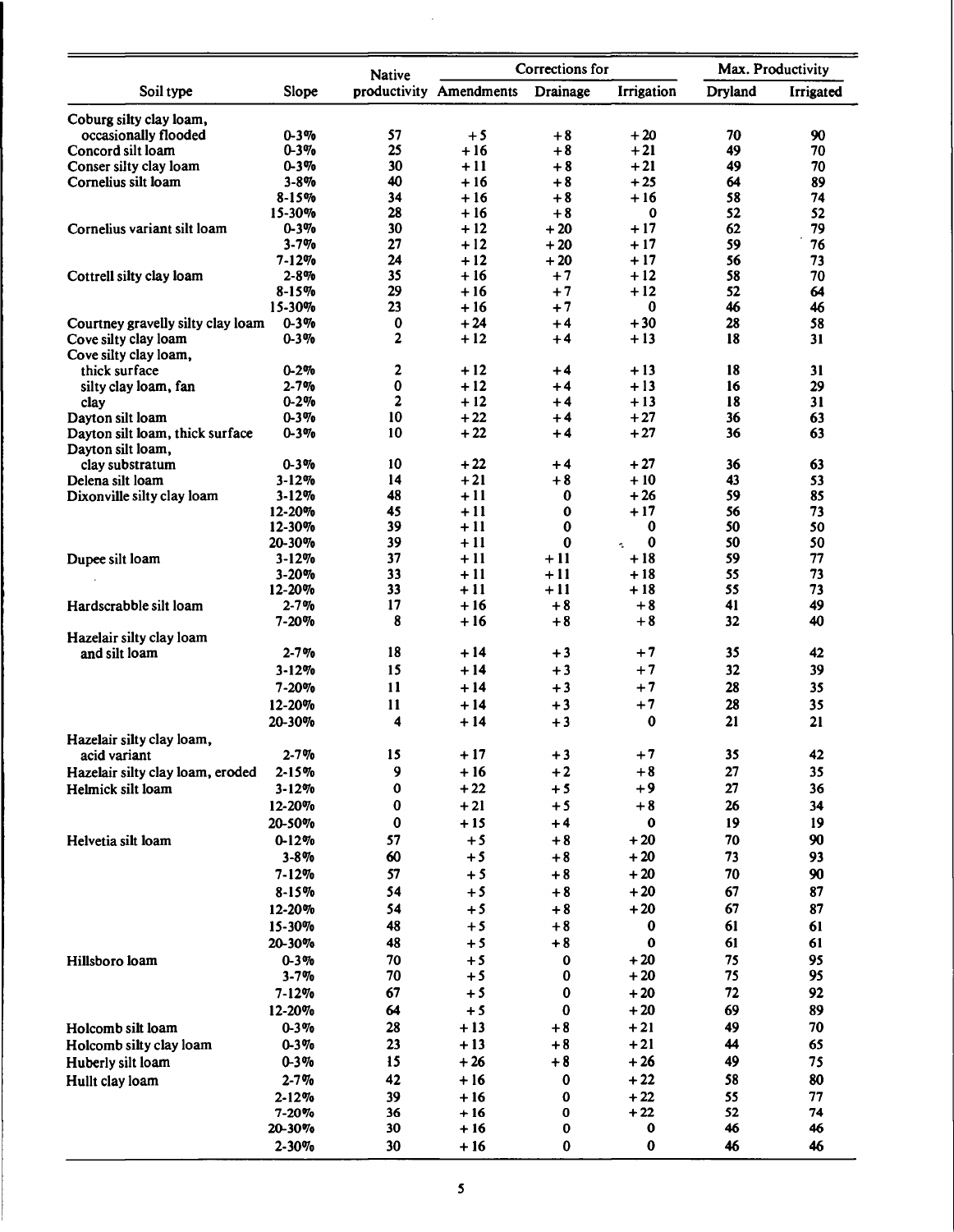|                                                                |                        | <b>Native</b> |                         | Corrections for |                   |          | Max. Productivity |
|----------------------------------------------------------------|------------------------|---------------|-------------------------|-----------------|-------------------|----------|-------------------|
| Soil type                                                      | Slope                  |               | productivity Amendments | Drainage        | <b>Irrigation</b> | Dryland  | Irrigated         |
| Jory silty clay loam,                                          | $2 - 7%$               | 48            | $+15$                   | 0               | $+20$             | 63       | 83                |
| silt loam, and                                                 | $2 - 12%$              | 45            | $+15$                   | 0               | $+20$             | 60       | 80                |
| clay loam                                                      | $7 - 12%$              | 45            | $+15$                   | 0               | + 20              | 60       | 80                |
|                                                                | 12-20%                 | 42            | $+15$                   | 0               | $+20$             | 57       | 77                |
|                                                                | 20-30%                 | 36            | + 15<br>$+22$           | 0               | 0                 | 51       | 51                |
| Jory stony silt loam                                           | $3 - 8\%$<br>$8 - 15%$ | 28<br>22      | $+22$                   | 0<br>0          | $+17$<br>$+17$    | 50<br>44 | 67<br>61          |
|                                                                | 15-30%                 | 16            | $+22$                   | 0               | 0                 | 38       | 38                |
| Kinton silt loam                                               | $2 - 7%$               | 37            | $+16$                   | $+8$            | $+26$             | 61       | 87                |
|                                                                | $3 - 8\%$              | 37            | $+16$                   | $+8$            | $+26$             | 61       | 87                |
|                                                                | $7 - 12%$              | 34            | + 16                    | $+8$            | + 16              | 58       | 74                |
|                                                                | $8 - 15%$              | 31            | $+16$                   | $+8$            | $+16$             | 55       | 71                |
|                                                                | 12-20%                 | 31            | $+16$                   | $+8$            | $+16$             | 55       | 71                |
|                                                                | 20-30%                 | 25            | + 16                    | $+8$            | 0                 | 49       | 49                |
| Labish silty clay loam                                         | $0 - 1\%$              | 0             | $+21$                   | +6              | $+17$             | 27       | 44                |
| Labish mucky clay                                              | $0 - 1\%$              | $\bf{0}$      | $+21$                   | +6              | $+17$             | 27       | 44                |
| Lacomb silty clay loam                                         | $2 - 7\%$<br>$7 - 15%$ | 25<br>19      | $+21$<br>$+21$          | 0<br>0          | + 26<br>+ 16      | 46<br>40 | 72<br>56          |
| Latourell loam                                                 | $0 - 3\%$              | 70            | $+10$                   | 0               | $+20$             | 80       | 100               |
|                                                                | $3 - 8\%$              | 70            | + 10                    | 0               | $+20$             | 80       | 100               |
|                                                                | $8 - 15%$              | 64            | $+10$                   | 0               | $+20$             | 74       | 94                |
|                                                                | 15-30%                 | 58            | + 10                    | 0               | 0                 | 68       | 68                |
| Laurelwood silt loam                                           | $3 - 7\%$              | 67            | + 11                    | 0               | $+22$             | 78       | 100               |
|                                                                | $3 - 12%$              | 64            | $+11$                   | 0               | $+22$             | 75       | 95                |
|                                                                | $7 - 12%$              | 64            | $+11$                   | 0               | $+22$             | 75       | 95                |
|                                                                | 12-20%                 | 61            | + 11                    | 0               | $+22$             | 72       | 92                |
|                                                                | 20-30%                 | 55            | + 11                    | 0               | 0                 | 66       | 66                |
| Linslaw loam                                                   | $0 - 3\%$<br>$0 - 3\%$ | 25<br>70      | $+20$<br>$+5$           | $+10$           | $+20$             | 55       | 75                |
| Malabon silty clay loam<br>Malabon silty clay loam,            |                        |               |                         | 0               | $+20$             | 75       | 95                |
| occasionally flooded                                           | $0 - 3\%$              | 67            | $+5$                    | 0               | + 20              | 72       | 92                |
| Malabon variant loam                                           | $0 - 3\%$              | 37            | $+20$                   | 0               | $+20$             | 57       | 77                |
| Marcola cobbly silty clay loam                                 | $2 - 7%$               | 4             | $+16$                   | $+6$            | $+31$             | 26       | 57                |
| McAlpin silty clay loam                                        | $0 - 3\%$              | 50            | $+5$                    | $+11$           | $+16$             | 66       | 82                |
|                                                                | $3 - 6%$               | 48            | $+5$                    | $+11$           | $+16$             | 64       | 80                |
| McBee silty clay loam                                          | $0 - 3\%$              | 55            | $+5$                    | $+9$            | $+20$             | 69       | 89                |
| McBee variant loam                                             | $0 - 3\%$              | 39            | $+1$                    | $+18$           | $+22$             | 58       | 80                |
| Melbourne silty clay loam                                      | $2 - 7\%$              | 43            | $+20$                   | $\bf{0}$        | $+20$             | 63       | 83                |
|                                                                | $7 - 12%$              | 40            | $+20$                   | 0               | $+20$             | 60       | 80                |
|                                                                | 12-20%                 | 37            | $+20$                   | 0               | $+20$             | 57       | 77                |
|                                                                | 20-30%                 | 31            | $+20$                   | 0               | 0                 | 51       | 51                |
| Multnomah silt loam                                            | $0 - 3\%$              | 32            | $+26$                   | 0               | $+26$             | 58       | 84                |
|                                                                | 15-30%                 | 20            | $+26$                   | 0               | $\bf{0}$          | 46       | 46                |
| Natroy silty clay loam                                         | $0 - 3\%$              | 10            | $+11$                   | 0               | $+9$              | 21       | 30                |
| Natroy silty clay                                              | $0 - 3\%$              | 10            | $+11$                   | 0               | $+9$              | 21       | 30                |
| Nekia silty clay loam,                                         | $2 - 7\%$              | 30            | $+21$                   | 0               | $+26$             | 51       | 77                |
| silt loam, and                                                 | $2 - 12%$              | 27            | $+21$                   | 0               | $+26$             | 48       | 74                |
| clay loam                                                      | $7 - 12%$              | 27            | $+21$                   | 0               | $+26$             | 48       | 74                |
|                                                                | 12-20%                 | 24            | $+21$                   | 0               | $+16$             | 45       | 61                |
|                                                                | 20-30%                 | 18            | $+21$                   | 0               | $\bf{0}$          | 39       | 39                |
| Nekia stony silty clay loam                                    | $2 - 12%$              | 7             | $+28$                   | 0               | $+23$             | 35       | 58                |
| Nekia very stony silty clay loam                               | 2-30%                  | $\bf{0}$      | $+28$                   | 0               | $\bf{0}$          | 28       | 28                |
| Newberg sandy loam,<br>fine sandy loam, loam,<br>and silt loam | $0 - 3\%$              | 57            | $+7$                    | 0               | $+33$             | 64       | 97                |
| Noti loam                                                      | $0 - 3\%$              | $\bf{0}$      | $+35$                   | $+10$           | $+8$              | 45       | 53                |
| Oxley gravelly silt loam                                       | $0 - 3\%$              | 13            | $+13$                   | $+10$           | $+32$             | 36       | 68                |
| Panther silty clay loam                                        | $2 - 12%$              | $\bf{0}$      | $+12$                   | $+4$            | $+9$              | 16       | 25                |
|                                                                | 4-20%                  | $\bf{o}$      | $+11$                   | $+4$            | $+8$              | 15       | 23                |
| Pengra silt loam                                               | $1-4%$                 | 35            | $+12$                   | $+3$            | $+9$              | 50       | 59                |
| Philomath silty clay                                           | $3 - 12%$              | 15            | $+8$                    | 0               | $+11$             | 23       | 34                |
|                                                                | 12-45%                 | 3             | $+8$                    | 0               | 0                 | 11       | 11                |
| Philomath cobbly silty clay                                    | $3 - 12%$              | 5             | $+11$                   | 0               | $+13$             | 16       | 29                |
|                                                                | $12 - 45%$             | 0             | $+10$                   | 0               | 0                 | 10       | 10                |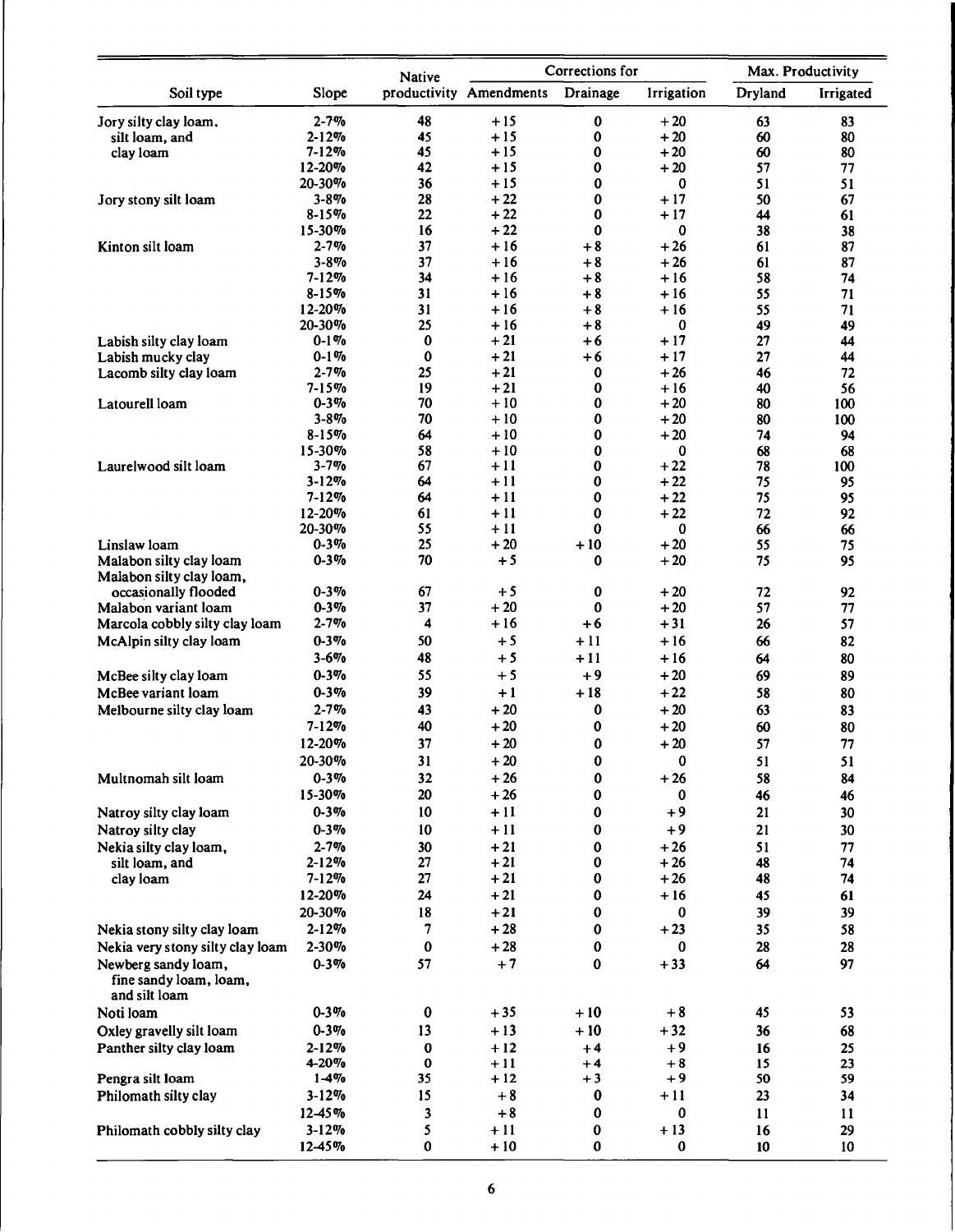|                                                |                        | <b>Native</b> |                         | Corrections for |                | Max. Productivity |           |
|------------------------------------------------|------------------------|---------------|-------------------------|-----------------|----------------|-------------------|-----------|
| Soil type                                      | Slope                  |               | productivity Amendments | Drainage        | Irrigation     | <b>Dryland</b>    | Irrigated |
| Philomath stony silty clay                     | $3 - 12%$              | $\pmb{0}$     | $+14$                   | $\pmb{0}$       | $+14$          | 14                | 28        |
|                                                | 12-45%                 | 0             | $+13$                   | 0<br>0          | 0              | 13                | 13        |
| Pilchuck fine sand,<br>fine sandy loam         | $0 - 3\%$              | 10            | $+20$                   |                 | $+40$          | 30                | 70        |
| Powell silt loam                               | $0 - 3\%$              | 20            | $+24$                   | $+13$           | $+20$          | 57                | 77        |
|                                                | $0 - 8\%$              | 17            | $+24$                   | $+13$           | $+20$          | 54                | 74        |
|                                                | $3 - 8\%$              | 17            | $+24$                   | $+13$           | $+20$          | 54                | 74        |
|                                                | $8 - 15%$<br>15-30%    | 8<br>0        | $+24$<br>$+24$          | $+13$<br>$+13$  | $+20$<br>0     | 45<br>37          | 65<br>37  |
| Price silty clay loam                          | $3 - 12%$              | 36            | $+22$                   | 0               | $+24$          | 58                | 82        |
|                                                | 12-20%                 | 33            | $+22$                   | $\bf{0}$        | $+24$          | 55                | 79        |
|                                                | 20-30%                 | 27            | $+22$                   | 0               | 0              | 49                | 49        |
| Quatama loam                                   | $0 - 3\%$              | 65            | $+5$                    | $+9$            | $+20$          | 79                | 99        |
|                                                | $3 - 8\%$<br>$7 - 12%$ | 65<br>62      | $+5$<br>$+5$            | $+9$<br>+9      | $+20$<br>$+20$ | 79<br>76          | 99<br>96  |
|                                                | $8 - 15%$              | 59            | $+5$                    | +9              | $+20$          | 73                | 93        |
|                                                | 12-20%                 | 59            | $+5$                    | $+9$            | $+20$          | 73                | 93        |
|                                                | 15-30%                 | 53            | $+5$                    | +9              | 0              | 67                | 67        |
| Rickreall silty clay loam                      | $3 - 12%$              | 20            | $+23$                   | 0               | $+7$           | 43                | 50        |
|                                                | 12-20%<br>20-50%       | 17<br>0       | $+23$<br>$+23$          | 0<br>0          | $+7$<br>0      | 40<br>23          | 47<br>23  |
| Ritner gravelly silty clay loam                | $3 - 12%$              | 0             | $+27$                   | 0               | $+26$          | 27                | 53        |
|                                                | $12 - 30%$             | 0             | $+25$                   | 0               | 0              | 25                | 25        |
| Ritner cobbly silty clay loam                  | $2 - 12%$              | 0             | $+28$                   | 0               | $+26$          | 28                | 54        |
|                                                | $3 - 30%$              | 0             | $+26$                   | 0               | 0              | 26                | 26        |
|                                                | 12-30%                 | 0             | $+26$                   | 0               | $\bf{0}$       | 26                | 26        |
| Salem gravelly silt loam, and<br>gravelly loam | $0 - 3\%$              | 55            | $+12$                   | 0               | $+26$          | 67                | 93        |
| Salkum silty clay loam, and                    | $2 - 8\%$              | 35            | $+21$                   | $\bf{0}$        | $+22$          | 56                | 78        |
| silt loam                                      | $7 - 12%$              | 32            | $+21$                   | 0<br>0          | $+22$<br>$+22$ | 53<br>50          | 75<br>72  |
|                                                | $8 - 16%$<br>$6 - 20%$ | 29<br>29      | $+21$<br>$+21$          | 0               | $+22$          | 50                | 72        |
| Salkum silty clay loam, basin                  | $0 - 6\%$              | 35            | $+21$                   | $\bf{0}$        | $+22$          | 56                | 78        |
| Santiam silt loam                              | $0 - 3\%$              | 52            | $+11$                   | $+6$            | $+18$          | 69                | 87        |
|                                                | $3 - 6%$               | 52            | +11                     | +6              | $+18$          | 69                | 87        |
|                                                | $0 - 7%$               | 52            | $+11$                   | +6              | $+18$          | 69                | 87        |
|                                                | $7 - 12%$              | 49            | $+11$                   | +6              | $+18$          | 66                | 84        |
|                                                | $6 - 15%$              | 46            | $+11$                   | +6              | $+18$          | 63                | 81        |
|                                                | 12-20%                 | 46            | $+11$                   | $+6$            | $+18$          | 63                | 81        |
| Saum silt loam                                 | $2 - 7\%$              | 53            | $+14$                   | 0               | $+28$          | 67                | 95        |
|                                                | $3 - 8\%$              | 53            | $+14$                   | $\bf{0}$        | $+28$          | 67                | 95        |
|                                                | $7 - 12%$              | 50            | $+14$                   | 0               | $+28$          | 64                | 92        |
|                                                | $8 - 15%$<br>12-20%    | 47<br>47      | + 14<br>$+14$           | 0<br>0          | $+28$<br>$+28$ | 61<br>61          | 89<br>89  |
|                                                | 15-30%                 | 41            | $+14$                   | 0               | 0              | 55                | 55        |
|                                                | 20-30%                 | 41            | $+14$                   | 0               | $\bf{0}$       | 55                | 55        |
| Sifton gravelly loam                           | $0 - 3\%$              | 22            | $+32$                   | $\bf{0}$        | + 17           | 54                | 71        |
| Sifton variant gravelly clay loam              | $0 - 3\%$              | 20            | $+13$                   | 0               | $+27$          | 33                | 60        |
| Silverton silt loam                            | $2 - 12%$              | 48            | $+11$                   | 0               | $+26$          | 59                | 85        |
|                                                | 12-20%                 | 45            | $+11$                   | 0               | $+17$          | 56                | 73        |
| Stayton silt loam                              | $0 - 7%$               | 20            | $+33$                   | $\bf{0}$        | $+7$           | 53                | 60        |
| Steiwer silty clay loam,                       | $3 - 6\%$              | 55            | $+10$                   | 0               | $+24$          | 65                | 89        |
| loam, and                                      | $3 - 12%$              | 52            | $+10$                   | 0               | $+24$          | 62                | 86        |
| silt loam                                      | $5 - 20%$              | 49<br>49      | $+10$<br>$+10$          | 0<br>$\bf{0}$   | $+15$<br>$+15$ | 59<br>59          | 74<br>74  |
|                                                | 12-20%<br>20-30%       | 43            | $+10$                   | 0               | 0              | 53                | 53        |
|                                                | 20-50%                 | 35            | $+10$                   | 0               | 0              | 45                | 45        |
| Steiwer silty clay loam, basalt                | 5-20%                  | 49            | $+10$                   | 0               | $+15$          | 59                | 74        |
| substratum                                     | 20-30%                 | 43            | $+10$                   | 0               | 0              | 53                | 53        |
| Steiwer silt loam, acid variant                | $3 - 20%$              | 39            | $+15$                   | 0               | + 15           | 54                | 69        |
| Suver silty clay loam                          | $3 - 12%$              | 2             | $+27$                   | $+5$            | +9             | 34                | 43        |
|                                                | 12-20%                 | $\bf o$       | $+26$                   | $+5$            | +9             | 33                | 42        |
|                                                | 20-30%                 | 0             | $+24$                   | $+4$            | 0              | 28                | 28        |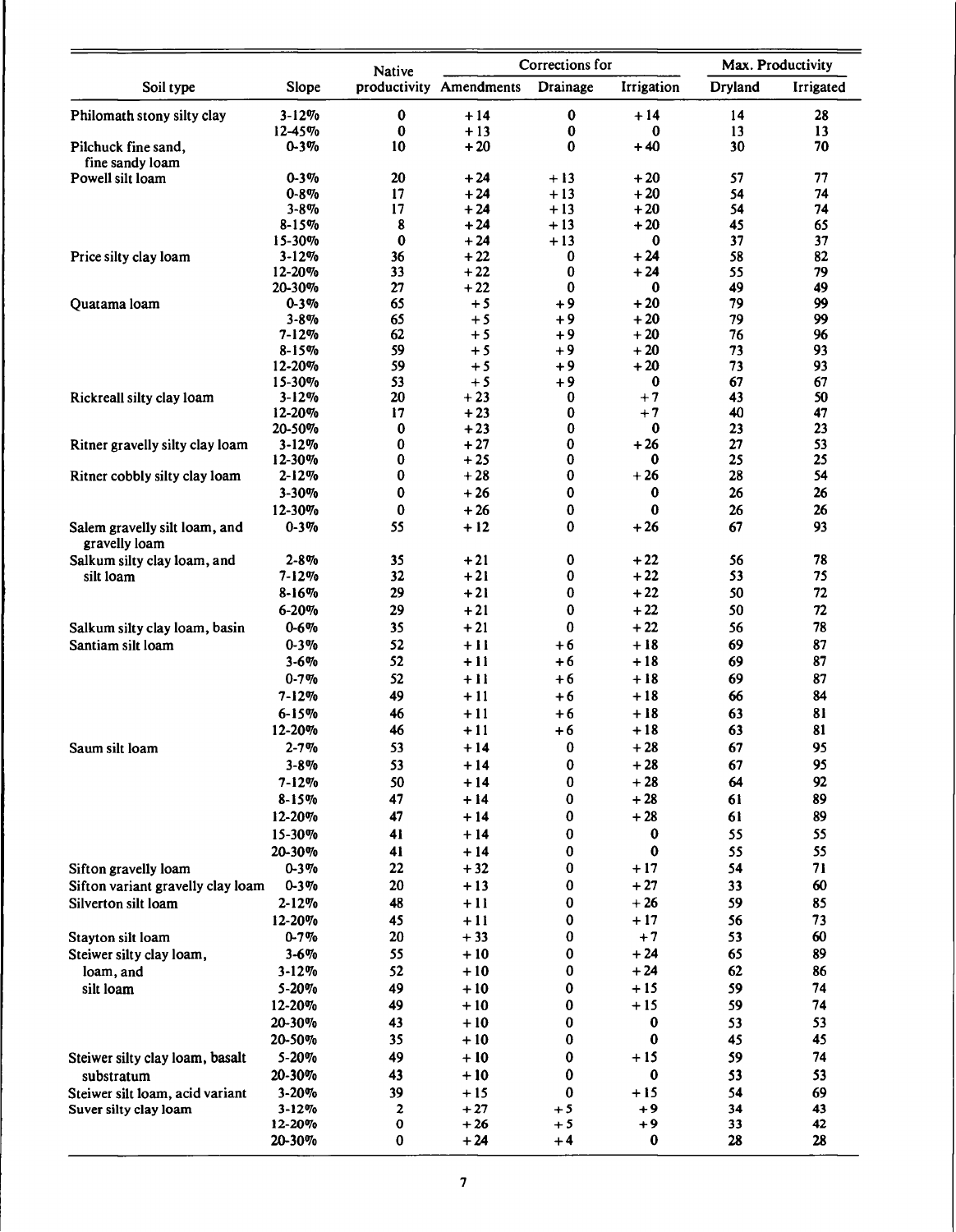|                                       |           | <b>Native</b> |                         | Corrections for |            |         | Max. Productivity |
|---------------------------------------|-----------|---------------|-------------------------|-----------------|------------|---------|-------------------|
| Soil type                             | Slope     |               | productivity Amendments | Drainage        | Irrigation | Dryland | Irrigated         |
| Veneta loam,                          | $0 - 7%$  | 45            | $+16$                   | $+3$            | $+25$      | 64      | 89                |
| silt loam                             | $0 - 12%$ | 42            | $+16$                   | $+3$            | $+16$      | 61      | 77                |
|                                       | 7-20%     | 39            | $+16$                   | $+3$            | $+16$      | 58      | 74                |
|                                       | 12-20%    | 39            | $+16$                   | $+3$            | $+16$      | 58      | 74                |
| Veneta loam,                          | $2 - 7%$  | 55            | $+15$                   | 0               | $+24$      | 70      | 94                |
| loamy subsoil variant                 | 7-20%     | 49            | $+15$                   | $\bf{0}$        | $+15$      | 64      | 79                |
|                                       | 20-30%    | 43            | $+15$                   | $\bf{0}$        | $\bf{0}$   | 58      | 58                |
| Veneta variant silt loam              | $0 - 7%$  | 50            | $+15$                   | $+4$            | $+24$      | 69      | 93                |
| Verboort silty clay loam              | $0 - 3\%$ | 5             | $+17$                   | $+4$            | $+27$      | 26      | 53                |
| Waldo silty clay loam,<br>silt loam   | $0 - 3\%$ | 17            | $+9$                    | $+12$           | $+31$      | 38      | 69                |
| Wapato silt loam,<br>silty clay loam  | $0 - 3\%$ | 20            | $+8$                    | $+16$           | $+29$      | 44      | 73                |
| Wapato gravelly silty clay loam       | $0 - 3\%$ | 13            | $+10$                   | $+16$           | $+33$      | 39      | 72                |
| Whiteson silt loam                    | $0 - 3\%$ | 8             | $+15$                   | $+4$            | $+26$      | 27      | 53                |
| Willakenzie silty clay loam,          | $2 - 12%$ | 47            | $+15$                   | 0               | $+24$      | 62      | 86                |
| clay loam                             | 12-20%    | 44            | $+15$                   | 0               | $+15$      | 59      | 74                |
|                                       | 20-30%    | 38            | $+15$                   | $\bf{0}$        | $\bf{0}$   | 53      | 53                |
| Willakenzie silty clay loam,          | $2 - 7%$  | 50            | $+15$                   | $\bf{0}$        | $+24$      | 65      | 89                |
| moderately shallow                    | 7-20%     | 44            | + 15                    | 0               | $+15$      | 59      | 74                |
| Willamette silt loam                  | $0 - 3\%$ | 75            | $+5$                    | $\bf{0}$        | $+20$      | 80      | 100               |
|                                       | $3 - 7%$  | 75            | $+5$                    | $\bf{0}$        | $+20$      | 80      | 100               |
|                                       | $3 - 12%$ | 72            | $+5$                    | $\bf{0}$        | $+20$      | 77      | 97                |
|                                       | $7 - 12%$ | 72            | $+5$                    | $\bf{0}$        | $+20$      | 77      | 97                |
|                                       | 12-20%    | 69            | $+5$                    | $\bf{0}$        | $+20$      | 74      | 94                |
| Willamette silt loam, wet             | $0 - 3\%$ | 65            | $+5$                    | $+9$            | $+20$      | 79      | 99                |
|                                       | $3 - 7%$  | 65            | $+5$                    | $+9$            | $+20$      | 79      | 99                |
| Willamette silt loam,                 | 0-3%      | 62            | $+9$                    | 0               | $+23$      | 71      | 94                |
| gravelly substratum                   |           |               |                         |                 |            |         |                   |
| Witham silty clay loam,<br>silty clay | $2 - 7%$  | 12            | $+5$                    | $+8$            | $+8$       | 25      | 33                |
| Witzel cobbly silt loam               | 3-12%     | 8             | $+21$                   | 0               | $+14$      | 29      | 43                |
| Witzel very stony silt loam,          | 3-12%     | 0             | $+21$                   | 0               | $+14$      | 21      | 35                |
| very cobbly loam                      | 3-30%     | $\bf{0}$      | $+21$                   | $\bf{0}$        | $\bf{0}$   | 21      | 21                |
| Woodburn silt loam                    | $0 - 3\%$ | 65            | $+5$                    | $+8$            | $+16$      | 78      | 94                |
|                                       | $0 - 7%$  | 65            | $+5$                    | $+8$            | $+16$      | 78      | 94                |
|                                       | $3 - 12%$ | 62            | $+5$                    | $+8$            | $+16$      | 75      | 91                |
|                                       | $7 - 12%$ | 62            | $+5$                    | $+8$            | $+16$      | 75      | 91                |
|                                       | 12-20%    | 59            | $+5$                    | $+8$            | $+16$      | 72      | 88                |
| Yamhill silt loam                     | $2 - 7\%$ | 55            | $+10$                   | $\bf{0}$        | $+24$      | 65      | 89                |
|                                       | $7 - 12%$ | 52            | + 10                    | $\bf{0}$        | $+24$      | 62      | 86                |
|                                       | 12-20%    | 49            | $+10$                   | 0               | $+15$      | 59      | 74                |
|                                       | 20-30%    | 43            | $+10$                   | 0               | 0          | 53      | 53                |
| Yamhill silt loam,                    | $2 - 7%$  | 55            | $+10$                   | $\bf{0}$        | $+24$      | 65      | 89                |
| moderately shallow                    | 7-20%     | 49            | + 10                    | $\bf{0}$        | + 15       | 59      | 74                |

#### **Corrections**

**Most farmers don't depend solely on native productivity to sustain crop yields. They improve upon existing conditions by adding fertilizer and lime, draining wet soils, and irrigating dry soils. Table <sup>1</sup> shows how much they can increase native productivity ratings by each management practice taken independently. Corrections simply add back**  $\frac{1}{2}$  **some** or all of the points previously deducted **in deriving the native productivity score.**

**Amendments. Penalty points are deducted for low native fertility, for excessive soil acidity, and for anything like shallow depth or coarse fragments that reduce the volume of soil from which plant roots can extract nutrients. These limitations can be partially** **or completely overcome by adding fertilizer and/or lime to the soil.**

**The actual amounts of lime or fertilizer needed in any given situation can only be determined through a careful soil testing program. Besides differences in native fertility, different crop requirements and different prior fertilization practices must be considered in making a lime or fertilizer recommendation.**

**Oregon State University, through its Soil Testing Laboratory and its network of county Extension agents, is well equipped to provide sound, up-to-date advice on how much fertilizer or lime to add to a given soil for a given crop. Several reputable commercial laboratories are also equipped to test soil for lime and fertilizer requirements.**

**Numbers in the "Amendments" column of table <sup>1</sup> are not specific fertilizer recommendations. They are ratings corrections that show how many points can be added to the native productivity score to make up for some or all of the penalty points previously deducted for nutrient deficiencies.**

**Some general inferences can be made from the magnitudes ofthese corrections. Most of the small corrections (less than 10 points) are associated with soils having relatively few inherent deficiencies (native productivity SO or more). These deficiencies are easy to correct. Adding the necessary amendments will likely be profitable.**

**These same soils are also likely to respond favorably to very intensive fertility management. Thus fertilizer applications well**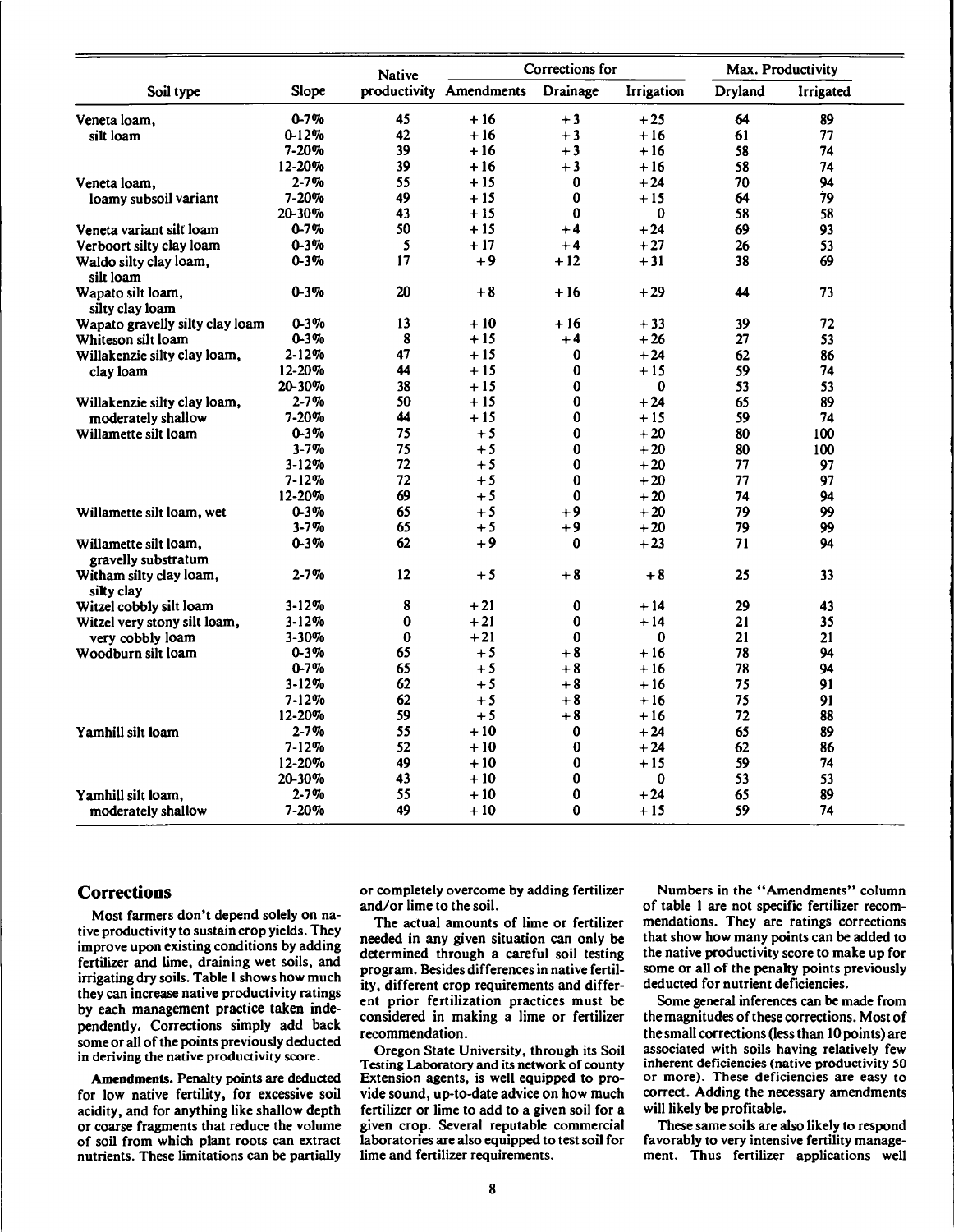beyond those needed to simply overcome native deficiencies also are likely to pay off in higher yields.

A few small amendment corrections are associated with very poor soils (native productivity less than 20). In these cases, there isn't much to be gained simply by adding fertilizer or lime, and it may not pay to do so unless the soils are drained and irrigated as well.

Large corrections (more than 10 points) indicate that several factors contribute to native fertility limitations. Most soils in this category have native productivity ratings below 50. Applications of fertilizer and/or lime will surely improve the soil, especially those soils with the higher native productivities. In many soils, however, the full benefit of the amendments may not be realized unless necessary drainage and irrigation improvements are made as well.

Zero entries in the "Amendments" column do not mean that the soil can't be improved. Zeroes mean simply that there were no penalty points deducted in the first place, so there's nothing to correct.

**Drainage.** Any soil that is less than well drained loses points in the rating system. The wetter the soil, the more points deducted. Artificial drainage with surface ditches and tile lines can improve the soil to varying degrees. Drainage systems, however, should be professionally designed to fit specific soil conditions and topography.

Permeable soils with only slight degrees of wetness and good drainage outlets are given back up to 90% of the points deducted for natural wetness. Tight, clayey soils with poor drainage outlets are given back only 10 or 20% of the original deduction.

Some inferences can be made from the magnitudes of the drainage corrections, but they are not all simple and straightforward. A correction of  $+8$ , for example, may result from correcting 80% of 10 points originally deducted for a moderately well drained soil, or from correcting 20% of 40 points originally deducted for a poorly drained soil. Correcting drainage should be quite profitable in the moderately well drained soil, but it may not pay at all in the poorly drained soil.

Additional information useful in interpreting drainage corrections is provided by the comparative sizes of native productivity scores and irrigation corrections. In general, low native productivity scores imply serious limitations and more complex—and expensive—remedies. Drainage is less likely to pay in such soils. Irrigated productivity scores assume that wet soils are drained.

Thus, even if a low drainage correction suggests little improvement with drainage alone, a large increase in irrigated productivity could very well mean that the drainage improvement would be a worthwhile investment.

Inferences from drainage corrections are summarized in table 2. For small drainage

|  |  | Table 2. General Inferences from |  |
|--|--|----------------------------------|--|
|  |  | <b>Drainage Corrections</b>      |  |

|                        | <b>Associated ratings</b> | Probable        |                          |
|------------------------|---------------------------|-----------------|--------------------------|
| Drainage<br>correction | <b>Native</b>             | Irrig.<br>COTT. | drainage<br>feasibility· |
| $\leq 7$               | Any                       | $\geq 20$       | V. Good                  |
|                        | Any                       | $20$            | Poor                     |
| 8-9                    | $\geq 50$                 | Any             | V. Good                  |
|                        | < 50                      | >15             | Good                     |
|                        | $\leq 50$                 | $\leq$ 15       | Poor                     |
| 10-20                  | $\geq 30$                 | Any             | Good                     |
|                        | $<$ 30                    | $\geq$ 19       | Fair                     |
|                        | ${<}30$                   | ⊂19             | Poor                     |

corrections (7 or less), drainage will probably pay for those soils that also have an irrigation correction of 20 points or more. Smaller irrigation corrections, added to small drainage corrections, imply the presence of serious limitations that are difficult to do much about.

Drainage corrections of 8 or 9 are very easily remedied in soils whose native productivity is 50 or more. If the native productivity is less than 50, but the irrigation correction is more than 15, there is a good chance that drainage will pay, though it will certainly be more expensive. Certainly the higher the native score, the greater the probability of profitable improvement. Soils that have low productivity (less than 50) and low irrigation correction (less than 15) are not likely to pay for the high costs of required drainage improvements.

Drainage corrections of 10 to 20 indicate that the soil has a fairly serious wetness problem to begin with. Some of these soils can be profitably drained, while others cannot. Drainage is likely to pay on soils whose native productivity is 30 or more.

Below 30, drainage will be difficult and expensive, and it is likely to pay only upon irrigation of soils whose irrigation correction is 19 or more. Within this group, the higher the ratings of both native and irrigated productivity, the higher the probability of success with drainage improvements.

Zero entries in the "Drainage" column (table 1) generally mean the soil is well drained. No penalty was assessed, so no correction is necessary. Bashaw and Natroy are the only two exceptions. Both soils are high shrink-swell clays that are very slowly permeable when wet. Subsurface drainage is possible, but the limitations are so severe that the likelihood of real improvement is essentially zero.

**Irrigation.** Virtually every soil in the Willamette Valley is limited by moisture stress during the summer. The only exceptions are the poorly drained Borges, Labish, and Noti soils, which have high water tables all year. Summer drought carried a rating penalty of 20 points. Additional points were

deducted for shallow, sandy, or gravelly soils.

Farmers can usually remedy water stress created by these problems, sometimes completely, by irrigating the soil. Deep, permeable, well drained soils have excellent irrigation suitability. All of the penalty for water stress in the native state can be removed by irrigation.

Wet, clayey, slowly permeable soils have poor irrigation suitability. So do soils that have a lot of gravel in them. The irrigation correction for these soils ranges from 20 to 80% of the points originally deducted, depending on the severity of the problem.

Soils having slopes greater than 20% are considered nonirrigable, and these are the only ones for which the irrigation correction is zero.

Irrigation systems, like drainage systems, should be designed with the help of professionals. Site-specific soil factors that influence irrigation design include infiltration rate, water holding capacity, and slope. Sitespecific environmental variables include seasonal evaporation rates and seasonal water use rates by different crops.

Farmers must consider all these factors carefully to determine the proper rate and frequency of irrigation and to decide on the optimum method of delivery of irrigation water. You can usually obtain advice from OSU Extension agents or from some of the major suppliers of irrigation equipment.

Interpretations of irrigation corrections are fairly straightforward: the higher the correction, the higher the feasibility of profitable irrigation. Soils having corrections of less than 10 points probably cannot be improved sufficiently to make irrigation pay. Corrections between 10 and 20 points are marginal, but may pay in some areas.

You can best judge corrections between 20 and 30 by looking at the native productivity and irrigated productivity scores. Soils with native productivities above 60 are generally highly suited for irrigation. Irrigation of less productive soils may also pay if the irrigated productivity is higher than 80. At lower productivity levels, the irrigation correction still indicates that farmers can make substantial gains with irrigation, but the profit margin may be minimal, especially if they are competing with producers on better soils.

Corrections of more than 30 points usually indicate that the soil is sandy or gravelly as well as having a rainfall deficit. Native productivity is low, but since water is the most limiting factor, irrigation is likely to remove 80 to 100% of the limitation. Water requirements will be high, and farmers will need to irrigate the soil at frequent intervals. But in soils like Briedwell and Newberg, the gains in productivity may well pay for the higher costs of good irrigation management.

### **Dryland productivity**

Numbers in the "Dryland" column of table <sup>1</sup> are simply the sums of native produc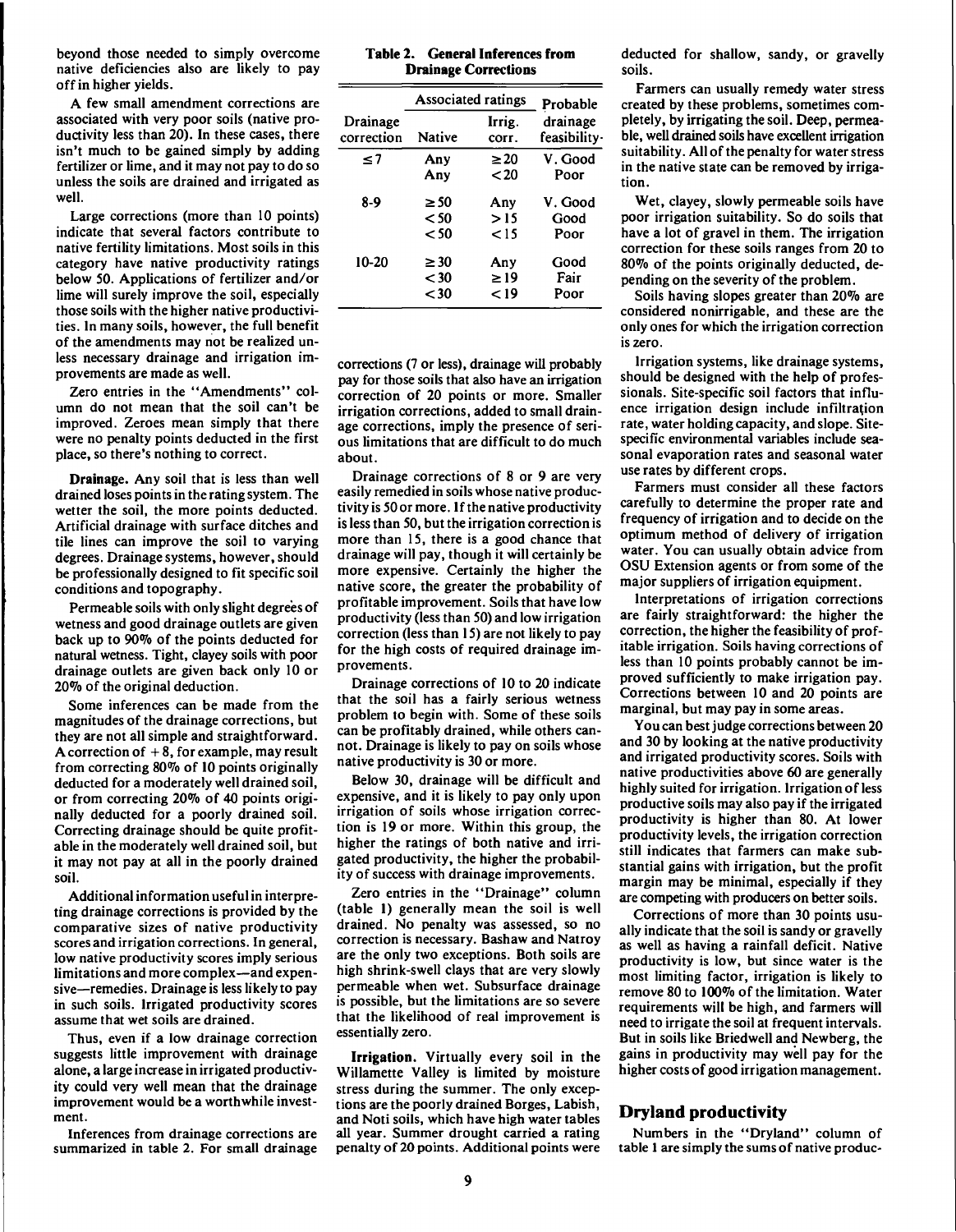tivity scores and the corrections for amend-<br>ments and drainage. The minimum dryland setting 8 equal to 0 and 80 equal to 100, and provided for soils that need it, and that ments and drainage. The minimum dryland setting 8 equal to 0 and 80 equal to 100, and provided for soils that need it, and that score is 8, and the maximum is 80. These scaling every other score proportionately irrigation numbers, however, are still based on a between 0 and 100. available.<br>100-point scale, and the maximum dryland and 100. This is that can be available. 100-point scale, and the maximum dryland value reflects the limitation on potential pro-<br>ductivity caused by a deficit in summer **Irrigated productivity** ductivity caused by a deficit in summer **Irrigated productivity** variety of irrigated crops. Low numbers sug-<br>Numbers in the "Irrigated" column are eest that the choice of crops is very limited.

scaling every other score proportionately irrigation water and the rights to use it are between 0 and 100.

infall.<br>It is appropriate to compare dryland scores the sums of native productivity scores plus and the yields of those few adapted crops It is appropriate to compare dryland scores the sums of native productivity scores plus and the yields of those few adapted crops with irrigated scores of the same or other all three corrections. They range from 8 to may b with irrigated scores of the same or other all three corrections. They range from 8 to may be limited as well. Small differences (1 soils in areas where water is available and 100. These ratings best reflect the potential soils in areas where water is available and 100. These ratings best reflect the potential or 2 points) between soils are probably not both irrigated and nonirrigated agriculture productivity of a soil under the highest lev both irrigated and nonirrigated agriculture productivity of a soil under the highest levels are practiced. If water is not available and of management possible. They assume that are practiced. If water is not available and of management possible. They assume that flect true differences in potential value as an irrigation is out of the question, it would be all necessary amendments are applied at a all necessary amendments are applied at ap-

igh yields for any of a wide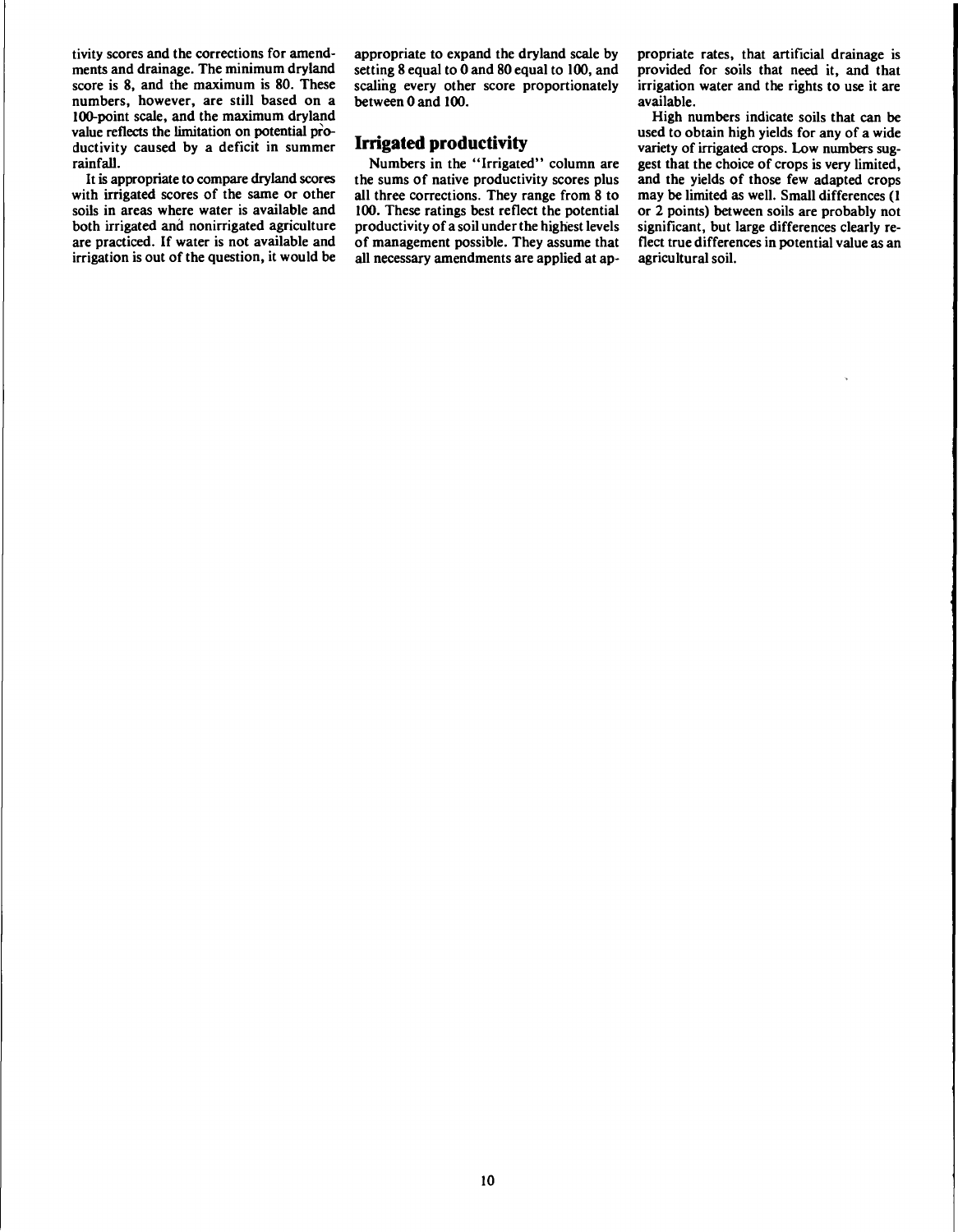# Applications of Productivity Ratings

Productivity ratings do not represent specific yields of any particular crop, but they do facilitate comparisons of relative agricultural value among the soils of an area. The rating system is sufficiently flexible to allow comparisons of the native productivity or intrinsic agricultural value of soils, the effects of various management inputs, maximum productivity under dryland management, or the maximum productivity under irrigated management.

Under different situations, one might wish to use the 100-point scale on which all numbers in table <sup>1</sup> are based, or to derive a new scale based on the range between maximum and minimum values for native productivity or dryland management. Similarly, one might wish to construct a new scale based only on those soils that occur in a given county or other portion of the valley.

Productivity ratings are most valuable when you use them together with soil survey maps of your area. That way the kinds of soils present will be readily apparent. You can easily measure the amount of each soil, and you can determine productivity ratings both for the individual soils and as a weighted average for your entire area.

Recent soil survey information is available for almost all of the Willamette Valley. Not all of it is published, but the information can be obtained at local Soil Conservation Service (SCS) offices. By 1987, soil surveys should be available for all of the Willamette Valley.

Three kinds of applications are discussed in the sections that follow. Each application is presented in broad terms, but with an example of its potential usefulness. It is anticipated that in actual use, these techniques will be continually refined and new applications will be discovered.

### **Agricultural management**

One interesting application of productivity ratings is a general assessment of the quality of the soil resources any individual farmer has to work with. Although most farmers know from experience which soils are their good ones and which are poor, this method provides an independent, objective evaluation with a quantitative base. This method also allows them to evaluate the potential effect of changes in agricultural management, particularly drainage and irrigation.

Figure 1 shows the kinds of soils and their distribution on a 256-acre parcel in Benton County. We can measure the amount of each soil from figure 1, and we can extract from table <sup>1</sup> the relevant productivity data, giving **the information in table 3.**

Look first at the native productivities. Remember that 75 is the maximum possible





score. Bashaw and Dayton stand out as very poor agriculturalsoils, and they occupy 25 % of the total acreage. Fortunately, they occur side by side along the north portion of the tract. The rest of the soils are fair to excellent, and they occur as a large, connected block.

We can calculate a weighted average native productivity for the entire tract by multiplying each soil's rating by the decimal fraction of the area it occupies and summing up all the products. Thus (.01 x 55) + (.09 x  $20$ ) + ... + (.48 x 65) = 54. Weighted average productivity ratings for each combination of improvements are calculated in the same way. The average ratings suggest that some overall improvement can be made by liming and fertilizing the soils. Little more would be gained by drainage alone, but drainage with irrigation brings about a substantial increase in productivity.

Further information that bears on management decisions is provided by the sizes of the corrections as discussed in the previous chapter. Bashaw and Dayton are both poorly drained soils, and they are so difficult to drain that there is virtually no effect on dryland agriculture.

The Dayton soil can be improved considerably with both drainage and irrigation, but the maximum productivity is still well below that of the better drained soils. The size of the change also suggests that to achieve it will be very expensive, which is true because drain tiles in Dayton would have to be very closely spaced.

The Amity, Coburg, and Woodburn soils, however, all have drainage corrections of  $+ 8$  and native productivities of  $\geq 50$ . The probability of increasing profits by artificially draining these soils is very high (table 2).

With both drainage and irrigation, the productivity of these soils can be brought up to very high levels (table 3). In fact, the weighted average productivity for the large block of Amity, Coburg, Willamette, and Woodburn in the south 3/4 of figure 1 can be changed from 67 (native) to 96 (irrigated).

| Table 3. Acreage and Productivity Data for the Soils of Figure 1 |
|------------------------------------------------------------------|
|------------------------------------------------------------------|

|                            |       |                          |               |                         | <b>Productivity ratings</b>             |                                                 |
|----------------------------|-------|--------------------------|---------------|-------------------------|-----------------------------------------|-------------------------------------------------|
| Soil                       | Acres | $\%$ of<br>total<br>area | <b>Native</b> | With<br>amend-<br>ments | With<br>amend-<br>ments and<br>drainage | With<br>amend.<br>drainage<br>& irriga-<br>tion |
| Amity                      | 3     |                          | 55            | 55                      | 73                                      | 93                                              |
| Bashaw                     | 24    | 9                        | 20            | 31                      | 31                                      | 40                                              |
| Coburg                     | 10    | 4                        | 60            | 65                      | 73                                      | 93                                              |
| Dayton                     | 41    | 16                       | 10            | 32                      | 36                                      | 63                                              |
| Willamette, 0-3%           | 44    | 17                       | 75            | 80                      | 80                                      | 100                                             |
| Willamette, 3-12%          | 12    | 5                        | 72            | 77                      | 77                                      | 97                                              |
| Woodburn, 0-3%             | 122   | 48                       | 65            | 70                      | 78                                      | 94                                              |
|                            | 256   | 100                      |               |                         |                                         |                                                 |
| Weighted avg. productivity |       |                          | 54            | 62                      | 67                                      | 85                                              |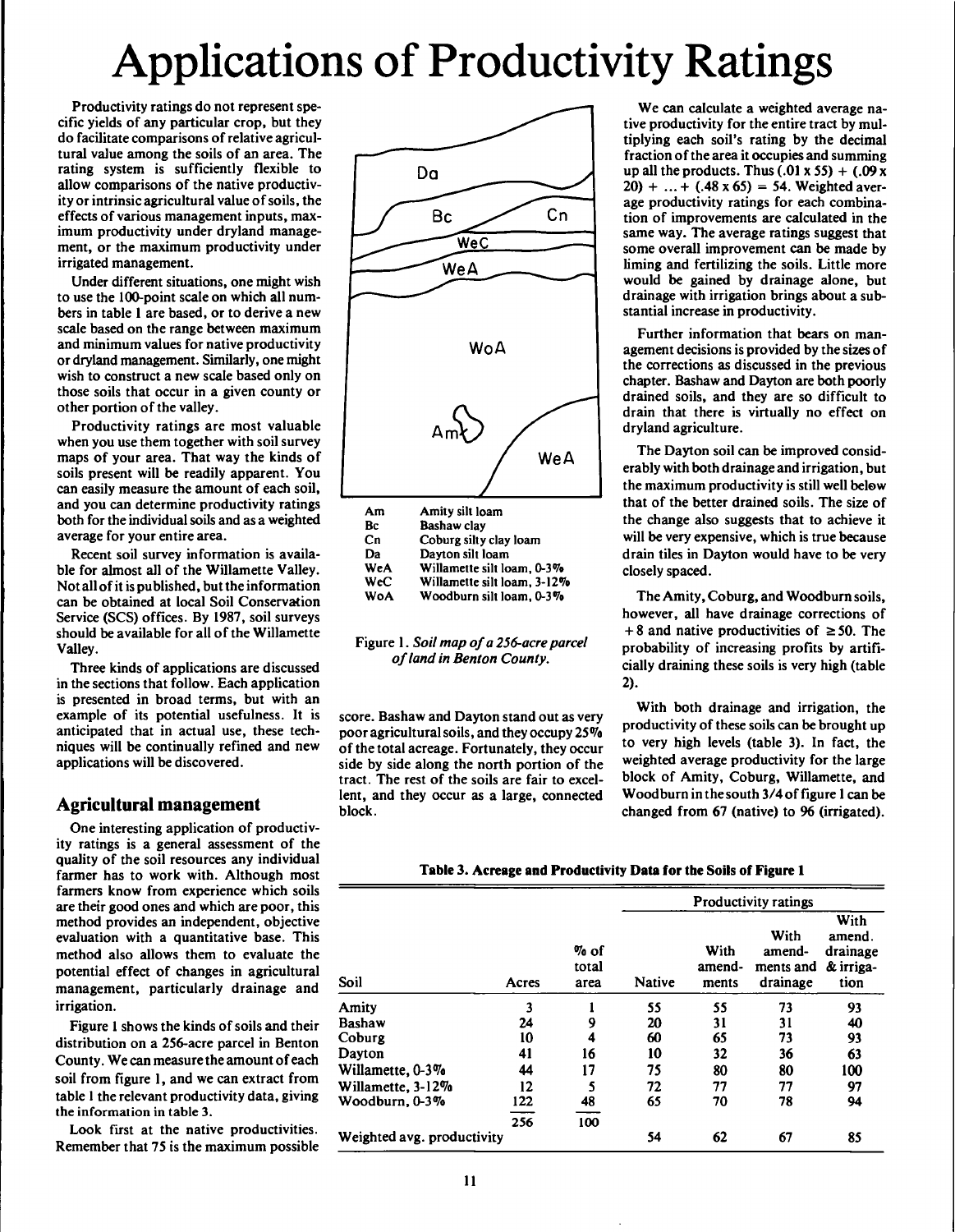The best management decision, therefore, seems to be to fertilize Dayton and Bashaw, but leave them undrained and unirrigated, and to drain the Amity, Coburg, and Woodburn soils and manage them intensively, along with the Willamette soils, under irrigated agriculture.

For the curious, productivity ratings can be used to shed light on any number of hypothetical management combinations. For example, what if the Woodburn soil area were to be drained, but not the Coburg? Overall productivity would decrease a little.

What if the Woodburn/Amity soil area were not drained but irrigated? Overall productivity would decrease a little.

What if the Dayton soil were tile-drained, but not the Bashaw? Overall productivity would increase a little.

Productivity ratings by themselves cannot and should not be used as the sole basis for management decisions, but they can be very helpful in attaching numerical values to the sizes of change that might be expected when a farmer decides to invest in agricultural improvements.

One other, much more subtle inference can be made from the data in figure <sup>1</sup> and table 3. From the text of the Benton County Area Soil Survey Report, we find that Amity has a more limiting drainage problem than Woodburn. We also find that the WoA mapping unit may include up to 5% Amity soils.

Figure <sup>1</sup> shows only one small patch of Amity in a broad Woodburn area, but the relationship between these two soils suggests that if there is one area of Amity large enough to map, there are probably several others scattered throughout the area that are too small to map.

There is some possibility that the *pattern* of these small wet spots could dictate the maximum intensity of use of the entire field. If that should happen, the *effective* productivity of Woodburn might be no better than that of the more limiting Amity soil. The difference is quite large in the native state, but almost disappears under intensive management.

Drainage of the Woodburn soil, however, should probably be designed as though the whole area were more like Amity to be sure that wet spots not apparent on the map do not prevent maximum use of these highly productive soil resources.

#### **Buying, selling, or leasing agricultural land**

Productivity ratings can provide an objective, unbiased indicator of the true quality of soil resources throughout the entire area of a parcel being bought, sold, or rented. The weighted average productivity ratings might be the only index number needed, since they incorporate the effects of both differences in the productivity levels among soils and the amounts of each kind of soil present.

If none of the soils have been improved in any way, use the weighted average native

productivities. If the soils are fully developed with appropriate drainage and irrigation systems, use maximum irrigated ratings. If some soils are improved and others are not, calculate intermediate averages.

Figure 2 illustrates two possible curves that relate the sale price of a parcel of land to its weighted average productivity. Both curves start at the same minimum price for the poorest soils and end at the same maximum price for the very best soils. Curve A suggests a linear increase in sale value as productivity increases. The rate of change is constant throughout the entire range.

Curve B suggests that the price doesn't change very much throughout a range of very low productivities, then it increases rapidly as productivity increases. This curve also indicates that there may be less price differential among the highly productive soils, perhaps those with a rating of 85 or above.

The exact shape of the price/productivity relationships must be determined separately for each county in the valley. By correlating sales data with soil types in each area, it should not be difficult to construct the graph. Then the table of productivity ratings can be used to determine a fair sale price for any particular soil, or any group of soils in an area, and considering several options of existing or potential management improvements.

Of course, the price data need to be kept up-to-date, and perhaps the shape of the curve needs to be modified periodically. But the basic character of the soil resources will not change, and the usefulness of that information will remain applicable for a long time.

The parcel of land shown in figure 1 can be used to illustrate the process. The most productive soil in Benton County (Willamette silt loam, 0 to 3% slopes, irrigated) commands a price of about \$4000 per acre. The minimum price for even the worst agricultural land is about \$1000 per acre. Other data from Benton County suggest that a graph like curve B in figure 2 is more appropriate than curve A. This is shown in figure 3.

If our test parcel is fully improved with drainage and irrigation, the weighted average productivity is 85 (see table 3), and the sale price should be about \$3600 per acre for the entire 256-acre piece. If there are no improvements, the productivity rating is 54, and the price should be about \$2150 per acre.

In the more likely case where Dayton and Bashaw are unimproved except for fertilizer, and the rest of the soils are fully improved, the weighted average rating would be 79, and the appropriate sale price would be about \$3200 per acre.

The fertilized-only Dayton soil by itself (rating = 32) should bring about \$1500 per acre, whereas the entire block of more productive soils south of the Bashaw should bring about \$3975 per acre (rating  $= 97$ ).

Determination of a fair rental price would be done in the same way as for the purchase price. Rental data would need to be compiled locally and correlated with soil types to construct a graph of rental price versus productivity rating. Then for any given parcel or tract of land, the kinds and amounts of soils must be determined, followed by calculation of the appropriate weighted average produc-



Figure 2. *Hypothetical relationships between the sale price ofa parcel ofland and its weighted average soilproductivity.*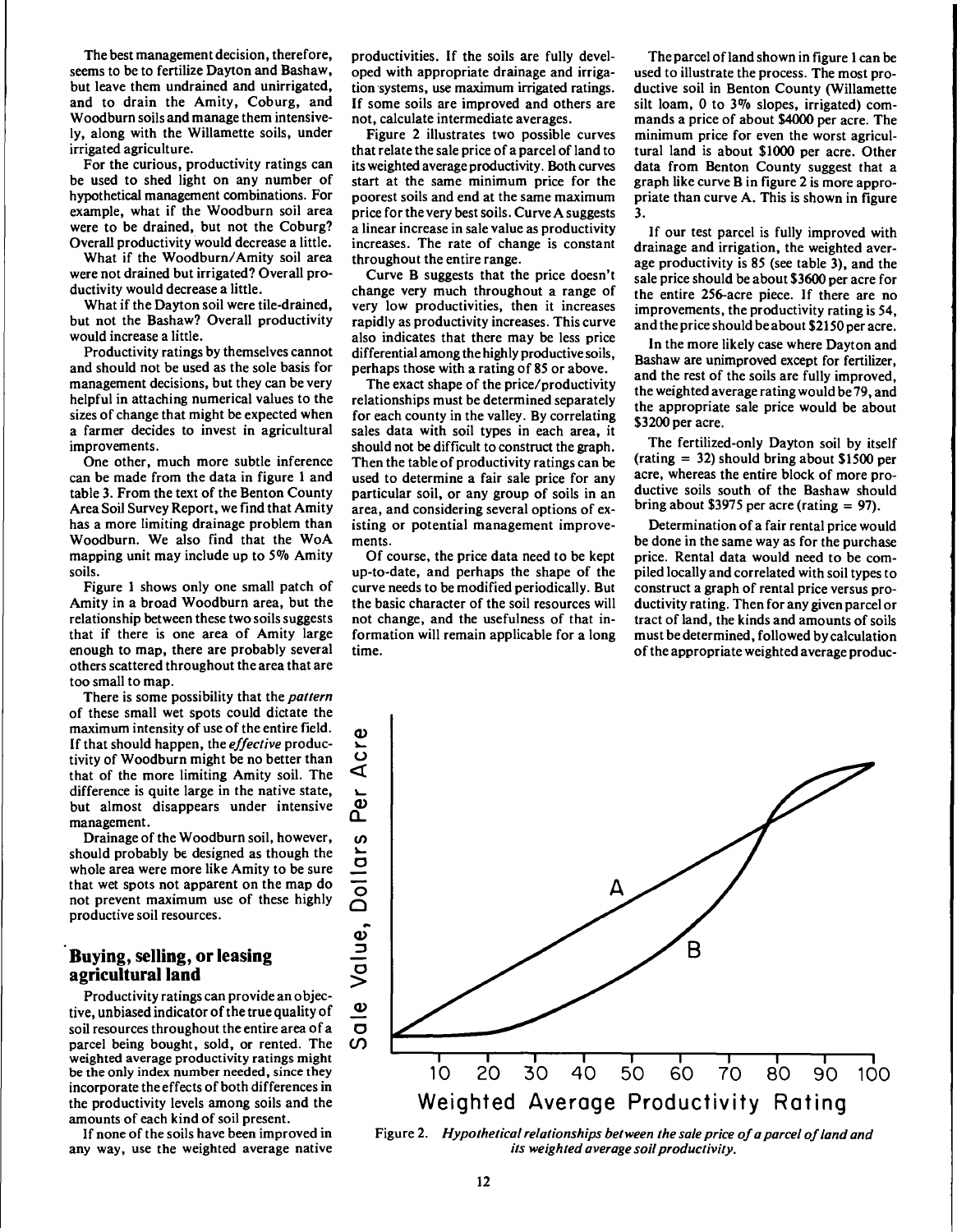

**Figure 3.** *Relationship between sale price (1981 data) and soilproductivity in Benton County.*

**tivity ratings, considering the kinds of management options that are available or potentially so, and using the data in table 1. Rental data must be kept current, but the productivity ratings and their ability to express a soil's potential for agriculture should endure.**

#### **Equalized tax assessment**

**Most county assessors already use some measure of soil quality in their determination of farm use value and farm land tax assessments. Often that measure is based upon or related to SCS classes of land capability. The trouble with capability is that it doesn't always indicate the true agricultural potential of a soil. Capability is more a measure of the risk of damage to a soil by erosion, and of the need for conservation treatments to prevent erosion and any further deterioriation in soil productivity.**

**An example of the relationship between productivity and capability is shown in figure 4. Data used to plot this graph were taken from the published soil surveys of Yamhill, Marion, and Benton counties. The graph does indicate that,** *on the average,* **productivity increases as capability improves. More important, however, are the facts that few soils fall right on the average, and there is wide variation in soil productivity** *within* **a given capability class.**

**Also, with few exceptions, any given yield can be obtained in three of the four classes shown. Tax assessments based on capability class ratings will tend to undervalue the**

**better soils within a class and overtax the poorer soils within a class.**

**Productivity ratings provide a better measure of the true agricultural potential of the soils in a parcel or an ownership. They indicate not only the relative value of each individual soil in a parcel, but also the effect that the amounts of each different soil have on the overall productivity of the entire parcel.**

**By relating farm use values and tax assessment rates directly to weighted average productivity ratings, arbitrary classes ofsoil productivity are unnecessary, and the assessed value more accurately reflects the true quality of the soil resource and income potential that a farmer has to work with.**

**One method of computing tax assessments capitalizes land rent values on the basis of prevailing interest and tax rates. Productivity ratings could easily be used to determine the appropriate rental value, as discussed in the preceding sections and illustrated in figure 5.**

**The tax rates themselves, in dollars per thousand dollars of assessed value, also increase as productivity increases, so a graph** **of tax rate versus productivity could be constructed from locally derived data. Such a graph is shown in figure 6.**

**Once these two relationships are developed, and the weighted average productivity of the parcel in question has been determined, the tax assessment in dollars per acre can be computed. No guesswork or subjective evaluation ofsoil quality is necessary, as the assessment is based solely on the exact kinds and amounts of soils present on the farm or parcel.**

**The land parcel shown in figure <sup>1</sup> and the corresponding data in table 3 can be used to illustrate the procedure. First, assume there are no improvements on the parcel. The weighted average productivity would be 54. From figure 5, this parcel should rent for \$49 per acre. From figure 6, the tax rate corresponding to a productivity of 54 should be \$13.50 per \$1000 of assessed value.**

**The equations for computing farm use value and the assessed tax are shown at the bottom of this page.**

**For this example, let's assume the management cost is \$3 per acre and the prevailing interest rate is 12%.**

**The farm use value is: 49— 3 .12 + .0135 = \$344.57 per acre. The tax assessment is 344.57 1000**  $\cdot$  **x** 13.50 = \$4.65 per acre.

**The total tax bill is: 256 acres x \$4.65 per acre = \$1190**

**Had all soils in the parcel been fully improved with amendments, drainage, and irrigation, the weighted average productivity would be 85, the rental value about \$74 per acre, and the tax rate about \$16.50/\$1000. Equations A and B would yield a farm use value of \$531.84 and a tax assessment of \$8.77 per acre.**

**Under the more likely situation where the better soils are fully improved and the Dayton and Bashaw are not, the weighted average productivity is 79. In this case, the rent is \$69, the tax rate is \$ 16.00, the farm use value**

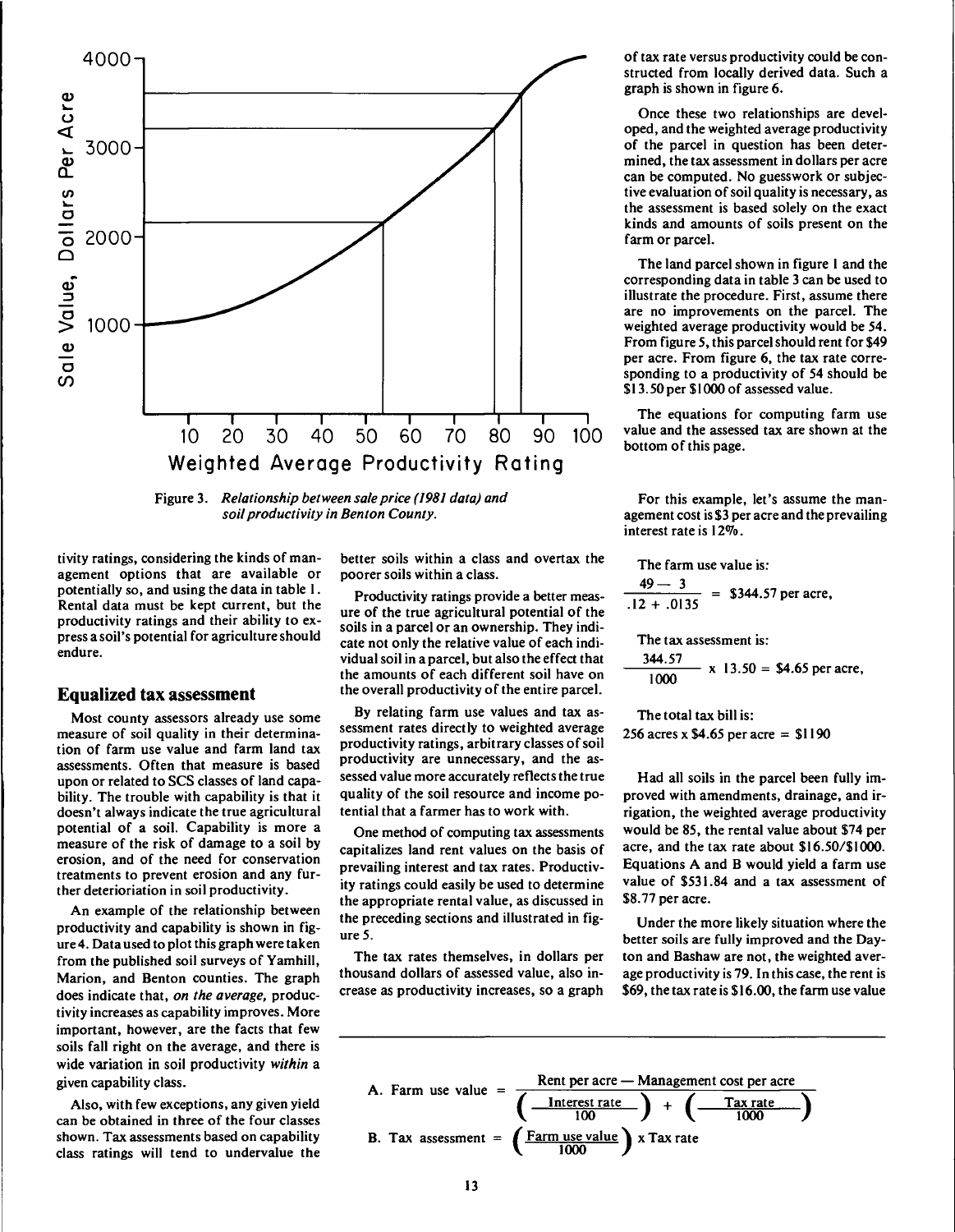

SCS land capability classification.

 $\overline{4}$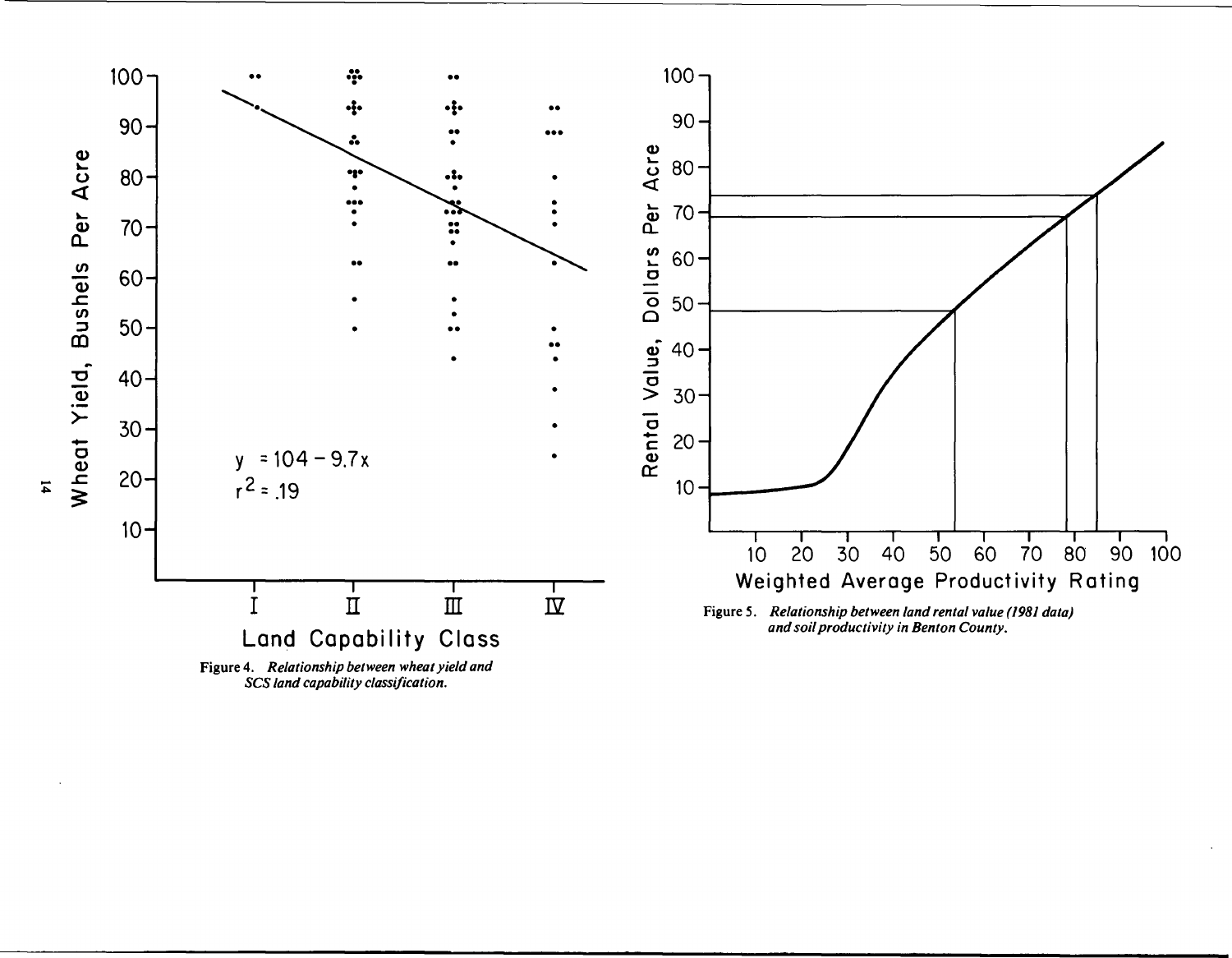

Figure 6. *Hypothetical relationship between tax rate and weighted average soilproductivity.*

 $15<sup>5</sup>$ 

is \$485.29, and the tax assessment is \$7.76 per acre.

Another option is to prepare graphs or tables of the tax assessment directly as a function of the weighted average productivity. Such a graph is shown in figure 7. Each line in the figure already includes the effects of increases in productivity on the increases in income potential and tax rates. Because interest rates fluctuate, a family of curves is given to show the effects of this variable. The advantage of this approach is that one needs only to determine the weighted average productivity, and the tax can be taken directly from the graph for the appropriate interest rate.

The disadvantages are that new graphs would have to be constructed every time the relationship between productivity and prevailing interest and tax rates changed, and it may not be possible to read the graph precisely enough for interest rates between those plotted.

Using the same example, the unimproved parcel's rating of 54 corresponds with a tax assessment of \$4.63 per acre on the  $12\%$  line. The fully improved rating of 85 corresponds with a tax of \$8.75 per acre, and the intermediate rating of 79 commands a tax of \$7.90 per acre.

This method is clearly much faster, and for that reason, if the graph is not accurate enough, it may be desirable to prepare tables of tax assessments that correspond to productivity ratings for a large number of combinations of interest and tax rates.

#### **Preservation of agricultural land**

Several factors affect the decision of whether to protect a parcel for agricultural use or commit it to development for nonagricultural purposes. One very important factor is the quality of the soil resources on the parcel. Certainly agricultural use should receive highest priority on the highly productive soils.

Soils of marginal productivity should be protected for agriculture if all other factors like size, location, and compatability with surrounding uses are also favorable for agriculture. Soils whose productivity is so low that profitable farming is not feasible could well be dedicated to other uses, as long as those uses don't interfere with agricultural management of adjacent soils of better quality.

The weighted average productivity of a parcel provides an objective indicator of the overall quality of the soil resources in the parcel. High numbers indicate that efforts should be made to dedicate the parcel to agricultural use. Low numbers indicate the parcel is not suited to agriculture. Intermediate numbers represent soils whose agricultural value is marginal.

Exact cutoff points between ratings for productive, marginal, and nonagricultural soils cannot be specified here, but these can be developed locally by correlating a number of weighted average productivities with their agricultural potential in that area.



Figure 7. *Hypotheticalrelationships between tax assessments atspecified interest rates and weighted average soilproductivity.*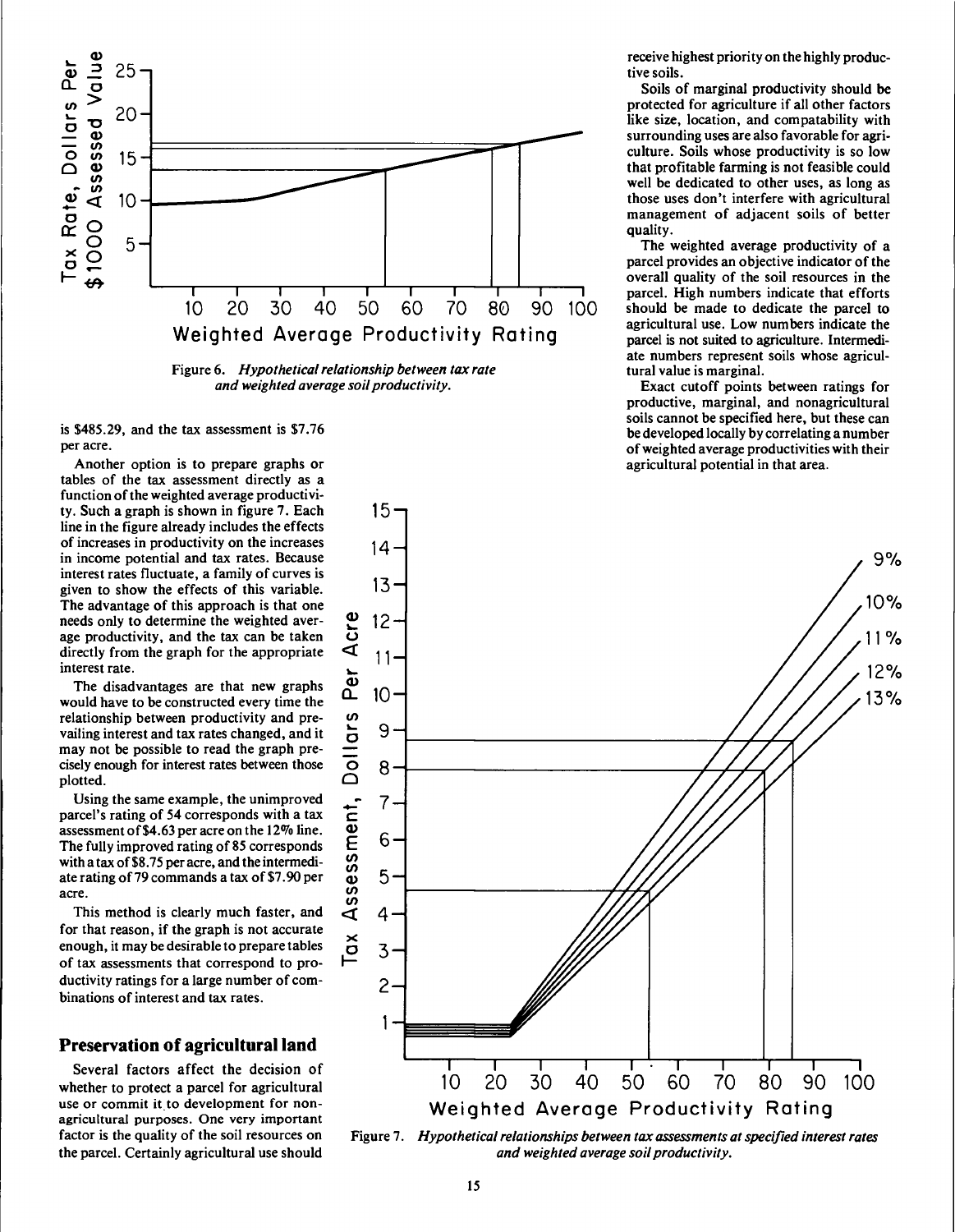For this purpose, calculate weighted average productivities, using the maximum rat ings that are feasible for each soil in a parcel. This will generally mean using the "Maximum Productivity—Irrigated" rating in the righthand column of table 1. If irrigation water is not available, however, or if the cost of water and the electricity to pump it exceed the benefits from increased yields, use the "Maximum Productivity—Dryland" rating.

Similarly, do not add in the drainage correction if the cost of drainage exceeds the benefits. By calculating the maximum feasible productivity, however, a land use decision can be based on the true agricultural *potential* of a parcel, and a wrong decision may be avoided by looking beyond what may be less than the best use of the land at the present time.

Land use decisions depend on more than the quality of soil resources. For example, a small parcel of highly productive soil may not be suited for agricultural use if it is surrounded by residential housing that leads to complaints or lawsuits about noise, odor, dust, pesticides, or vandalism.

Conversely, it may be desirable to maintain a parcel of poor or marginal soil in agricultural use if, by doing so, it can serve as a buffer to shield good agricultural land from nearby land uses that are incompatible with agriculture.

Thus, the evaluation of soil quality is necessary, but it is not enough to determine whether a given parcel of land is worthy of preservation for agricultural use. Weighted average productivities are good, unbiased indicators of relative soil quality and make the first step in the decisionmaking process an easy one.

The example parcelshown in figure <sup>1</sup> has a most feasible productivity rating of 79. That's not high enough to qualify as excellent agricultural land. But we have already seen that the average is the result of 25% very poorsoil in the north quarter of the parcel and 75% very good soil in the south three-quarters of the parcel.

The lower portion is excellent agricultural land, and because the good soil occurs in one connected block, the evidence strongly indicates that the entire parcel should be preserved for agricultural use.

The poor soils won't contribute much to agricultural production, but they should not be used for nonagricultural purposes that would interfere with agricultural management of the good soils. It might be feasible, however, to locate farm-related structures on these soils in order to save every possible acre of the best soils for crop production.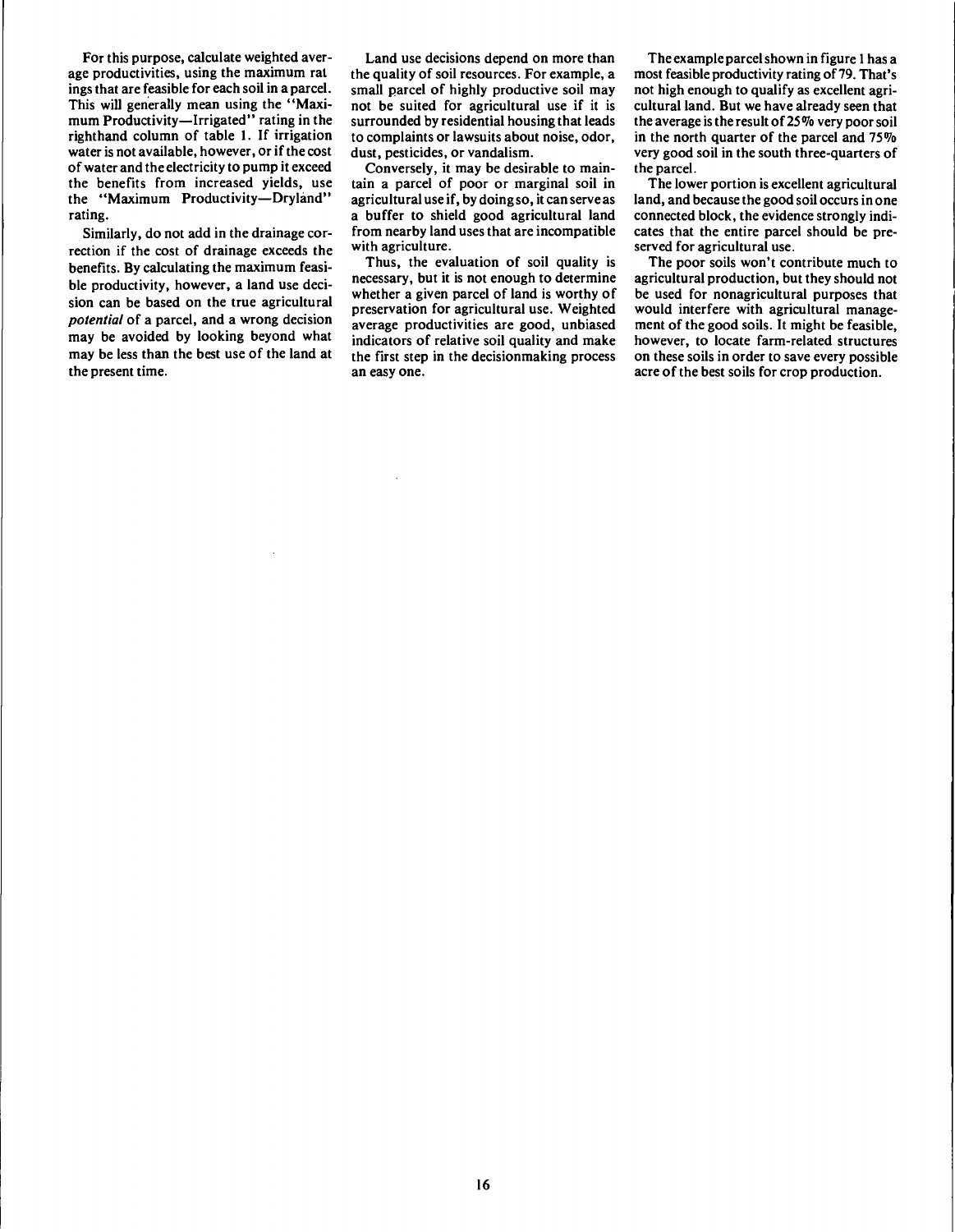## Appendix A: Calculation of Productivity Ratings

The current system of soil classification uses funny-looking, difficult-to-pronounce names like Typic Albaqualf and Xeric Haplohumult. Yet these names, when fully understood, convey a great deal of information about the characteristics and behavior of the soil. That's because most of the words and syllables are taken from Greek or Latin roots that have universal meanings. Thus *aqu,* meaning water, identifies a wet soil, and *hum,* meaning humus, identifies one that is well supplied with organic matter.

The soil classification system is organized into six categories beginning with the very broad orders and increasing in detail down to the very specific series. The position of a syllable in the name indicates the categorical level, or relative importance of the property identified. Orders are always indicated by the last syllable. Next to that is a syllable that indicates the suborder property. A third syllable creates the name of a great group.

At this point, we already know at least three things about a soil by making inferences from the meanings of each syllable. This process is illustrated more fully for the Willamette Series in table 4. As you read down the table, information accumulates, so that at the suborder level, for example, you know both what the suborder prefix tells you and what the order syllable in the category above tells you.

Productivity ratings are calculated by assigning numerical values to every word or syllable that occurs in the names of Willamette Valley soils. The magnitude of each number **Table 4. Categorical Breakdown and Soil Properties Implied by the Classification of the Willamette Series**

| WILLAMETTE: Fine-silty, mixed, mesic Pachic Ultic Argixeroll |                   |                                                                                                  |  |  |  |
|--------------------------------------------------------------|-------------------|--------------------------------------------------------------------------------------------------|--|--|--|
| Order                                                        | oll (Mollisol)    | fertile soil high in organic matter                                                              |  |  |  |
| Suborder                                                     | xer               | soil receives winter rainfall, is droughty during summer                                         |  |  |  |
| Great group                                                  | Argi              | soil has an argillic horizon-i.e., one enriched in clay                                          |  |  |  |
| Subgroup                                                     | Ultic<br>Pachic   | soil is a little more leached and acid than typical<br>surface soil is more than 20 inches thick |  |  |  |
| Family                                                       | mesic             | soil has moderate temperatures with relatively long<br>growing season                            |  |  |  |
|                                                              | mixed             | soil contains a mixture of many kinds of minerals<br>without any one being dominant              |  |  |  |
|                                                              | <b>Fine-silty</b> | soil is medium-textured silt loam and silty clay loam                                            |  |  |  |
| <b>Series</b>                                                | Willamette        | deep, well drained, fertile soil                                                                 |  |  |  |

represents the magnitude of the impact that the soil behavior inferred from Greek/Latin syllables has on soil productivity. Most effects are negative, though a few are positive.

In general, soils in the Mollisol Order are naturally the most productive, so that order is assigned a value of 100. Other orders are assigned lesser values according to their productivity relative to the Mollisols. Then we work backward through the name, deducting or adding points to the order values according to the properties and behavior indicated at each categorical level. Specific information about a series is taken from official series descriptions, SCS-5's, and  $OR-I's.$ 

Complete criteria for assigning numbers are given in tables <sup>S</sup> and 6. Two completed worksheets, tables 7 and 8, illustrate the process for two of the soils of the area.

An important part of the rating calculation is the correction for management. By deducting points for every natural factor that limits productivity, the native productivity score indicates the general quality of the resource that a farmer has to work with.

Many of the natural limitations can be overcome, either wholly or in part, by appropriate management practices. Criteria for determining the extent of improvement in soil productivity are also shown in tables <sup>S</sup> and 6 as corrections for drainage, amendments, and irrigation.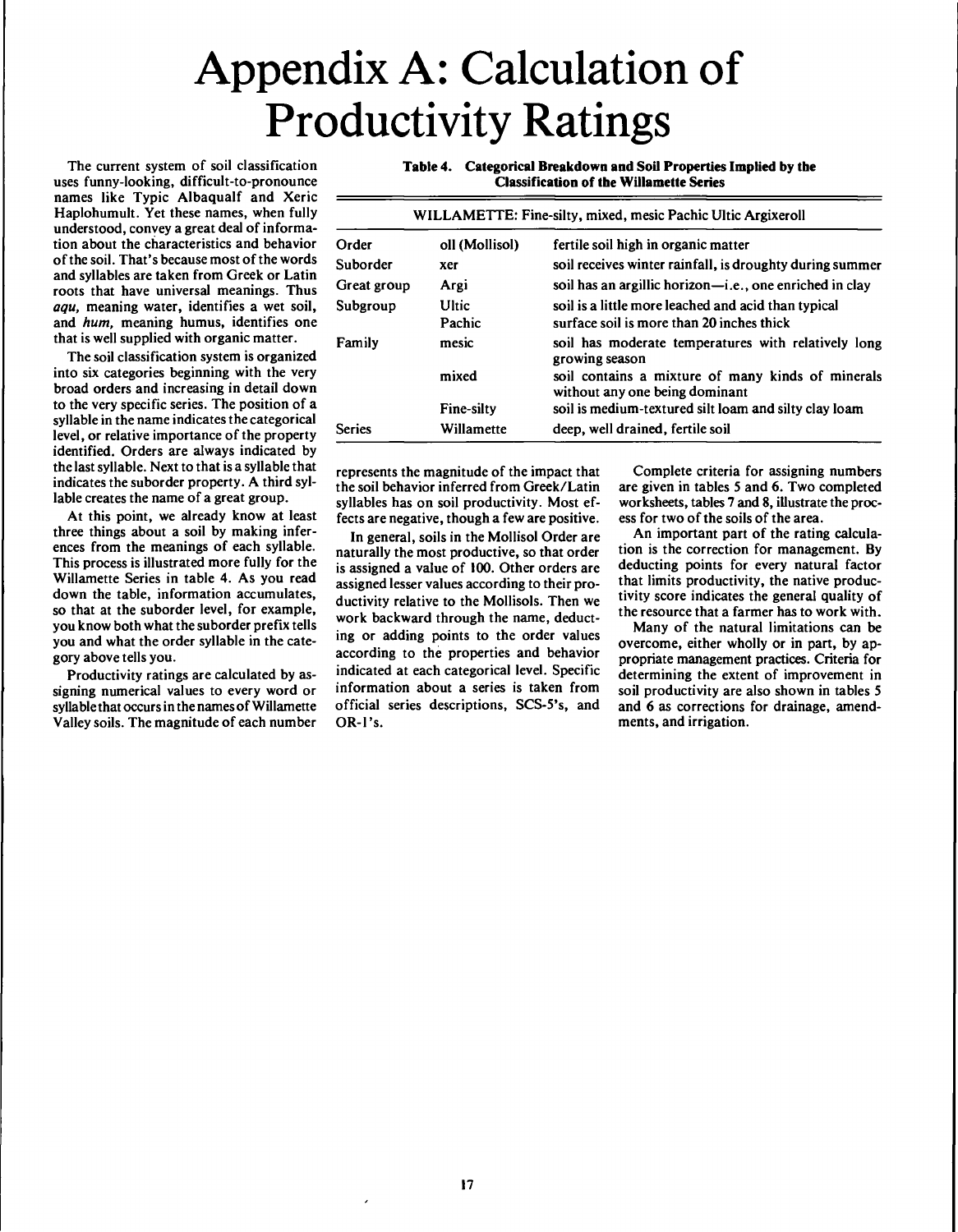| L. | Point values for soil orders                                      |  |
|----|-------------------------------------------------------------------|--|
|    | alf (Alfisol)<br>95                                               |  |
|    | 90<br>ent (Entisol)                                               |  |
|    | ept (Inceptisol)<br>90                                            |  |
|    | ert (Vertisol)<br>75                                              |  |
|    | oll (Mollisol)<br>100                                             |  |
|    | ult (Ultisol)<br>75                                               |  |
|    | II. Point values for suborder prefixes                            |  |
|    | -55 (-40 for wetness, -15 for abrupt textural change)<br>alb      |  |
|    | - 5<br>and                                                        |  |
|    | -40<br>aqu                                                        |  |
|    | hum<br>$+5$<br>ochr<br>0                                          |  |
|    | -40 (-10 for low fertility, -30 for droughtiness)<br>psamm        |  |
|    | umbr<br>0                                                         |  |
|    | $-20$<br>хег                                                      |  |
|    |                                                                   |  |
|    | III. Point values for great group prefixes                        |  |
|    | Alb.<br>-15 (abrupt textural change)                              |  |
|    | Arg<br>0                                                          |  |
|    | Chrom<br>0<br>$-20$<br>Dystr                                      |  |
|    | Fragi                                                             |  |
|    | Fragiochrept $-20$ (-15 for pan, -5 for acidity)                  |  |
|    | Fragiumbrept $-35$ (-15 for pan, -20 for xeric moisture)          |  |
|    | All others<br>$-15$                                               |  |
|    | Hapl<br>0                                                         |  |
|    | -15 (excessive wetness)<br>Hum                                    |  |
|    | Ochr<br>0                                                         |  |
|    | Pale<br>-15 (abrupt textural change)<br>Pello<br>-10              |  |
|    | -10 (excessive wetness)<br>Umbr                                   |  |
|    | Vitr<br>$-20$                                                     |  |
|    | $-20$<br>Xer .                                                    |  |
|    |                                                                   |  |
|    | IV. Point values for subgroup modifiers                           |  |
|    | Abruptic<br>$-15$                                                 |  |
|    | $-5$<br>Andic                                                     |  |
|    | Aquic                                                             |  |
|    | <b>Vertisols</b><br>-10<br>$-25$                                  |  |
|    | All other orders                                                  |  |
|    | Aquultic<br><b>Alfisols</b><br>$-30$ ( $-25$ wetness, $-5$ ultic) |  |
|    | Mollisols<br>$-35$ ( $-25$ wetness, $-10$ ultic)                  |  |
|    | +8 (no abrupt textural change)<br>Argiaquic                       |  |
|    | Cumulic<br>$+5$                                                   |  |
|    | Dystric                                                           |  |
|    | $-10$<br>Xeropsamments                                            |  |
|    | $-20$<br>All other great groups                                   |  |
|    | $-10$<br>Fluvaquentic                                             |  |
|    | Fluventic<br>0                                                    |  |
|    | Humic<br>$+5$                                                     |  |
|    | Lithic<br>$-25$                                                   |  |
|    | $+3$<br>Mollic                                                    |  |
|    | $+5$<br>Pachic                                                    |  |
|    | 0                                                                 |  |
|    | <b>Typic</b>                                                      |  |

Ultic

Alfisols - 5 Mollisols -10 Umbric + 5 Vertic -20 Xeric -20

 $\bar{\gamma}$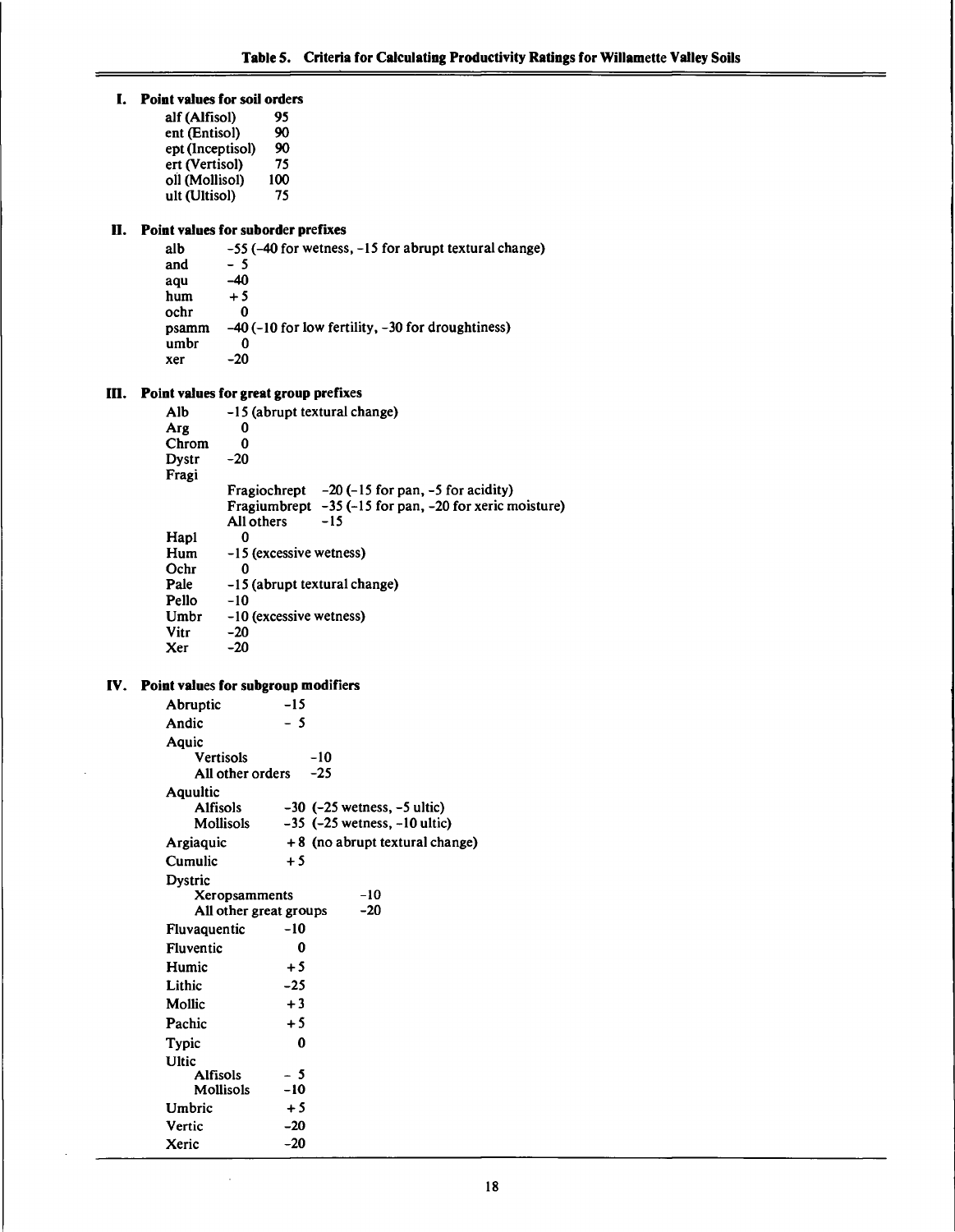#### **V. Point values for family characteristics**

| A. Particle size<br>Clayey<br>Fine<br>Very fine                                    | -12<br>- 5<br>-20 |                                 |
|------------------------------------------------------------------------------------|-------------------|---------------------------------|
| Loamy<br>Coarse loamy<br>Coarse silty<br>Fine loamy<br>Fine silty                  |                   | 0<br>-5<br>-3<br>0<br>0         |
| Medial                                                                             | - 5               |                                 |
| Sandy                                                                              | -30               |                                 |
| Skeletal<br>Clayey-skeletal<br>Loamy-skeletal<br>Medial-skeletal<br>Sandv-skeletal |                   | -30<br>-42<br>-30<br>-35<br>-60 |
| Fragmental                                                                         | -50               |                                 |

Contrasting classes—Use upper part only. Treat lower part as a restrictive layer that roots do not penetrate.

B. Mineralogy

| Kaolinitic           | - 5 |
|----------------------|-----|
| Mixed                | Λ   |
| Montmorillonitic - 5 |     |

#### C. Temperature

| Mesic | 0 |
|-------|---|
|       |   |

D. Other

| Acid    | -10   |
|---------|-------|
| Nonacid | Ω     |
| Shallow | $-25$ |

#### **VI. Point values for series adjustments**

A. Surface texture

Clay

Silty clay  $\left\{\begin{array}{c}\text{y loan} \\ \text{y} \end{array}\right\}$ > ^ particle size family *isfine,* and soil drainage class is *somewhat poor or poor,* then *deduct 5p0intS*

All others 0

B. Coarse fragments—*Do not apply* if abruptic, albic, or fragipan characteristics or contrasting textures prevent plant roots from penetrating horizons that contain coarse fragments.

|                   | Coarse Fragments 15-34%<br>by volume or texture |        |       | Additional deduction for |                |
|-------------------|-------------------------------------------------|--------|-------|--------------------------|----------------|
|                   | name modified by                                |        |       | 35-59% or                | $\geq 60\%$ or |
|                   | Gravelly                                        | Cobbly | Stony | "Very"                   | "Extremely"    |
| Nonskeletal soils |                                                 |        |       |                          |                |
| Surface           | -5                                              | $-10$  | -20   | $-10$                    | $-15$          |
| Subsoil           | -3                                              | $-5$   | $-20$ | $-10$                    | $-15$          |
| Skeletal soils    |                                                 |        |       |                          |                |
| Surface           | $-2$                                            | - 6    | $-10$ | - 5                      | -10            |
| Subsoil           | 0                                               | - 3    | $-5$  | 0                        | $-10$          |

#### C. Drainage class

1. Soils (except Vertisols) *without* aqu anywhere in the name—assume well drained. Modify as indicated below for other drainage classes.

| Well to moderately well          | - 5   |
|----------------------------------|-------|
| Moderately well                  | -10   |
| Moderately well to somewhat poor | -15   |
| Somewhat poor                    | $-25$ |
|                                  |       |

2. Aquic or Albic *suborders*—assume poorly drained. Modify if drainage is better than poor.

Somewhat poor  $+15$ <br>Somewhat poor to poor  $+5$ Somewhat poor to poor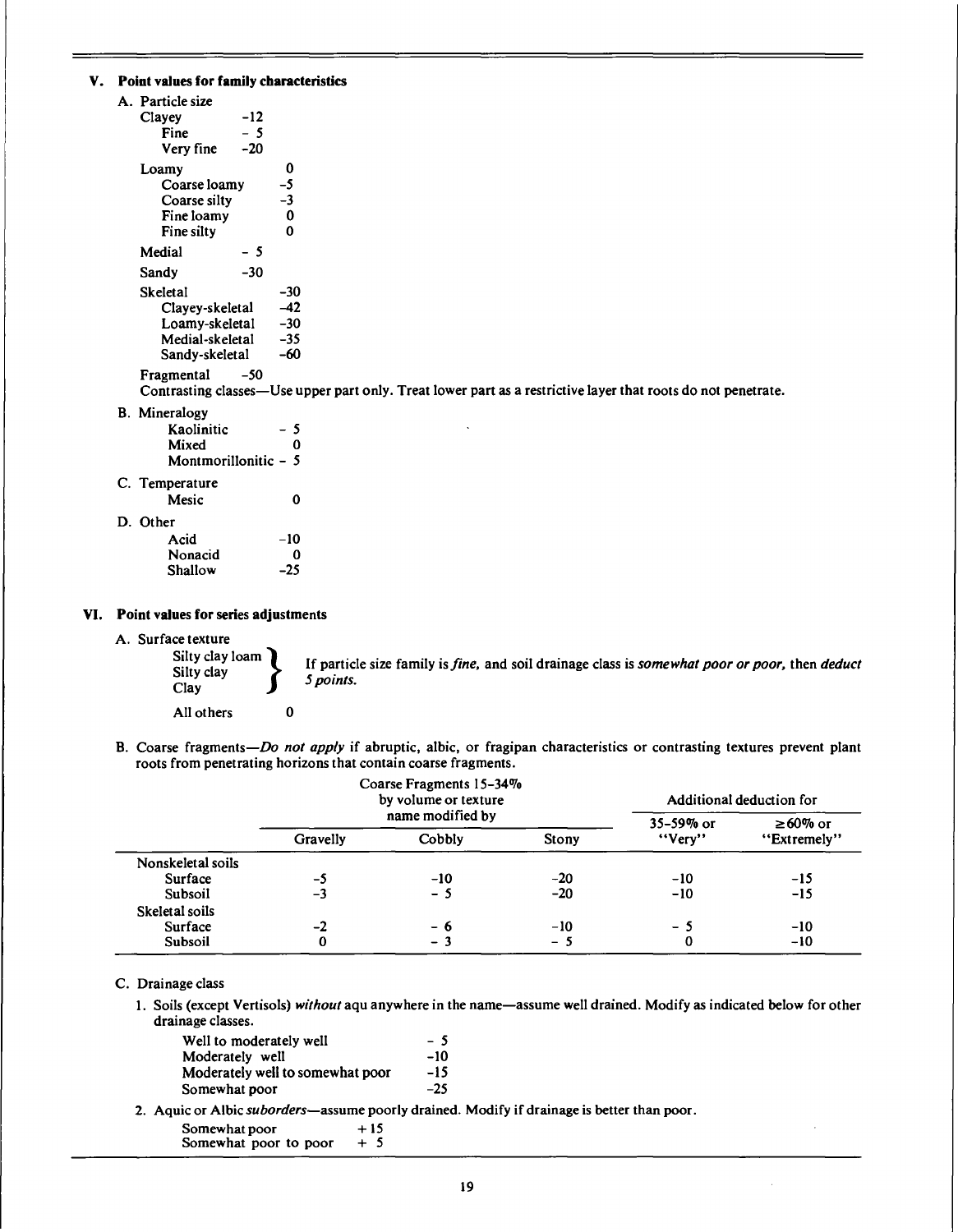3. Aquic *intergrades* (except Vertisols) and intergrades to Aquic suborders—assume somewhat poorly drained. Modify as below for other drainage classes.

| Well                             | $+25$ |
|----------------------------------|-------|
| Moderately well                  | $+15$ |
| Moderately well to somewhat poor | $+10$ |
| Poor                             | $-15$ |

4. Vertisols—Pelloxererts and Aquic Chromoxererts—assume somewhat poor or poor drainage. Modify if the drainage is better than that.

 $\text{Well} \quad +10$ Moderately well  $+ 5$ 

#### D. Rooting depth

Points have *already been deducted* for root depth limitations associated with each of the following situations. No further deductions are necessary, but some additions may be in order.

- Abruptic intergrades Albic suborders and great groups Aquic suborders Fragi great groups Lithic subgroups (unless depth to rock is  $\leq 12''$ ) Pale great groups of udults, xerults, xeralfs, xerolls Shallow families Skeletal families Vertic intergrades Vertisol order
- 1. Further deductions—made only for aquic subgroups, intergrades to aquic suborders, soils with contrasting textures, other soils that *do not have* any of the limitations above, but in which the rooting depth is less than 60 inches.

| If rooting depth (inches) is | Deduct |
|------------------------------|--------|
|------------------------------|--------|

| >60                                 |       |
|-------------------------------------|-------|
| $40 - 60$                           | - 3   |
| $20 - 40$                           | $-15$ |
| $12 - 20$                           | $-25$ |
| $<$ 12 (lithic or shallow)          | $-10$ |
| $<$ 12 (neither lithic nor shallow) | -35   |
|                                     |       |

2. Additions—made *only* if the soil name *does indicate* one of the above limitations *other than* aquic or skeletal, and rooting depth is nevertheless *more than* 60 inches.

Add back any of the original deduction resulting from physical barriers to root penetration that has not already been accounted for by intergrade adjustments.

#### E. Soil acidity

- 1. Alfisols and Mollisols
	- a. Ultic intergrades—assumes pH of  $\geq 5.1$  throughout

| $pH < 5.1$ in surface                                          | -5   |
|----------------------------------------------------------------|------|
| $pH < 5.1$ in subsoil                                          | -5   |
| $pH \ge 5.6$ throughout, and soil <i>not</i> Cumulic or Pachic | $+5$ |

b. Other intergrades—assumes  $pH \ge 5.6$  throughout

|              | pH 5.1-5.5 | pH < 5.1 |
|--------------|------------|----------|
| Surface soil | -5         | -10      |
| Subsoil      | -5         | -10      |

2. Inceptisols, Entisols, and Vertisols

| a. Acid families—asssumes $pH < 5.6$ throughout |      |
|-------------------------------------------------|------|
| Surface soil pH $\geq$ 5.6                      | $+5$ |
| Subsoil pH $\geq$ 5.6                           | $+5$ |

- b. Dystric great groups and intergrades—assumes  $pH \ge 5.1$  throughout Surface soil  $pH < 5.1$  -5<br>Subsoil  $pH < 5.1$  -5 Subsoil  $pH < 5.1$
- c. Vitrandepts—same as Dystric great groups
- d. All other great groups—assumes  $pH \ge 5.6$  throughout

|                | pH 5.1-5.5 | pH < 5.1 |
|----------------|------------|----------|
| Surface soil   | -7         | $-10$    |
| <b>Subsoil</b> | -5         | -10      |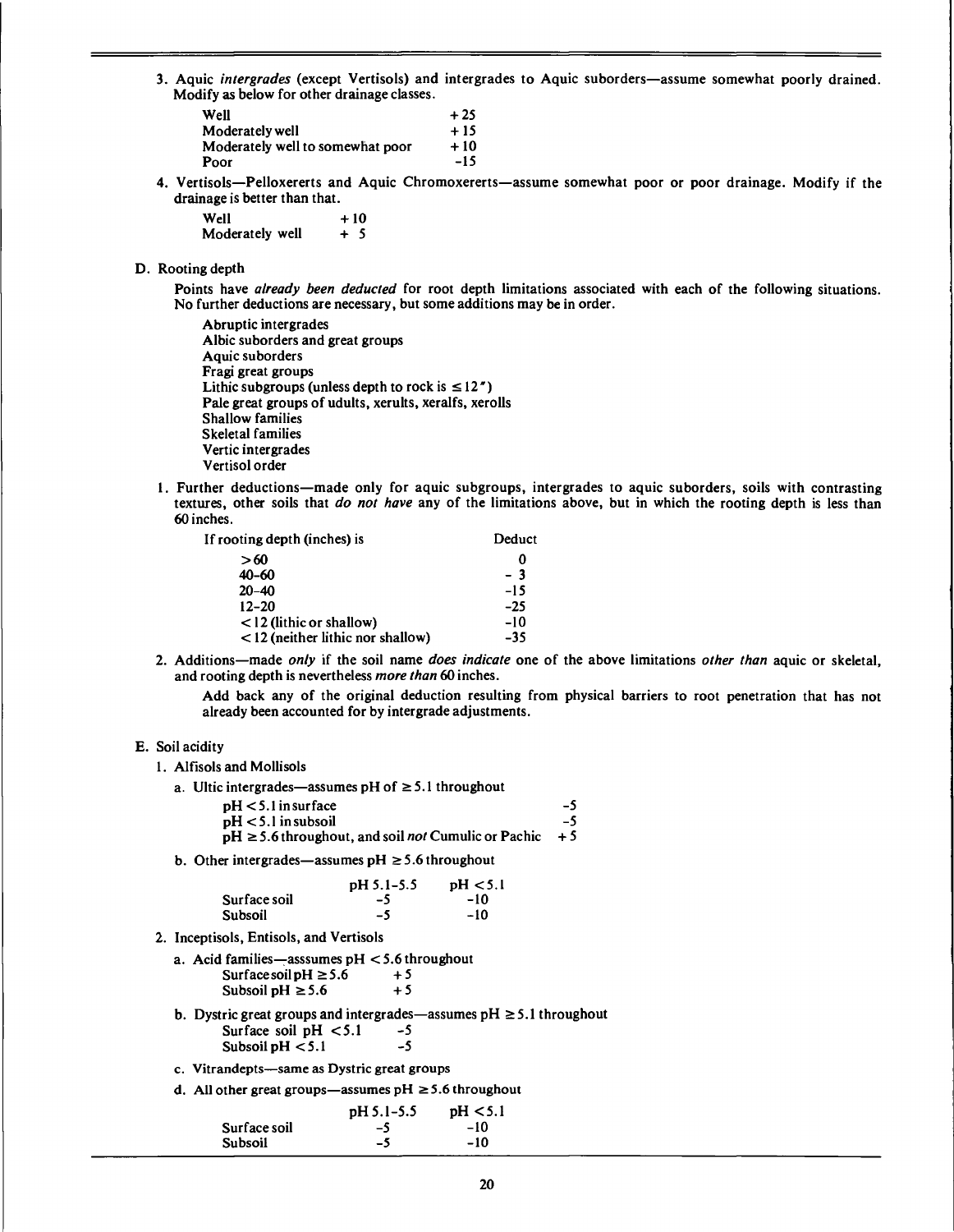- **3.** Ultisols—assumes  $pH \ge 5.1$  throughout<br>a. Surface soil  $pH < 5.1$  -5
	- **a.** Surface soil  $pH < 5.1$  -5<br>b. Subsoil  $pH < 5.1$  -5
	- **b.** Subsoil  $pH < 5.1$
- **F. Flood frequency and duration—xeric moisture regimes only**

| Frequency  | V. Brief | <b>Brief</b> | Long  | V. Long |
|------------|----------|--------------|-------|---------|
| Rare       |          |              | $-2$  | $-5$    |
| Common     |          | - 3          | $-10$ | $-15$   |
| Occasional |          | $-3$         | $-10$ | -15     |
| Frequent   | --       | $-10$        | -15   | $-20$   |

- **G. Rainfall—total annual**
	- **1. Xeric soil moisture regimes**

| $>60$ inches     | -10   |
|------------------|-------|
| 30-60 inches     | Ω     |
| $20 - 30$ inches | -10   |
| $15-20$ inches   | -25   |
| $12-15$ inches   | -55   |
| $<$ 12 inches    | $-70$ |

- **2. Udic soil moisture regimes**
	- **>60 inches -10**
	- **30-60 inches 0**
	- **< 30 inches -25**
- H. Droughtiness—apply to soils that do not have xer anywhere in the name but nevertheless have a significant dry **period during the growing season.**
	- **1. Aquic soil moisture regimes (Aquic Suborders) Humaquepts 0 (permanent high water table) Soil associated with Xeric soils in a Mediterranean climate -20**
	- **2. Udic soil moisture regimes Soils that have dry summers in a marime climate associated soils are udic -10 associated soils are xeric -20**
- **I. Frost-free days**

| 165-210 | 0   |
|---------|-----|
| 145-210 | - 3 |
| 120-190 | - 5 |
| 80-120  | -10 |

**J. Slope**

|              | Drainage         |                       |  |  |
|--------------|------------------|-----------------------|--|--|
| Gradient (%) | Well or mod well | Somewhat poor or poor |  |  |
| $0 - 3$      | 0                | 0                     |  |  |
| $3 - 7$      | 0                | $-3$                  |  |  |
| $3-12$       | $-3$             | -6                    |  |  |
| $7 - 12$     | $-3$             | -6                    |  |  |
| $8 - 15$     | $-6$             | $-12$                 |  |  |
| $2 - 20$     | -6               | $-12$                 |  |  |
| $7 - 20$     | -6               | $-12$                 |  |  |
| $12 - 20$    | -6               | $-12$                 |  |  |
| $12 - 25$    | $-9$             | $-16$                 |  |  |
| $3 - 25$     | $-9$             | $-16$                 |  |  |
| $3 - 30$     | $-12$            | $-20$                 |  |  |
| $15 - 30$    | $-12$            | $-20$                 |  |  |
| $20 - 30$    | $-12$            | $-20$                 |  |  |
| $12 - 50$    | $-15$            | $-22$                 |  |  |
| $30 - 50$    | $-20$            | $-25$                 |  |  |
| $30 - 60$    | $-20$            | $-25$                 |  |  |
| >60          | $-60$            | $-60$                 |  |  |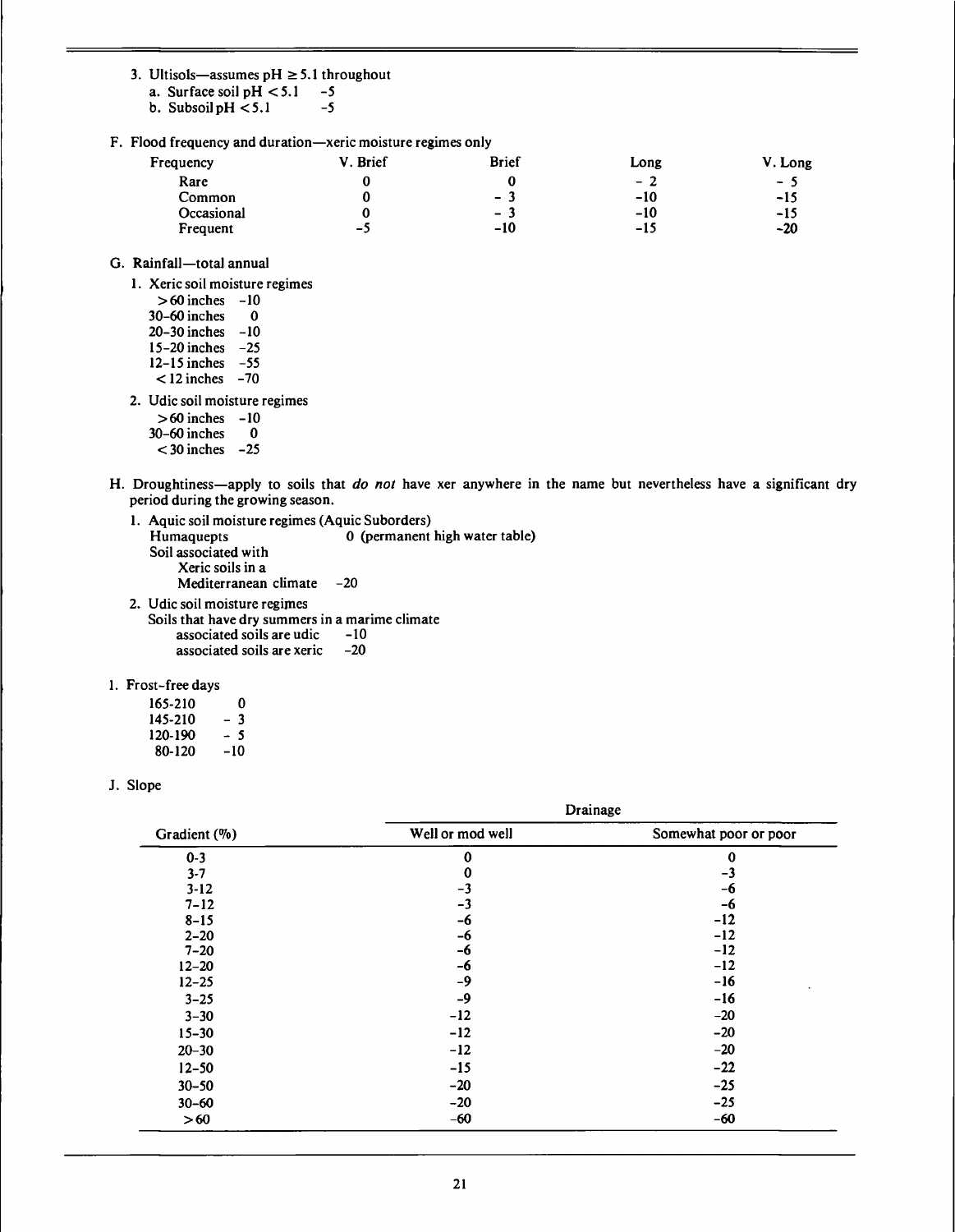#### **VII. Corrections for artificial drainage**

- A. Determine the total deduction for wetness as the sum of all deductions or adjustments for Aquic suborders, the wetness portion of Albic suborders, all types of Aquic intergrades, Hum- and Umbr- great groups, and both positive and negative series adjustments for drainage class.
- B. Multiply the total from A by a coefficient taken from the table below. Enter the product as a positive correction for artificial drainage of wet soils.

| Particle size                                          |                  |                              |              |                             |                        |                 | Nearly level terraces and bottoms |                    |
|--------------------------------------------------------|------------------|------------------------------|--------------|-----------------------------|------------------------|-----------------|-----------------------------------|--------------------|
| and                                                    | Uplands          |                              | Good outlets |                             |                        | Poor outlets    |                                   |                    |
| permeability                                           | <b>MWD</b>       | <b>SWP</b>                   | $\, {\bf p}$ | MWD                         | <b>SWP</b>             | $\mathbf{P}$    | <b>SWP</b>                        | $\mathbf{P}$       |
| Loamy classes<br>$\geq$ Mod. slow<br>Slow<br>Very slow | $\frac{.9}{.8}$  | $\frac{.8}{.5}$              | $\cdot$ 2    | $\frac{.9}{.8}$             | $\frac{.7}{.5}$        | $\frac{.4}{.3}$ | $\frac{.4}{.3}$                   | $\cdot$            |
| Fine, mixed<br>$\geq$ Mod. slow<br>Slow<br>Very slow   | ${\bf .8}$<br>.6 | $\cdot^7$<br>$\frac{.4}{.3}$ | $\cdot$ .2   | ${\bf .8}$<br>$\mathbf{.6}$ | $\cdot$ 7<br>$\cdot$ 4 | $\cdot$ 3       |                                   | $\cdot$<br>$\cdot$ |
| Fine, mont.<br>Slow<br>Very slow                       |                  | $\cdot$ 3                    |              |                             | $\cdot$ 3              | $\cdot$ .2      |                                   | $\cdot$<br>$\cdot$ |
| Very fine, mixed<br>Slow<br>Very slow                  |                  | $\cdot$                      |              |                             |                        |                 |                                   |                    |
| Very fine, mont.<br>Very slow                          |                  |                              | $\cdot$      |                             |                        | $\bf{0}$        |                                   | $\mathbf 0$        |
| Clayey, mixed<br>$\geq$ Mod. slow<br>Slow<br>Very slow | $\cdot$<br>.6    | $\cdot$                      |              |                             |                        |                 |                                   |                    |
| Clayey, mont.<br>Very slow                             |                  | $\cdot$                      |              |                             |                        |                 |                                   |                    |

#### **Artificial drainage correction**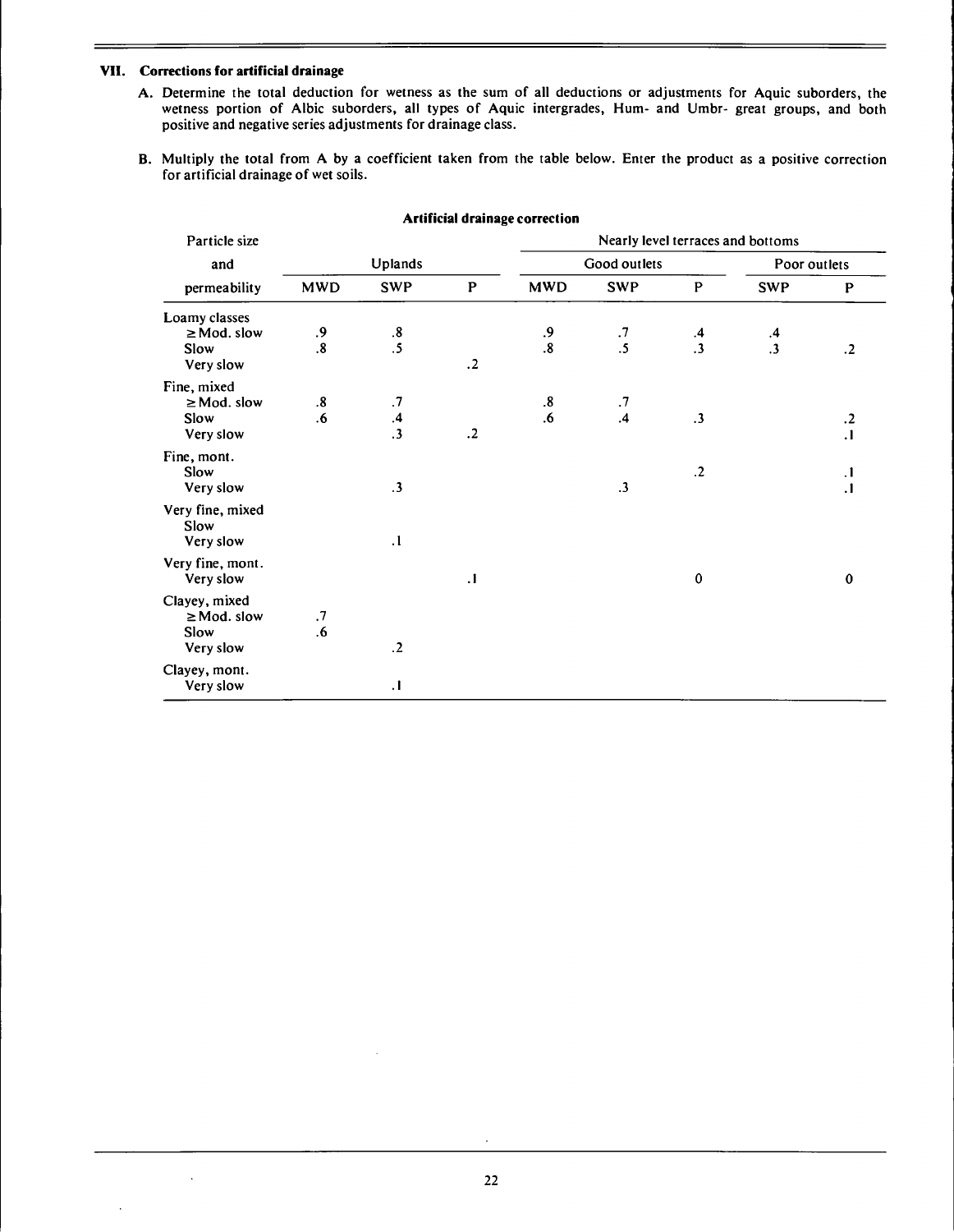#### **VIII.** Corrections **for** amendments flime **and fertilizer)—evaluate** *both* A **and** B

A. Corrections for nutrient deficiencies/physical root volume limitations—add back the apropriate number of points from each of the 7 categories below.

| 1. Orders                         |                                                                                |
|-----------------------------------|--------------------------------------------------------------------------------|
| alf                               | +2 for Mollic intergrades                                                      |
|                                   | + 5 for all other subgroups                                                    |
| ent                               | $+5$                                                                           |
| ept                               | + 5 for Cumulic, Humic, Pachic, Ultic intergrades<br>+10 for other subgroups   |
| ert                               | $+8$                                                                           |
| oll                               | 0                                                                              |
| ult                               | +15                                                                            |
| 2. Suborders                      |                                                                                |
| Alb.                              | $+5$                                                                           |
| And                               | all of earlier deduction                                                       |
| Psamm                             | $+10$                                                                          |
| 3. Great groups                   |                                                                                |
| Alb                               | $\frac{1}{3}$ of earlier deduction                                             |
| And                               | all of earlier deduction                                                       |
| <b>Dystr</b>                      | $\frac{1}{2}$ of earlier deduction                                             |
| Frag                              | 1/ <sub>3</sub> of earlier deduction                                           |
| Pale                              | 1/ <sub>3</sub> of earlier deduction                                           |
| Pell                              | $+3$                                                                           |
| Psamm<br><b>Vitr</b>              | $+10$<br>1/2 of earlier deduction                                              |
|                                   |                                                                                |
| 4. Intergrades                    |                                                                                |
| Abruptic                          | $\frac{1}{3}$ of earlier deduction                                             |
| Andic<br><b>Aquultic</b>          | all of previous deduction<br>+ 5, unless 5 already added back for pH $\ge$ 5.6 |
| Dystric                           | $\frac{1}{2}$ of earlier deduction                                             |
| Lithic                            | 1/ <sub>3</sub> of earlier deduction                                           |
| <b>Ultic</b>                      | + 5, unless 5 already added back for pH $\ge$ 5.6                              |
| 5. Families—particle size         |                                                                                |
| Nonskeletal soils                 |                                                                                |
|                                   | Sandy, coarse loamy, coarse silty 1/3 of earlier deduction                     |
| <b>Skeletal soils</b>             |                                                                                |
|                                   | Sandy-skeletal<br>+ 16                                                         |
|                                   | Loamy-skeletal<br>$+6$                                                         |
|                                   | $+8$<br>Clayey-skeletal                                                        |
| 6. Families—other characteristics |                                                                                |
| Shallow                           | $\frac{1}{3}$ of earlier deduction                                             |
| Acid                              | 1⁄2 of earlier deduction, unless pH is ≥5.6 throughout                         |
| 7. Series adjustments             |                                                                                |
| Coarse fragments                  |                                                                                |
|                                   | 1/ <sub>3</sub> of earlier deduction<br>Nonskeletal soils                      |
| Skeletal soils                    | 2/10 of earlier deduction                                                      |
| Rooting depth                     | $\frac{1}{3}$ of earlier deduction                                             |
| Surface soil acidity              | all of earlier deduction on slopes up to 30%, none on                          |
|                                   | steeper slopes                                                                 |

Corrections for root volume limitations in wet soils (any soil less than well drained)—add back *'A* of the balance of the total wetness penalty that remains *after* drainage corrections have been made, for soils that meet the following criteria:

| 1. Root depth $< 40''$  | any wet soil                                 |
|-------------------------|----------------------------------------------|
| 2. Root depth $40-60''$ | poorly drained soils or Aquic suborders only |
| 3. Root depth $>60''$   | poorly drained soils only                    |

 $\lambda$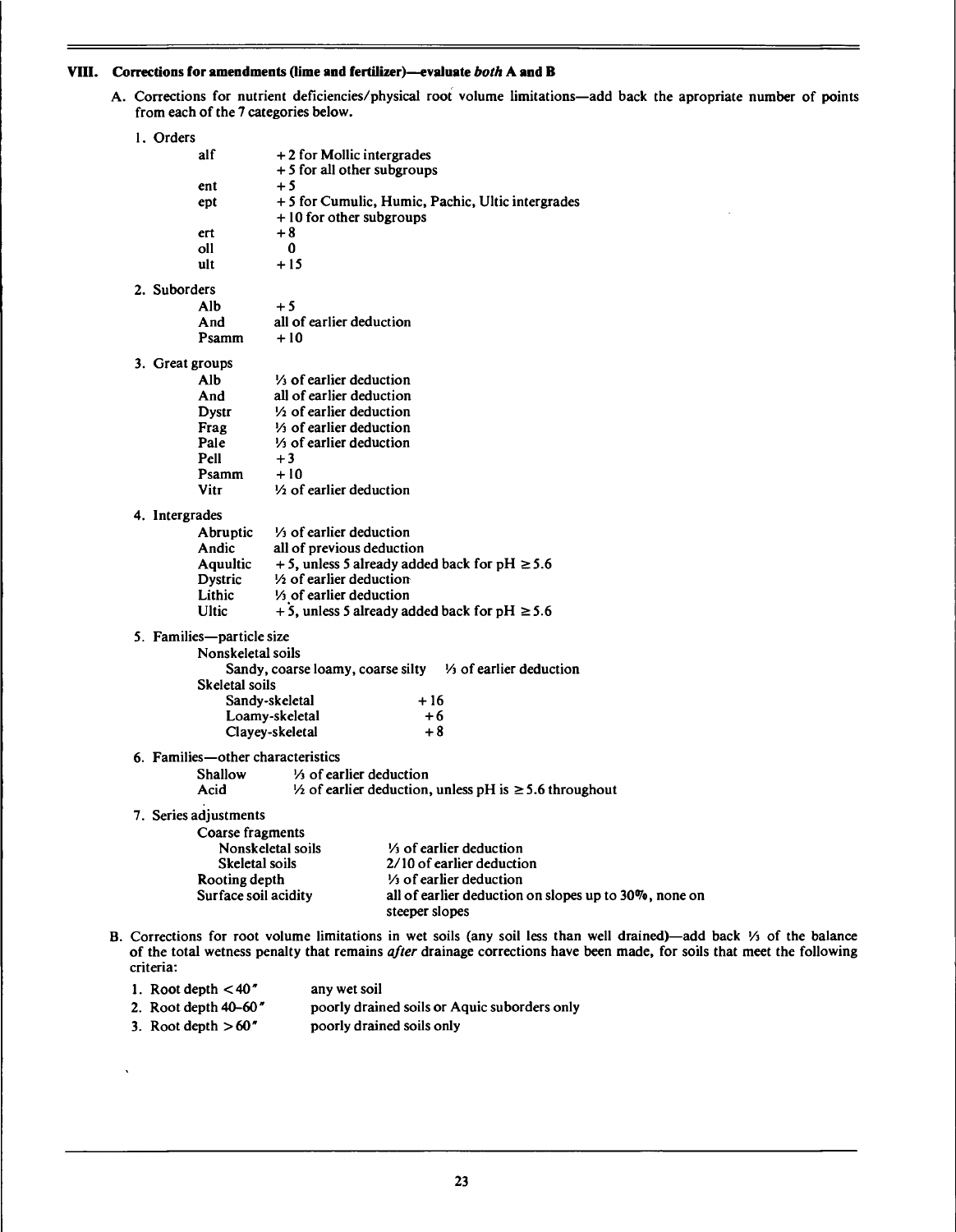#### IX. Corrections for irrigation—complete steps A and B

A. Determine the total penalty attributed to droughtiness by summing all the deductions made for any of the following reasons. Note that in many cases (e.g., Alb, Frag) the total value of the deduction may be attributed partly to nutrient deficiency and partly to droughtiness.

| 1. Orders             |                                         |                                      |                                                                                                                                                                                                 |
|-----------------------|-----------------------------------------|--------------------------------------|-------------------------------------------------------------------------------------------------------------------------------------------------------------------------------------------------|
| Vertisol              | 17                                      |                                      |                                                                                                                                                                                                 |
| 2. Suborders          |                                         |                                      |                                                                                                                                                                                                 |
| Psamm                 | 20                                      |                                      |                                                                                                                                                                                                 |
| Xer                   | 20                                      |                                      |                                                                                                                                                                                                 |
|                       |                                         |                                      |                                                                                                                                                                                                 |
| 3. Great groups       |                                         |                                      |                                                                                                                                                                                                 |
| Alb                   |                                         | by Argiaquic or by deep rooting      | 10, unless all or part of the original -15 for abrupt textural change has been nullified                                                                                                        |
| Fragi                 | 10                                      |                                      |                                                                                                                                                                                                 |
| Pale                  |                                         | 34 of earlier deduction              |                                                                                                                                                                                                 |
| Pello                 |                                         | 3/3 of earlier deduction             |                                                                                                                                                                                                 |
| Xer                   | 20                                      |                                      |                                                                                                                                                                                                 |
| 4. Intergrades        |                                         |                                      |                                                                                                                                                                                                 |
| Abruptic              |                                         | 3/ <sub>3</sub> of earlier deduction |                                                                                                                                                                                                 |
| Lithic                |                                         | 3/3 of earlier deduction             |                                                                                                                                                                                                 |
| Vertic                | 20                                      |                                      |                                                                                                                                                                                                 |
| Xeric                 | 20                                      |                                      |                                                                                                                                                                                                 |
|                       | 5. Family characteristics-particle size |                                      |                                                                                                                                                                                                 |
|                       | Nonskeletal soils                       |                                      |                                                                                                                                                                                                 |
|                       |                                         | Sandy, coarse loamy, coarse silty    | 3/3 of earlier deduction                                                                                                                                                                        |
|                       | Skeletal soils                          |                                      |                                                                                                                                                                                                 |
|                       | Sandy-skeletal                          |                                      | 44                                                                                                                                                                                              |
|                       | Loamy-skeletal                          |                                      | 24<br>34                                                                                                                                                                                        |
|                       | Clayey-skeletal                         |                                      |                                                                                                                                                                                                 |
|                       | 6. Family characteristics-other         |                                      |                                                                                                                                                                                                 |
| Shallow               |                                         | 3⁄3 of earlier deduction             |                                                                                                                                                                                                 |
| 7. Series adjustments |                                         |                                      |                                                                                                                                                                                                 |
|                       | Coarse fragments                        |                                      |                                                                                                                                                                                                 |
|                       | Nonskeletal soils                       | 3/ <sub>3</sub> of earlier deduction |                                                                                                                                                                                                 |
|                       | Skeletal soils                          | 8/10 of earlier deduction            |                                                                                                                                                                                                 |
|                       | Root depth                              | 3/3 of earlier deduction             |                                                                                                                                                                                                 |
|                       |                                         |                                      | 8. Wet soils—any soil less than well drained. Add back 2/3 of the balance of the total wetness penalty that remains<br>ofter drainage corrections have been applied in the following situations |

wetness penalty that remains *after* drainage corrections have been applied in the following situations.

| Root depth $<$ 40 | any wet soil                            |
|-------------------|-----------------------------------------|
| Root depth 40-60  | poorly drained soils or Aquic suborders |
| Root depth $>60$  | poorly drained soils only               |

B. Multiply the total penalty from part A by a coefficient taken from the bottom of table 6. Enter the product as a positive correction for productivity if the soil is irrigated.

To work through table 6, start at the top of column 1. If a soil meets the criteria for slope, move down. If it fails, move across until a column is reached that does fit. Then move down. In general, always work down as long as a soil's properties continue to fall within the permitted range for each parameter listed. Move across only when soil characteristics fall outside the permitted range. Always move down and to the right, never back up or to the left.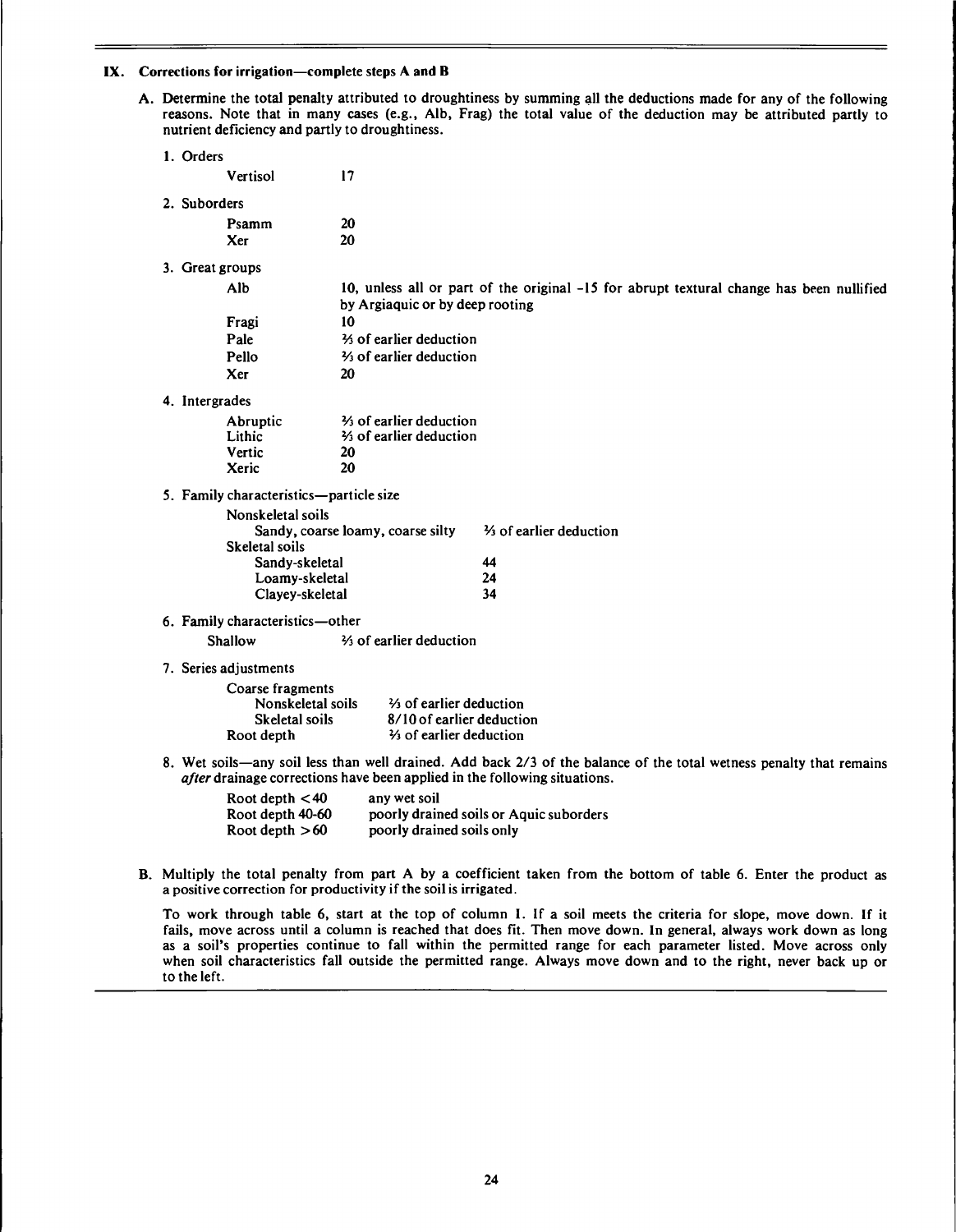| Table 6. Criteria for determlning irrigation corrections |  |  |  |
|----------------------------------------------------------|--|--|--|
|----------------------------------------------------------|--|--|--|

| Parameter               | Column 1                                                                                                                 | Column <sub>2</sub>                                                                                                                                                        | Column <sub>3</sub>                                                                                                                           | Column 4                                                                                                                       | Column 5 |
|-------------------------|--------------------------------------------------------------------------------------------------------------------------|----------------------------------------------------------------------------------------------------------------------------------------------------------------------------|-----------------------------------------------------------------------------------------------------------------------------------------------|--------------------------------------------------------------------------------------------------------------------------------|----------|
| Slope                   | $0 - 20%$                                                                                                                | $0 - 20%$                                                                                                                                                                  | $0 - 20%$                                                                                                                                     | $0 - 20%$                                                                                                                      | Any      |
| Depth to<br>bedrock     | >40''                                                                                                                    | >40", or<br>$20-40"$ if<br>a) WD or MWD, and<br>b) slope $\leq$ 12%                                                                                                        | >20"                                                                                                                                          | >12''                                                                                                                          | Any      |
| Mineralogy              | Mixed<br>Medial                                                                                                          | Mixed<br>Medial<br>Mont.<br>No Vertic soils<br>or Vertisols                                                                                                                | Mixed<br>Medial<br>Mont.<br>No Vertic soils<br>or Vertisols                                                                                   | Any                                                                                                                            | Any      |
| Particle<br>size family | 1. All loamy classes<br>2. Fine or clayey if<br><b>WD or MWD</b>                                                         | 1. All loamy classes<br>2. Fine or clayey if<br>a) WD-SWP, or<br>b) PD if mixed $\&$<br>rooting $>60"$<br>3. Sandy, if <75%<br>med. or coarser<br>sand                     | 1. All loamy classes<br>2. Fine or clayey if<br>WD-PD<br>3. All sandy classes<br>except lvcs, vcs                                             | Any                                                                                                                            | Any      |
| Coarse<br>fragments     | Nonskeletal<br>soils with<br>$a. < 10\%$ coarse<br>frag. in<br>surface soil<br>$b. < 35\%$ coarse<br>frag. in<br>subsoil | 1. Any nonskeletal<br>soil<br>2. Skeletal soils,<br>or soils with<br>contrasting<br>families over<br>skeletal, if more<br>than 20" non-<br>skeletal soil<br>overlie gravel | 1. Any nonskeletal<br>soil<br>2. Skeletal soils<br><i>if</i> surface soil<br>coarse fragment<br>name does not<br>contain very or<br>extremely | 1. Any nonskeletal<br>soil<br>2. Skeletal soils<br>if surface soil<br>coarse fragment<br>name does not<br>contain<br>extremely | Any      |
| Permeability            | Mod. rapid<br>to mod. slow                                                                                               | Rapid to<br>slow                                                                                                                                                           | 1. Very rapid<br>to slow<br>2. Very slow<br>if slope<br>$0 - 3\%$                                                                             | Very rapid<br>to very slow                                                                                                     | Any      |
| Restrictive<br>layers   | None                                                                                                                     | Claypan, Fragipan,<br>contrasting textures<br>allowed if<br>a. WD or MWD,<br>b. Permeability<br>at least slow.<br>c. Slope $\leq 7\%$                                      | Claypan, Fragipan,<br>contrasting textures<br>allowed if<br>a. Pan below<br>12"<br>b. WD-SWP<br>c. $PD$ on $0-3\%$<br>slopes                  | Allowed                                                                                                                        | Allowed  |
| Coefficient             | 1.0                                                                                                                      | 0.8                                                                                                                                                                        | 0.5                                                                                                                                           | 0.2                                                                                                                            | 0        |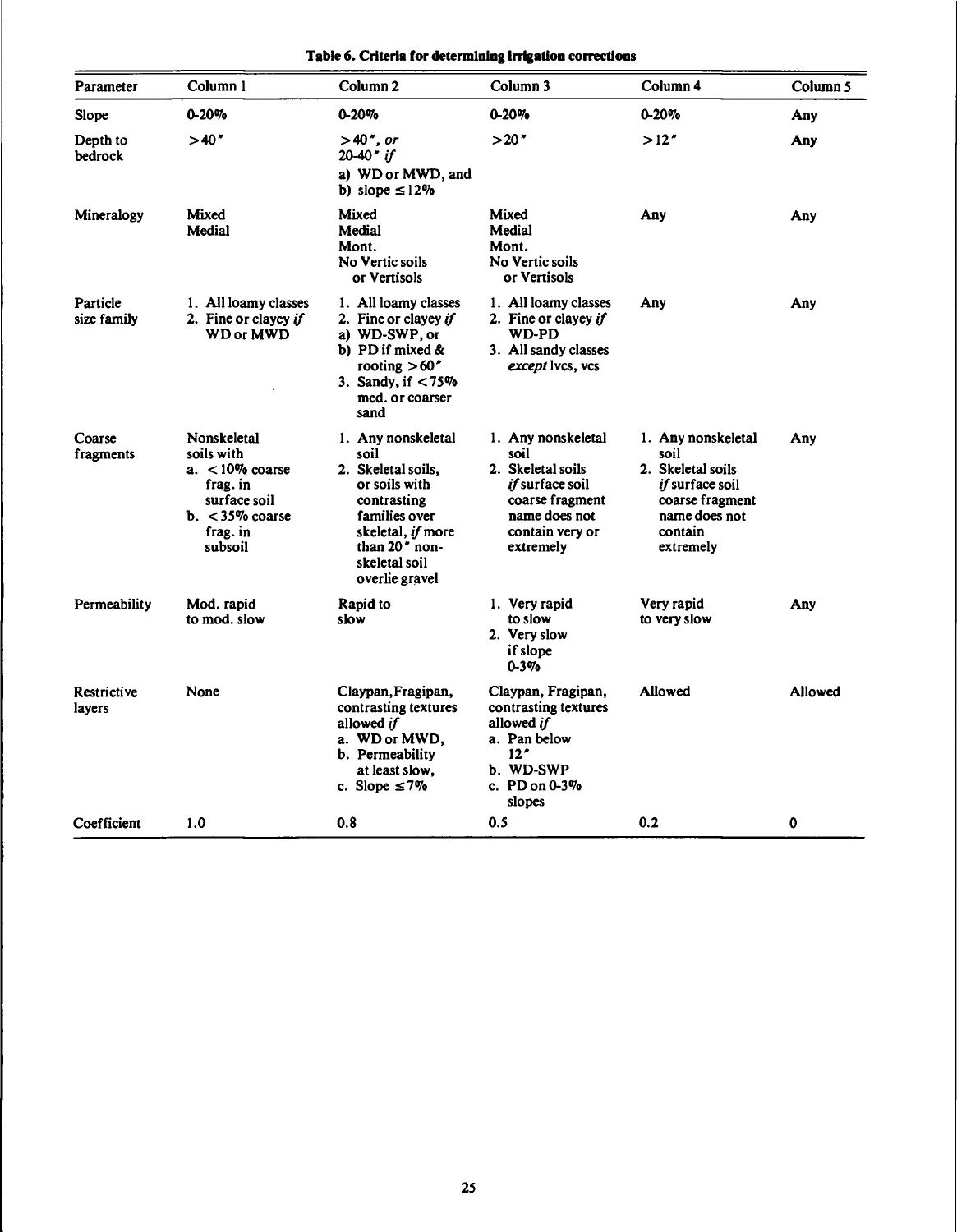|                     | Map Unit Woodburn silt loam, 0-3% |                            |                                                                             |
|---------------------|-----------------------------------|----------------------------|-----------------------------------------------------------------------------|
|                     |                                   |                            |                                                                             |
| Order               |                                   | 'OO                        | Classification Eine-silty, mixed, mesic Aquultic Angiverall<br>Permeability |
| Suborder            | xer                               | 20                         |                                                                             |
| G. Group            |                                   |                            |                                                                             |
| Subgroup            |                                   |                            |                                                                             |
|                     |                                   |                            | Corrections:                                                                |
| Family              |                                   |                            | Drainage                                                                    |
| temp.               |                                   | O                          |                                                                             |
| mineral.            |                                   | 0                          | $-25$<br>+15                                                                |
| part. size          |                                   | O                          | $-10$                                                                       |
| other               |                                   |                            |                                                                             |
|                     |                                   |                            | $\sqrt{8}$<br>$\boldsymbol{X}$                                              |
| Series              |                                   |                            | + 8                                                                         |
| surface text.       | silt leam                         |                            |                                                                             |
| coarse frag.        | mome                              |                            | Amendments                                                                  |
| drainage            | Mod. well                         | 15                         | $+5$<br>WItie                                                               |
| root depth          | >60                               | 0                          |                                                                             |
| acidity             | 6 Hri                             | $\mathcal{F}$              |                                                                             |
| flooding            | one                               | 0                          |                                                                             |
| rainfall            |                                   | O                          |                                                                             |
| droughtiness        | uadı xeric                        | $\boldsymbol{\mathcal{O}}$ |                                                                             |
| frost-free days     | 165-210                           | Ο                          | Irrigation                                                                  |
| slope               | $0 - 3$                           | O                          |                                                                             |
|                     |                                   |                            | $Xer -20$<br>$X - 8$                                                        |
| Native Productivity |                                   | 65                         |                                                                             |
|                     |                                   |                            | 16                                                                          |
| Corrections for     |                                   |                            |                                                                             |
| Drainage            |                                   |                            |                                                                             |
| Amendments          |                                   |                            |                                                                             |
| Irrigation          |                                   |                            |                                                                             |
|                     |                                   | 70                         |                                                                             |

Max. Dryland Productivity Max. Irrigated Productivity

 $\hat{\boldsymbol{\beta}}$ 

 $\ddot{\phantom{a}}$ 

$$
\frac{78}{-94}
$$

**26**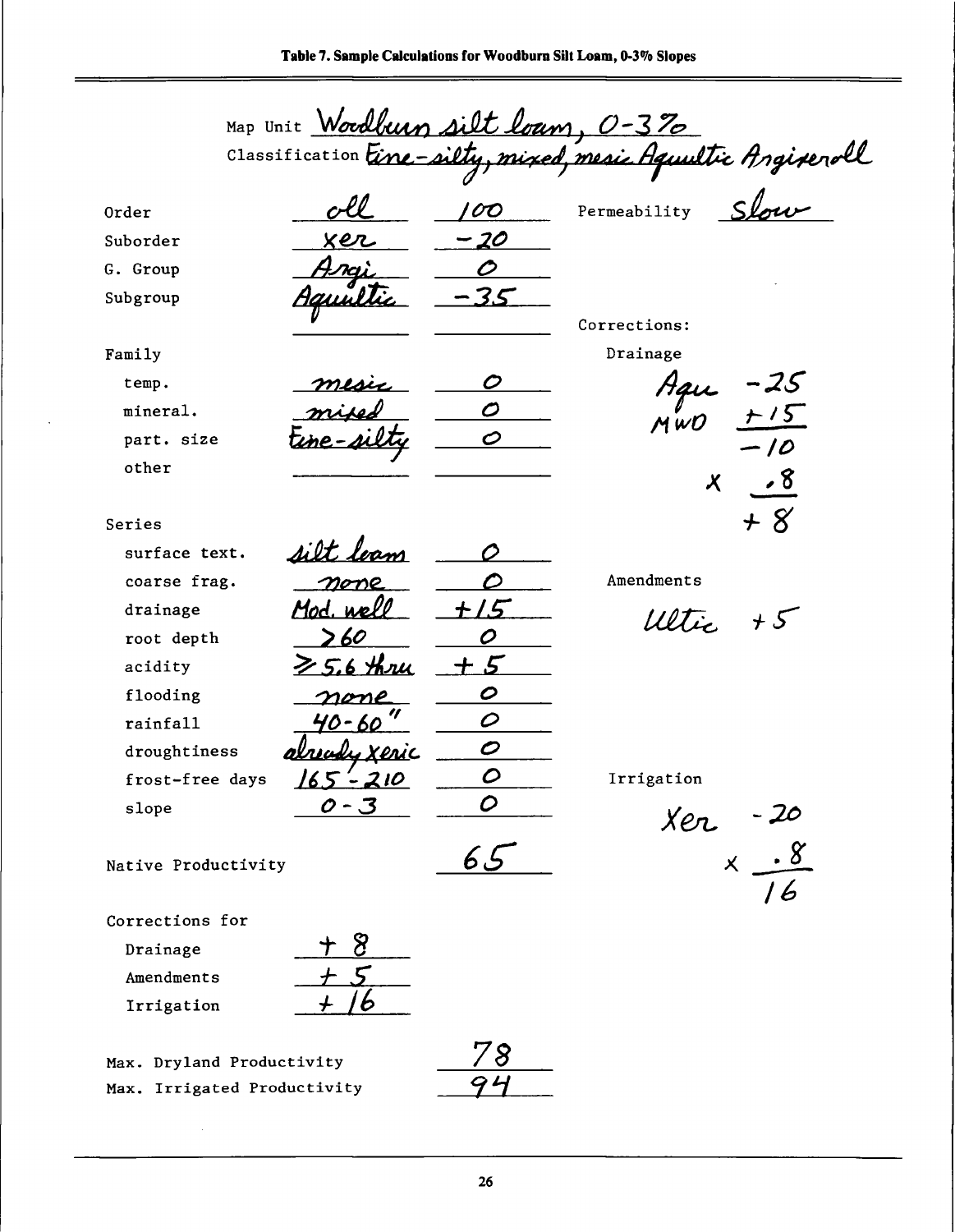|                             |              |              | Map Unit Briedwell story silt loam, 7-1270 |
|-----------------------------|--------------|--------------|--------------------------------------------|
|                             |              |              |                                            |
| Order                       |              | OO           | Permeability                               |
| Suborder                    | r en         | -20          |                                            |
| G. Group                    |              |              |                                            |
| Subgroup                    |              |              |                                            |
|                             |              |              | Corrections.                               |
| Family                      |              |              | Drainage                                   |
| temp.                       |              |              | none                                       |
| mineral.                    |              |              |                                            |
| part. size                  |              | $\mathcal O$ |                                            |
| other                       |              |              |                                            |
|                             |              |              |                                            |
| Series                      |              |              |                                            |
| surface text.               | Stony si     | 10           |                                            |
| coarse frag.                | 760% cobbles | 13           | Amendments                                 |
| drainage                    |              | O            | $ulte$ +5                                  |
| root depth                  |              | 0            | $.2xL$ -skel +6                            |
| acidity                     | $75.6$ thrue | - 5          |                                            |
| flooding                    |              | 0            | $.2$ < Stony + 2                           |
| rainfall                    |              | D            | $.2\times$ Coarse $+3$                     |
| droughtiness                | ready xeric  | 0            |                                            |
| frost-free days             | $65 - 210$   | O            | Irrigation                                 |
| slope                       | $7 - 12$     | $\mathbf{3}$ |                                            |
|                             |              |              | 20<br>ter                                  |
| Native Productivity         |              | 9            | $8xL$ -skel 24                             |
|                             |              |              |                                            |
| Corrections for             |              |              | . 8 x Story<br>8                           |
| Drainage                    |              |              | $-8 \times$ Coarse 10                      |
| Amendments                  |              |              |                                            |
| Irrigation                  |              |              | 62                                         |
|                             |              |              | x, 5                                       |
| Max. Dryland Productivity   |              | 35           |                                            |
| Max. Irrigated Productivity |              | 66           | $\overline{3}$                             |
|                             |              |              |                                            |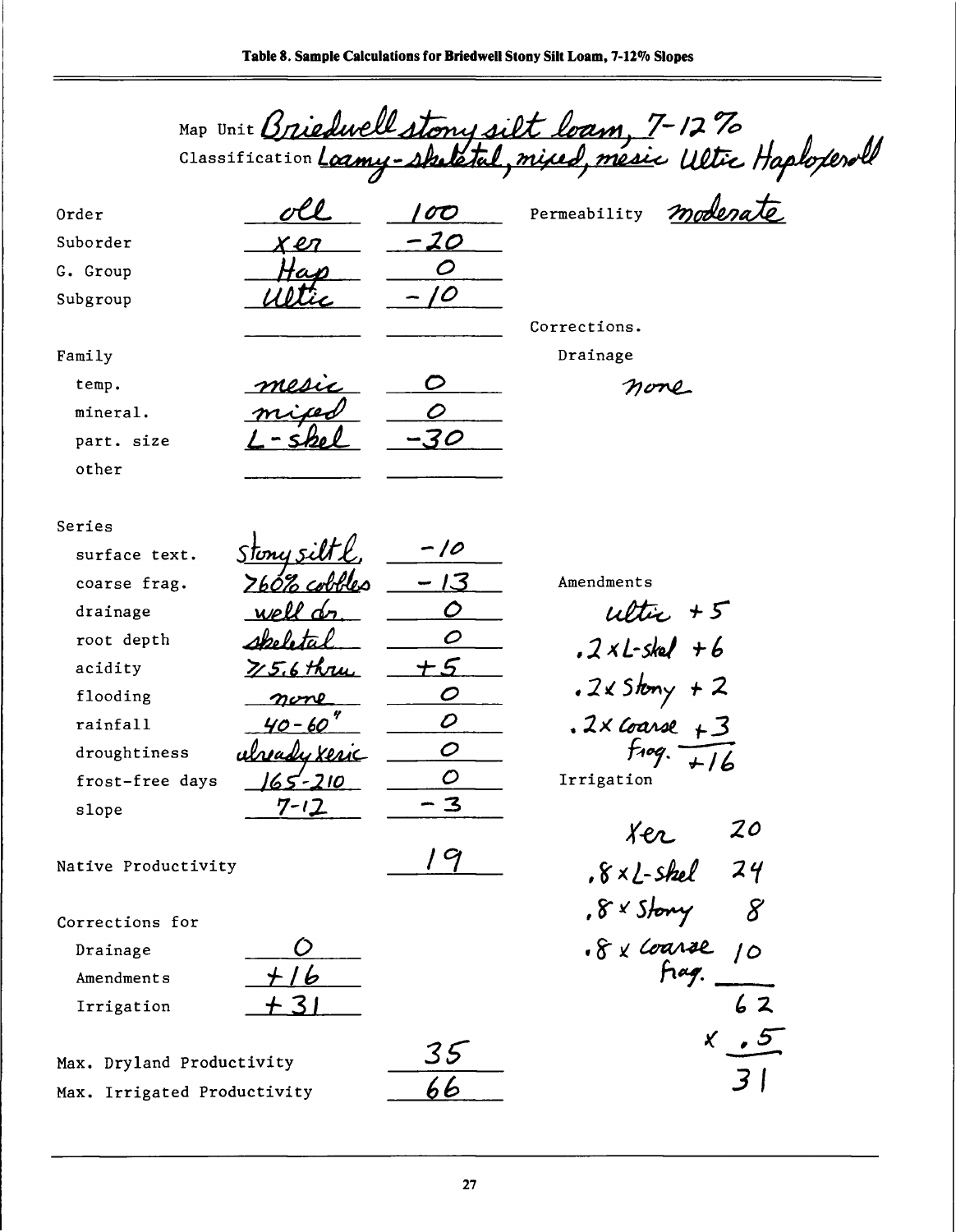### Appendix B: Calibration of Productivity Ratings

Productivity ratings are designed to reflect both yield potential and diversity of crop choice. The numerical values assigned to each part of a soil name are arbitrary, but they must add up in such a way that soils capable of producing high yields on a number of crops consistently receive high ratings, whereas soils that can provide only low yields or that can be used for only a very few kinds of crops consistently receive low ratings.

In other words, the calculated productivity ratings must be validated by calibration with data from the actual yields of several different crops on several different soils.

Yield data used for calibration were the estimated yields published by the SCS. In the Willamette Valley, these data are available for Benton, Lane, Marion, Polk, Washington, and Yamhill counties. In addition, some yield data are reported on the OR-1 Soil Interpretation Sheets for Oregon. These seven sources, the six counties plus the OR-l's, provided the data used in the calibration.

Although some research data are available, most such data are for a specific crop on a specific soil. They don't provide adequate information on the yield of the same crop on different soils, or on the yield of a variety of crops on the same soil. For this reason, research data were not used in the calibration procedure. Later on, as more yield data are acquired on more soils, recalibration using proven yields will be a desirable thing to do.

Data were assembled for 23 soils that occur in three or more of the six counties used for calibration. The complete list is given in Tables 11 and 12. Crops used for the process were also those for which data were available in three or more of the calibration counties.

Calibration of dryland ratings was based on the yields of alfalfa, grass seed, wheat, barley, filberts, and cherries. Calibration of irrigated ratings was based on the yields of pasture, sweet corn, green beans, and strawberries.

Yield data from each source were always converted to the percent of the maximum for that source. This is because the estimated yields were not alwaysthe same, even though there is no reason to expect different yields of the same crop on the same soil in adjacent counties.

Wheat, for example, has maximum reported yields of 80 bushels (Benton Co.), 90 bushels (Yamhill Co.), 100 bushels (Lane, Polk, Washington counties and OR-l's), and 45 cwt (Marion Co.). Part of the reason for this variation may be the different times at which the estimates were made.

In any case, the variation shows why as many sources of data as possible were included in the calibration process. Expressing yields as percentages of maximums also has the advantage of putting calibration data on a 0 to 100 scale, which is the desired scale for the final productivity ratings.

The first step in the calibration process was to tabulate yields of each calibration crop on each calibration soil as listed in each of the seven calibration sources. Tables 9 and 10 illustrate this process for Marion County. Note that 20 of the 23 calibration soils occur in Marion County. Only the Briedwell, Coburg, and Cove soils are missing. Numbers in these tables are percentages of the maximum yield reported in the estimated yield table of the Marion County Soil Survey Report. Dashes mean simply that there were no data reported.

The next step was to calculate and tabulate (tables <sup>11</sup> and 12) the average percentage yield of each crop on each soil. If a given crop/soil combination occurred in five sources of information, five numbers went into the average. If it occurred in only one source, that number was recorded.

Zeroes were used only if none of the seven data sources gave yield estimates for a specific crop on a specific soil. Tables <sup>11</sup> and 12 list all 23 calibration soils and all 10 calibration crops. Each entry is the average percentage of maximum yield, followed in parentheses by the number of sources contributing to the average.

The third step was to calculate the weighted average percent yield. The weighting factors were the parenthesized numbers of data sources, except that each zero entry was weighted only with a one.

Incorporating zeroes in the average provides some penalty for lack of diversity. Weighting zeroes with sevens, however, would provide too severe a penalty, particularly because some sources have no information on a given crop yield only because the crop is not commonly grown on the soil in question, rather than because it's not adapted.

Further, if zeroes were weighted with sevens, then 100's reported from a single data source (e.g., alfalfa on Amity) should be weighted with sevens as well. The assumption made here was that only available data should be used and it was not appropriate to assume yields for crop/soil combinations for counties not reporting them explicitly.

Thus the calculation of the weighted average dryland rating on Concord soil would be:

 $(0x1 + 73x3 + 67x4 + 66x4 + 0x1 +$  $0 \times 1$ /14 = 54.

The final step was to scale the weighted average up so that the maximum value was

**Table 9. Yield Data for Dryland Crops on Marion County Soils**

|              |         |      | Percent of Maximum Yield |               |                 |          |
|--------------|---------|------|--------------------------|---------------|-----------------|----------|
| Soil Series  | Alfalfa | Seed | Wheat                    | <b>Barley</b> | <b>Filberts</b> | Cherries |
| Abiqua       | 100     | 100  | 93                       | 100           | 100             | 100      |
| Amity        | 100     | 89   | 87                       | 100           | 62              | 80       |
| Bashaw       |         | 67   |                          | 55            |                 |          |
| Camas        |         |      | 47                       | 42            |                 |          |
| Chehalis     | 100     | 100  | 93                       | 100           | 100             | 100      |
| Cloquato     | 100     | 100  | 100                      | 100           | 77              | 100      |
| Concord      |         | 89   | 80                       | 63            |                 |          |
| Dayton       |         | 67   | 47                       | 63            |                 |          |
| Holcomb      |         | 78   | 80                       | 74            |                 |          |
| Jory         | 75      | 89   | 73                       | 63            | 100             | 100      |
| McAlpin      | 100     | 89   | 80                       | 100           | 92              | 100      |
| McBee        | 100     | 100  | 87                       | 100           | 92              | 100      |
| <b>Nekia</b> | 75      | 89   | 73                       | 63            | 77              | 91       |
| Newberg      | 83      | 67   | 67                       | 74            | 92              | 91       |
| <b>Salem</b> | 83      | 89   | 67                       | 100           | 77              | 91       |
| Salkum       | 75      | 89   | 71                       | 63            | 77              | 91       |
| Waldo        |         | 89   | 67                       | 63            |                 |          |
| Wapato       |         | 89   | 80                       | 63            |                 |          |
| Willamette   | 100     | 100  | 93                       | 100           | 100             | 100      |
| Woodburn     | 100     | 89   | 93                       | 100           | 100             | 100      |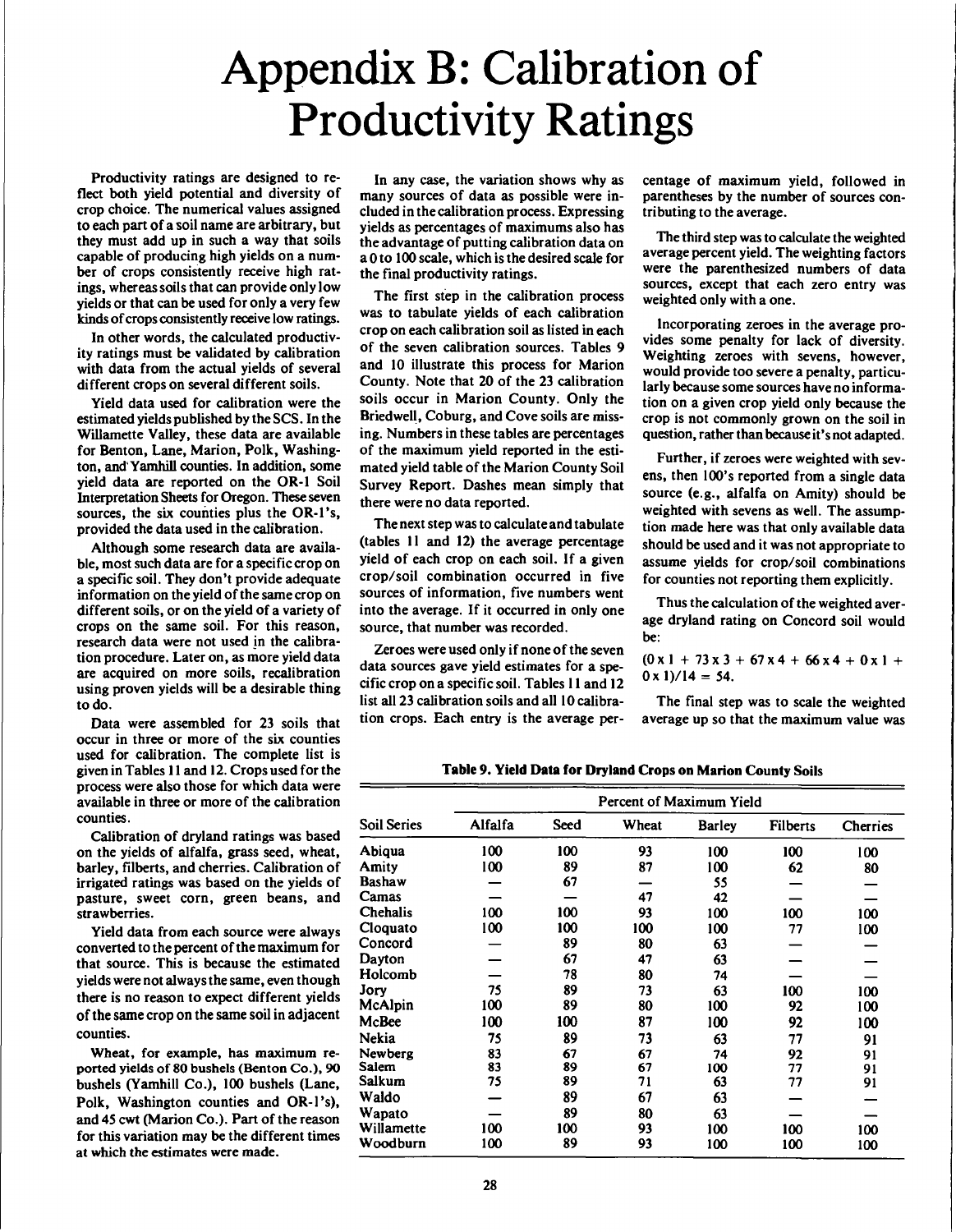set equal to 100. For dryland crops, the maximum value of 97 was set at 100, and all other ratings were scaled upward accordingly. For irrigated crops, the maximum weighted average value was already 100, so no scaling was necessary. These scaled numbers, shown in the right hand columns of tables <sup>11</sup> and 12, were the final calibration scores used to validate the productivity ratings calculated

from soil properties expressed through soil names.

Actually, the calibration scores were used as targets at which ratings derived from taxonomic calculations were aimed. The whole process of developing the system involved repetition: numbers were initially assigned to soil property effects arbitrarily, then continuously adjusted until the final

**Table 10. Yield Data for Irrigated Crops on Marion County Soils**

|                    |              |      | Percent of Maximum Yield |                     |
|--------------------|--------------|------|--------------------------|---------------------|
| <b>Soil Series</b> | <b>Beans</b> | Corn | Pasture                  | <b>Strawberries</b> |
| Abiqua             | 100          | 100  | 100                      | 100                 |
| Amity              | 92           | 100  | 100                      | 83                  |
| Bashaw             |              |      | 57                       |                     |
| Camas              |              |      | 57                       |                     |
| Chehalis           | 100          | 100  | 100                      | 100                 |
| Cloquato           | 100          | 100  | 100                      | 100                 |
| Concord            | 83           | 75   | 86                       |                     |
| Dayton             |              | 63   | 71                       |                     |
| Holcomb            | 83           | 75   | 86                       |                     |
| Jory               | 83           | 75   | 86                       | 83                  |
| McAlpin            | 92           | 100  | 100                      | 83                  |
| McBee              | 100          | 100  | 100                      | 83                  |
| Nekia              | 83           | 75   | 86                       | 83                  |
| Newberg            | 92           | 100  | 86                       | 83                  |
| Salem              | 100          | 100  | 100                      | 100                 |
| <b>Salkum</b>      | 83           | 75   | 86                       | 83                  |
| Waldo              | 83           | 75   | 86                       |                     |
| Wapato             | 83           | 75   | 86                       |                     |
| Willamette         | 100          | 100  | 100                      | 100                 |
| Woodburn           | 92           | 100  | 100                      | 83                  |

calculated ratings for all 23 calibration soils came out as close to the calibration scores as possible.

Comparisons between calculated ratings and calibration scores are shown in table 13. In this table, calculated dryland scores have been adjusted upward by a factor of 1.25. This is because the calibration scale has a maximum value of 100, whereas the calculated rating for dryland productivity has a maximum value of 80.

Virtually all soils in the Willamette Valley are Xeric, which means that on a single scale of 0 to 100, they all lose 20 points for summer moisture stress under dryland management. Thus the calculated dryland scale runs from 0 to 80 and needs to be adjusted upward for comparison with a dryland calibration scale that runs from 0 to 100.

Ideally, all calculated ratings would match perfectly with the corresponding calibration score. Few do, but all of them are within 10 points. Some of the discrepancy is surely caused by imperfections in the rating scheme. The complexity inherent in natural soil variations is just too great to completely account for in a simplified system such as this. Subtle effects and interactions between two or more factors are probably not adequately represented.

Another reason for discrepancy surely lies in the calibration numbers themselves. The data used were only estimates, and the data set was incomplete in many respects, particularly in regard to zero yields. Overall, the agreement is good, and the ratings system

|  |  |  |  | Table 11. Average Yields and Final Calibration Scores for 23 Primary Calibration Soils—Dryland Crops |  |
|--|--|--|--|------------------------------------------------------------------------------------------------------|--|
|--|--|--|--|------------------------------------------------------------------------------------------------------|--|

|                    |         |        | Average Percent Yield (number of data sources) |               |                 |          |                     | <b>Scaled</b>   |
|--------------------|---------|--------|------------------------------------------------|---------------|-----------------|----------|---------------------|-----------------|
| <b>Soil Series</b> | Alfalfa | Seed   | Wheat                                          | <b>Barley</b> | <b>Filberts</b> | Cherries | Weighted<br>Average | Calib.<br>Score |
| Abiqua             | 94(2)   | 100(3) | 86(5)                                          | 77(4)         | 91(3)           | 93(2)    | 89                  | 92              |
| Amity              | 100(1)  | 89(2)  | 88(2)                                          | 97(4)         | 70(2)           | 80(1)    | 89                  | 92              |
| <b>Bashaw</b>      | 0       | 64(4)  | 35(1)                                          | 59(4)         | 0               | 0        | 44                  | 45              |
| <b>Briedwell</b>   | 50(3)   | 65(2)  | 65(6)                                          | 50(4)         | 55(1)           | 0        | 54                  | 56              |
| Camas              | 0       | 67(1)  | 26(5)                                          | 37(4)         | 55(1)           | 0        | 31                  | 32              |
| Chehalis           | 93(4)   | 100(3) | 96(5)                                          | 100(3)        | 91(3)           | 92(3)    | 95                  | 98              |
| Cloquato           | 93(4)   | 100(3) | 100(3)                                         | 100(3)        | 82(4)           | 100(3)   | 95                  | 98              |
| Coburg             | 79(2)   | 95(2)  | 81(4)                                          | 86(1)         | 78(3)           | 71(1)    | 82                  | 85              |
| Concord            | 0       | 73(3)  | 67(4)                                          | 66(4)         | 0               | 0        | 54                  | 56              |
| Cove               | 0       | 44(1)  | 0                                              | 28(3)         | 0               | 0        | 16                  | 16              |
| Dayton             | 0       | 81(5)  | 47(1)                                          | 52(5)         | 0               | 0        | 51                  | 53              |
| Holcomb            | 0       | 89(2)  | 69(4)                                          | 66(3)         | 0               | 0        | 54                  | 56              |
| Jory               | 75(2)   | 89(2)  | 78(5)                                          | 63(2)         | 72(4)           | 100(1)   | 77                  | 79              |
| McAlpin            | 100(1)  | 89(3)  | 69(5)                                          | 88(4)         | 88(3)           | 86(2)    | 83                  | 86              |
| McBee              | 88(5)   | 93(5)  | 78(3)                                          | 81(5)         | 88(3)           | 86(2)    | 86                  | 89              |
| <b>Nekia</b>       | 63(2)   | 67(2)  | 66(4)                                          | 54(3)         | 65(3)           | 83(2)    | 65                  | 67              |
| Newberg            | 80(4)   | 67(2)  | 72(3)                                          | 66(3)         | 89(4)           | 89(2)    | 78                  | 80              |
| Salem              | 83(1)   | 89(2)  | 63(4)                                          | 79(2)         | 79(2)           | 81(2)    | 76                  | 78              |
| Salkum             | 75(1)   | 89(1)  | 70(3)                                          | 82(2)         | 70(3)           | 83(2)    | 76                  | 78              |
| Waldo              | 0       | 93(3)  | 60(3)                                          | 60(4)         | 0               | 0        | 54                  | 56              |
| Wapato             | 0       | 88(4)  | 65(4)                                          | 65(5)         | 0               | 0        | 59                  | 61              |
| Willamette         | 100(4)  | 96(3)  | 91(5)                                          | 100(3)        | 100(4)          | 100(2)   | 97                  | 100             |
| Woodburn           | 98(5)   | 89(3)  | 99(7)                                          | 100(3)        | 91(3)           | 100(2)   | 97                  | 100             |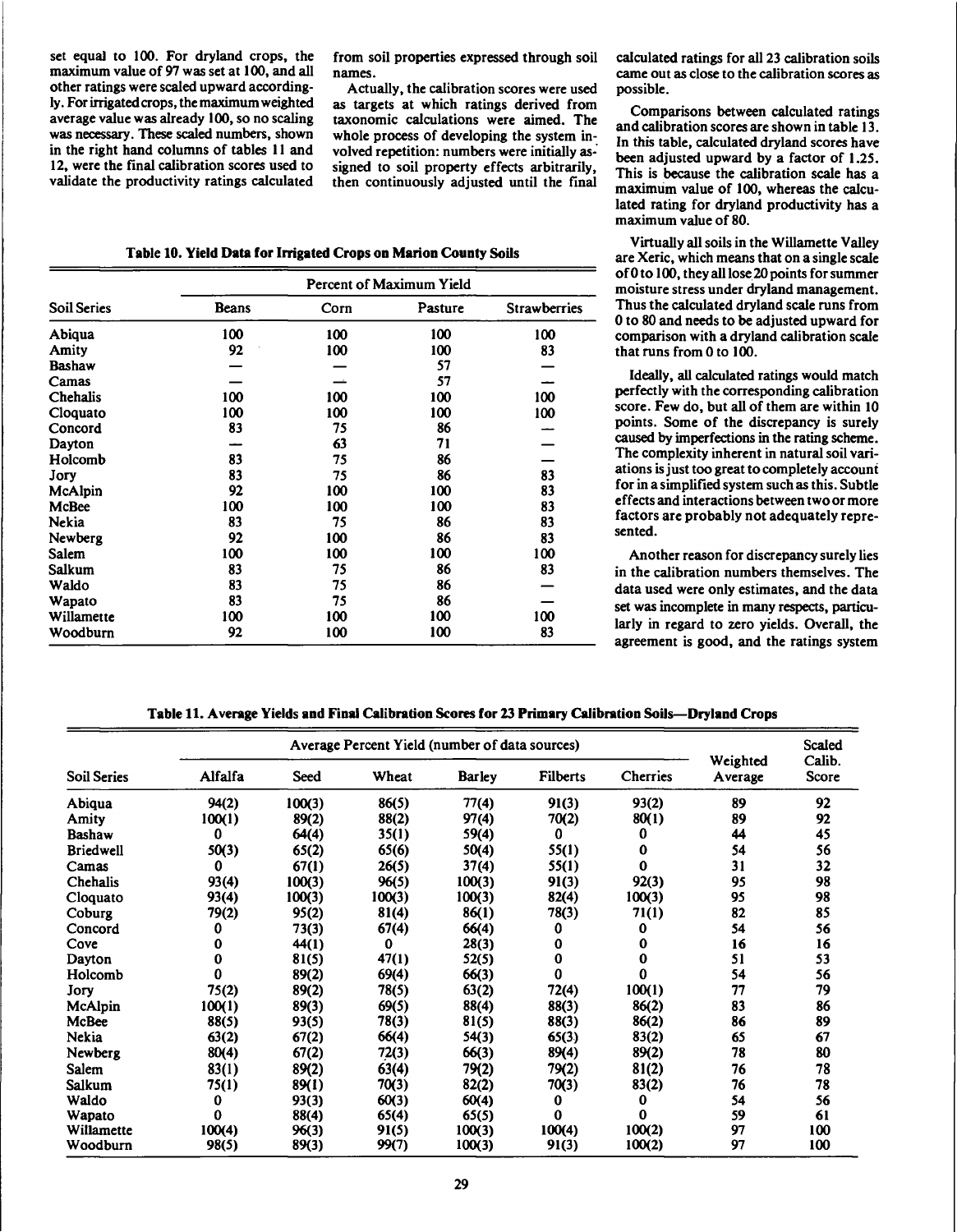|                    |              | Average Percent Yield (number of data sources) |         |                     |                     | <b>Scaled</b>   |
|--------------------|--------------|------------------------------------------------|---------|---------------------|---------------------|-----------------|
| <b>Soil Series</b> | <b>Beans</b> | Corn                                           | Pasture | <b>Strawberries</b> | Weighted<br>Average | Calib.<br>Score |
| Abiqua             | 89(4)        | 100(5)                                         | 97(5)   | 92(4)               | 95                  | 95              |
| Amity              | 97(6)        | 96(5)                                          | 92(6)   | 80(3)               | 93                  | 93              |
| <b>Bashaw</b>      | 0            | 0                                              | 61(5)   | 0                   | 38                  | 38              |
| <b>Briedwell</b>   | 75(2)        | 78(2)                                          | 82(6)   | 79(2)               | 80                  | 80              |
| Camas              | 54(4)        | 51(4)                                          | 61(5)   | 49(2)               | 55                  | 55              |
| Chehalis           | 95(7)        | 100(6)                                         | 98(6)   | 93(6)               | 96                  | 96              |
| Cloquato           | 100(5)       | 100(5)                                         | 100(4)  | 100(4)              | 100                 | 100             |
| Coburg             | 93(4)        | 100(4)                                         | 92(2)   | 71(3)               | 90                  | 90              |
| Concord            | 92(2)        | 71(2)                                          | 88(2)   | 0                   | 72                  | 72              |
| Cove               | 0            | 46(3)                                          | 57(4)   | 0                   | 41                  | 41              |
| Dayton             | <b>64(1)</b> | 63(2)                                          | 68(7)   | 0                   | 61                  | 61              |
| Holcomb            | 80(3)        | 77(4)                                          | 90(4)   | $\Omega$            | 76                  | 76              |
| Jory               | 86(3)        | 86(4)                                          | 86(5)   | 79(4)               | 84                  | 84              |
| McAlpin            | 70(5)        | 89(5)                                          | 85(5)   | 63(3)               | 78                  | 78              |
| McBee              | 94(7)        | 100(5)                                         | 92(7)   | 59(3)               | 90                  | 90              |
| <b>Nekia</b>       | 75(2)        | 77(2)                                          | 82(4)   | 77(4)               | 78                  | 78              |
| Newberg            | 91(5)        | 100(5)                                         | 91(4)   | 89(4)               | 93                  | 93              |
| Salem              | 97(4)        | 97(4)                                          | 96(4)   | 85(4)               | 94                  | 94              |
| Salkum             | 83(3)        | 77(2)                                          | 90(3)   | 83(3)               | 84                  | 84              |
| Waldo              | 83(1)        | 70(3)                                          | 83(5)   | 0                   | 71                  | 71              |
| Wapato             | 80(3)        | 70(5)                                          | 78(7)   | 0                   | 71                  | 71              |
| Willamette         | 100(6)       | $-100(5)$                                      | 100(4)  | 95(5)               | 99                  | 99              |
| Woodburn           | 92(7)        | 100(6)                                         | 98(7)   | 81(5)               | 93                  | 93              |

| Table 12. Average Yields and Final Calibration Scores for 23 Primary Calibration Soils-Irrigated Crops |  |
|--------------------------------------------------------------------------------------------------------|--|
|--------------------------------------------------------------------------------------------------------|--|

**Table 13. Comparison of Calculated Ratings with Calibration Scores for 23 Soils Used in Calibration**

|                  |       | Dryland |             |       | Irrigated |          |
|------------------|-------|---------|-------------|-------|-----------|----------|
| Soil series      | Calc. | Calib   | Δ           | Calc. | Calib.    | Δ        |
| Abiqua           | 94    | 92      | $+2$        | 95    | 95        | $\bf{0}$ |
| Amity            | 91    | 92      | $-1$        | 93    | 93        | 0        |
| <b>Bashaw</b>    | 39    | 45      | -6          | 40    | 38        | $+2$     |
| <b>Briedwell</b> | 53    | 56      | $-3$        | 88    | 80        | $+8$     |
| Camas            | 24    | 32      | $-8$        | 58    | 55        | $+3$     |
| Chehalis         | 96    | 98      | $-2$        | 97    | 96        | $+1$     |
| Cloquato         | 94    | 98      | $-4$        | 97    | 100       | $-3$     |
| Coburg           | 91    | 85      | $+6$        | 93    | 90        | $+3$     |
| Concord          | 61    | 56      | $+5$        | 70    | 72        | $-2$     |
| Cove             | 23    | 16      | $+7$        | 31    | 41        | $-10$    |
| Dayton           | 45    | 53      | -8          | 63    | 61        | $+2$     |
| Holcomb          | 61    | 56      | $+5$        | 70    | 76        | -6       |
| Jory             | 79    | . 79    | 0           | 83    | 84        | $-1$     |
| McAlpin          | 83    | 86      | $-3$        | 82    | 78        | $+4$     |
| McBee            | 86    | 89      | $-3$        | 89    | 90        | $-1$     |
| Nekia            | 64    | 67      | $-3$        | 77    | 78        | $-1$     |
| Newberg          | 80    | 80      | $\mathbf 0$ | 97    | 93        | $+4$     |
| Salem            | 84    | 78      | $+6$        | 93    | 94        | $-1$     |
| Salkum           | 70    | 78      | -8          | 78    | 84        | -6       |
| Waldo            | 48    | 56      | -8          | 69    | 71        | $-2$     |
| Wapato           | 55    | 61      | -6          | 73    | 71        | $+2$     |
| Willamette       | 100   | 100     | 0           | 100   | 99        | $+1$     |
| Woodburn         | 98    | 100     | $-2$        | 94    | 93        | $+1$     |

does approximate the calibration scores quite well.

Statistical evidence corroborates the conclusion above. Figures <sup>8</sup> and 9 are graphs of the relationships between the calculated ratings and the calibration scores for dryland and irrigated productivities, respectively. If all ratings matched the calibration scores perfectly, the equation of the line would be Y  $=$  X and the correlation would be 1.00.

Regression shows that the slope is indeed very close to 1.0, the intercept is close to zero, and the correlation is very close to 1.00. The regression can also be expressed as an analysis of variance, and the results used in a joint statistical test' of the hypothesis that the slope equals 1.0 and the intercept equals 0 (Tables 14 and 15).

Because of uncertainties in the calibration scores themselves, the significance level is set at .99 so the hypothesis will not be rejected unless the probability is very high that it is not true. The F-values given in tables 14 and 15 fall well below the critical level, demonstrating the validity of the productivity ratings calculating procedure.

<sup>&#</sup>x27;Ostle, B., *Statisticsin Research* (Ames: The Iowa State University Press, 1963), page 175.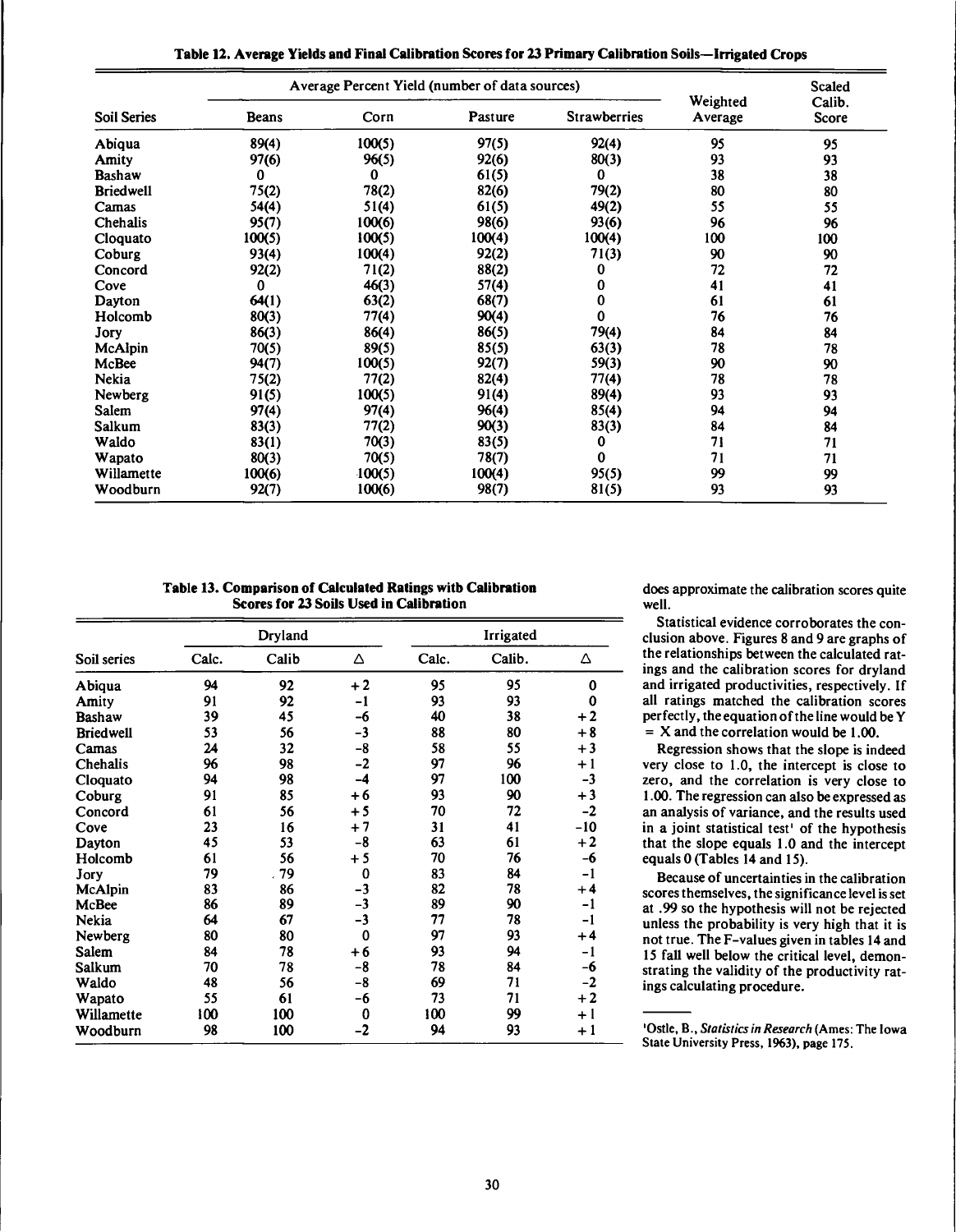

Figure 8: Relationship between calculated ratings and<br>calibration scores for dryland productivity.

| Table 14. Analysis of Variance of the Relationship Between Calculated Ratings and |
|-----------------------------------------------------------------------------------|
| <b>Calibration Scores for Dryland Productivity</b>                                |

|                              |                                 | Regression equation: $y = -2.20 + 1.01x = 0.98$                 |             |
|------------------------------|---------------------------------|-----------------------------------------------------------------|-------------|
| Source                       | d.f.                            | Sum of squares                                                  | Mean square |
| Mean $(b_0)$                 |                                 | 113,963.52                                                      |             |
| Regression (b <sub>1</sub> ) |                                 | 11,786.90                                                       |             |
| Residual                     | 21                              | 512.58                                                          | 24.41       |
| Total                        | 23                              | 126,263.00                                                      |             |
|                              |                                 | Calculated $F[H_0:\beta_0 = 0 \text{ and } \beta_1 = 1] = 1.05$ |             |
|                              | Tabulated $F_{.99,2,21} = 5.79$ |                                                                 |             |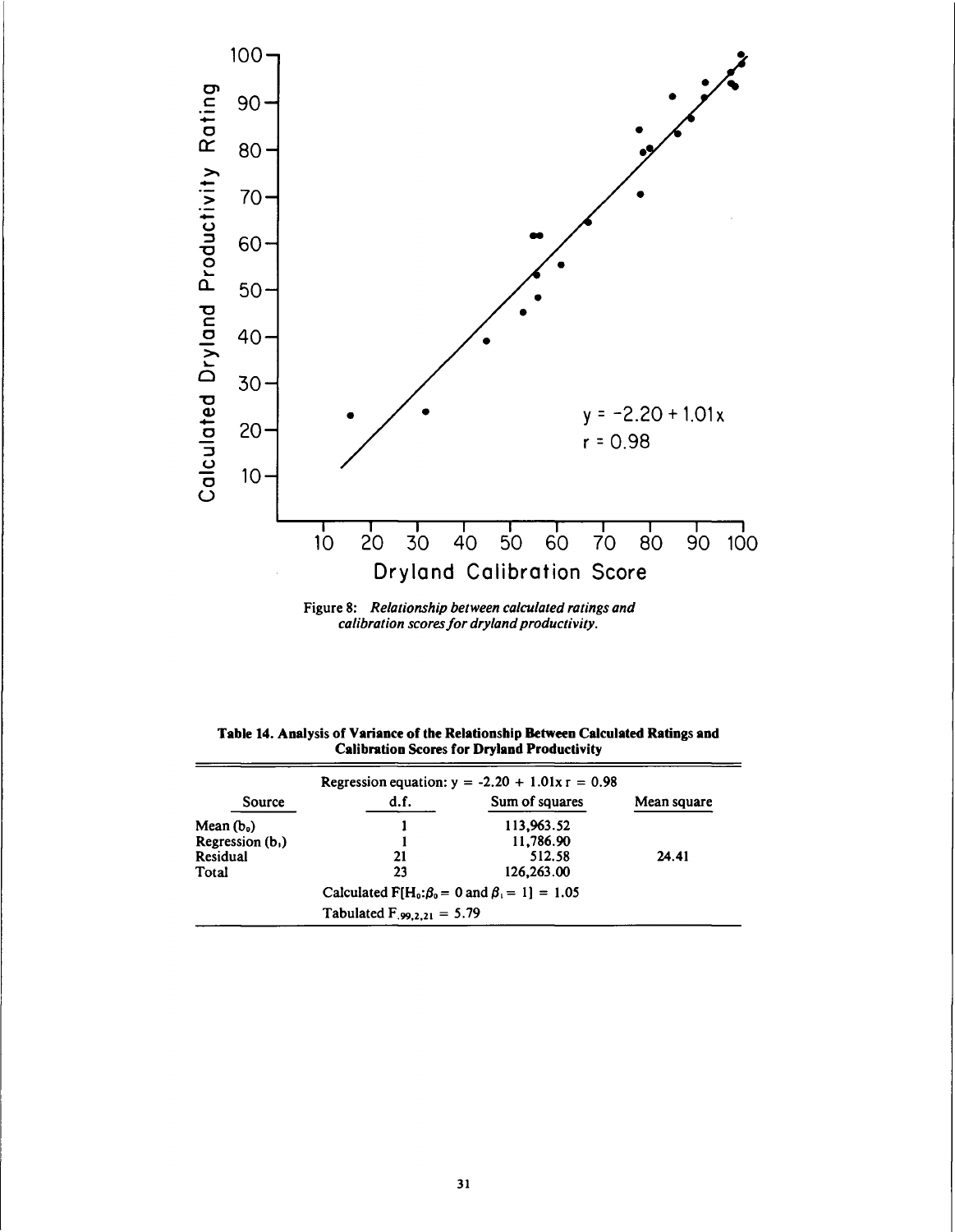

Figure 9: Relationship between calculated ratings and calibration scores for irrigated productivity.

| Table 15. Analysis of Variance of the Relationship Between Calculated Ratings and |  |
|-----------------------------------------------------------------------------------|--|
| <b>Calibration Scores for Irrigated Productivity</b>                              |  |

| Regression equation: $y = -2.99 + 1.04x$ r = 0.98 |                                 |                                                                  |             |  |  |
|---------------------------------------------------|---------------------------------|------------------------------------------------------------------|-------------|--|--|
| Source                                            | d.f.                            | Sum of squares                                                   | Mean square |  |  |
| Mean $(b_0)$                                      |                                 | 145,604.35                                                       |             |  |  |
| Regression $(b1)$                                 |                                 | 7.192.74                                                         |             |  |  |
| Residual                                          | 21                              | 312.91                                                           | 14.90       |  |  |
| Total                                             | 23                              | 153,110.00                                                       |             |  |  |
|                                                   |                                 | Calculated F $[H_0:\beta_0 = 0 \text{ and } \beta_1 = 1] = 0.39$ |             |  |  |
|                                                   | Tabulated $F_{.99,2,21} = 5.79$ |                                                                  |             |  |  |